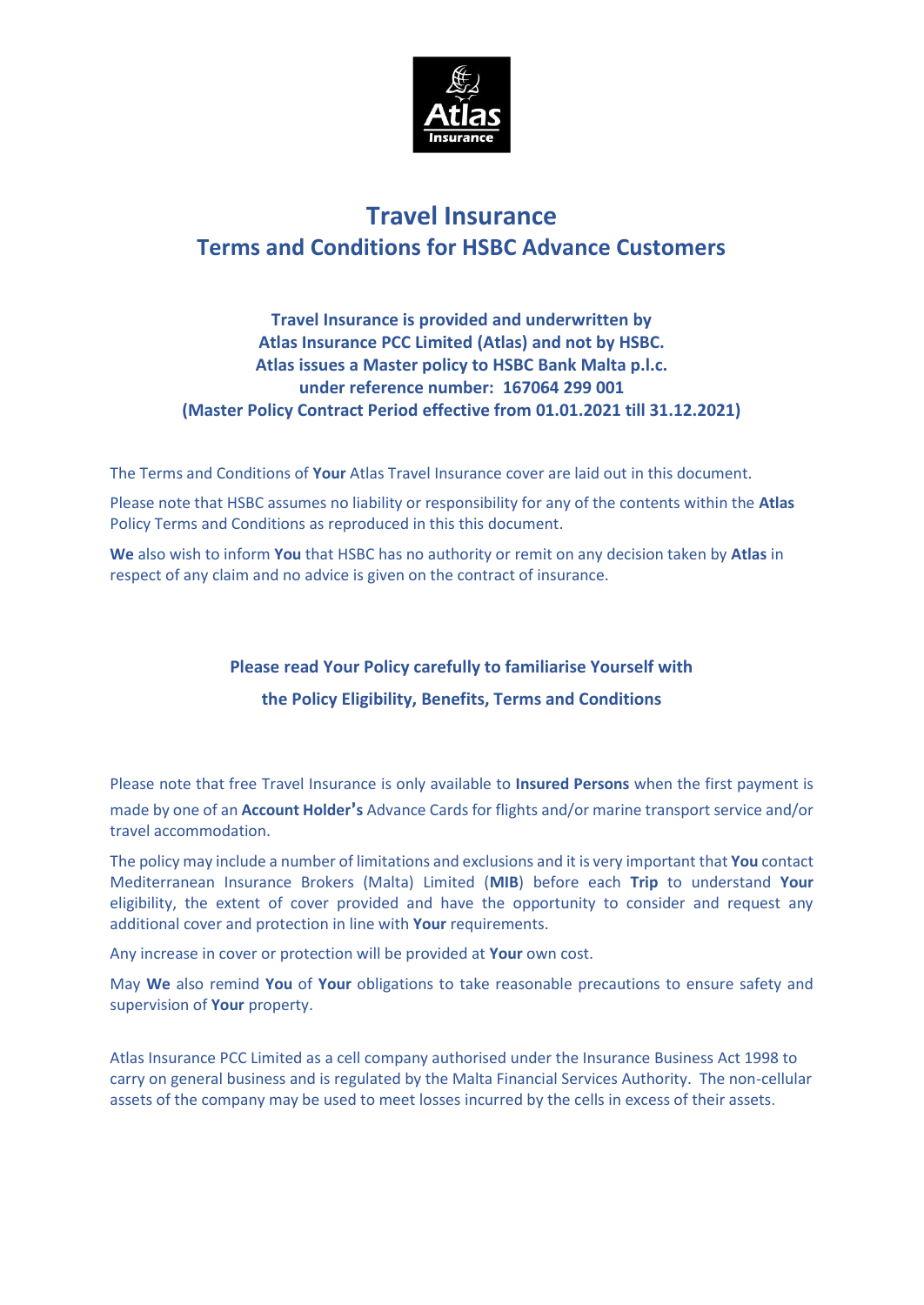

# **Travel Insurance Terms and Conditions for HSBC Advance Customers Applicable in respect of eligible travel first booked from 01.01.2021 until 31.12.2021 (both dates inclusive)**

# **Introduction and Eligibility**

As an HSBC Advance **Cardholder**, **You** are entitled to benefit from free travel insurance cover under the policy issued to the **Bank** provided that full or part payment is made by the **Account Holder's Card** for flights and/or marine transport services and/or travel accommodation related to a **Trip.**

The **Date of Booking** must be between the Master Policy Contract Period of 1<sup>st</sup> January 2021 and the 31<sup>st</sup> December 2021. (see also definition of **Period of Insurance** below)

The intention of this document is to provide **You** with details of the insurance cover provided. **Atlas** strongly recommends that **You** read this document in order to familiarise **Yourself** with the policy benefits, terms and conditions. It is also recommended that **You** keep this document in a safe place

# **Cover**

**Atlas** will, in the event of **Bodily Injury**, death, illness, disease, loss, theft, damage or other events happening within the **Period of Insurance** provide insurance as detailed throughout this policy document. Policy limits and excesses are shown in the **Limits and Excesses Schedule**.

# **Policy information / Claims**

Should **You** require any clarification or if **You** need to make a claim **You** are kindly requested to contact: **Mediterranean Insurance Brokers (Malta) Limited** (*referred to as MIB in this document further on).* Zentrum Buildings Centre, Level 2,

Mdina Road, Qormi QRM9010 **Tel: +356 2343 3234 or email:\_hsbcclaims@mib.com.mt**

Please also refer to the **Travel Claim Documentation** guide at the end of this document.

HSBC Bank Malta PLC may also be contacted by visiting **Your** local branch and/or by calling the dedicated 24/7 Advance Customer Service on +356 2148 9100 for further support or assistance.

# **Help Lines**

It is recommended that **You** keep this document in a safe place and that **You** carry it with **You** when **You** travel. Please take note of the important medical emergency contact numbers in the **Emergency and Medical Service** Section of these Travel Insurance Policy Terms

# **The Law applicable to the contract**

This insurance policy is a **Maltese** contract and shall be governed by and according to **Maltese** law. Without prejudice to any arbitration proceedings in **Malta** under current statutory provisions, this policy is subject to the exclusive jurisdiction of the **Maltese** courts.

The indemnity provided in this policy shall apply only to judgements, orders or awards that are delivered by or obtained from a court within **Malta** or within the country in which the incident or event giving rise to the loss or liability occurred, or in arbitration in **Malta** under **Maltese** statutory provisions.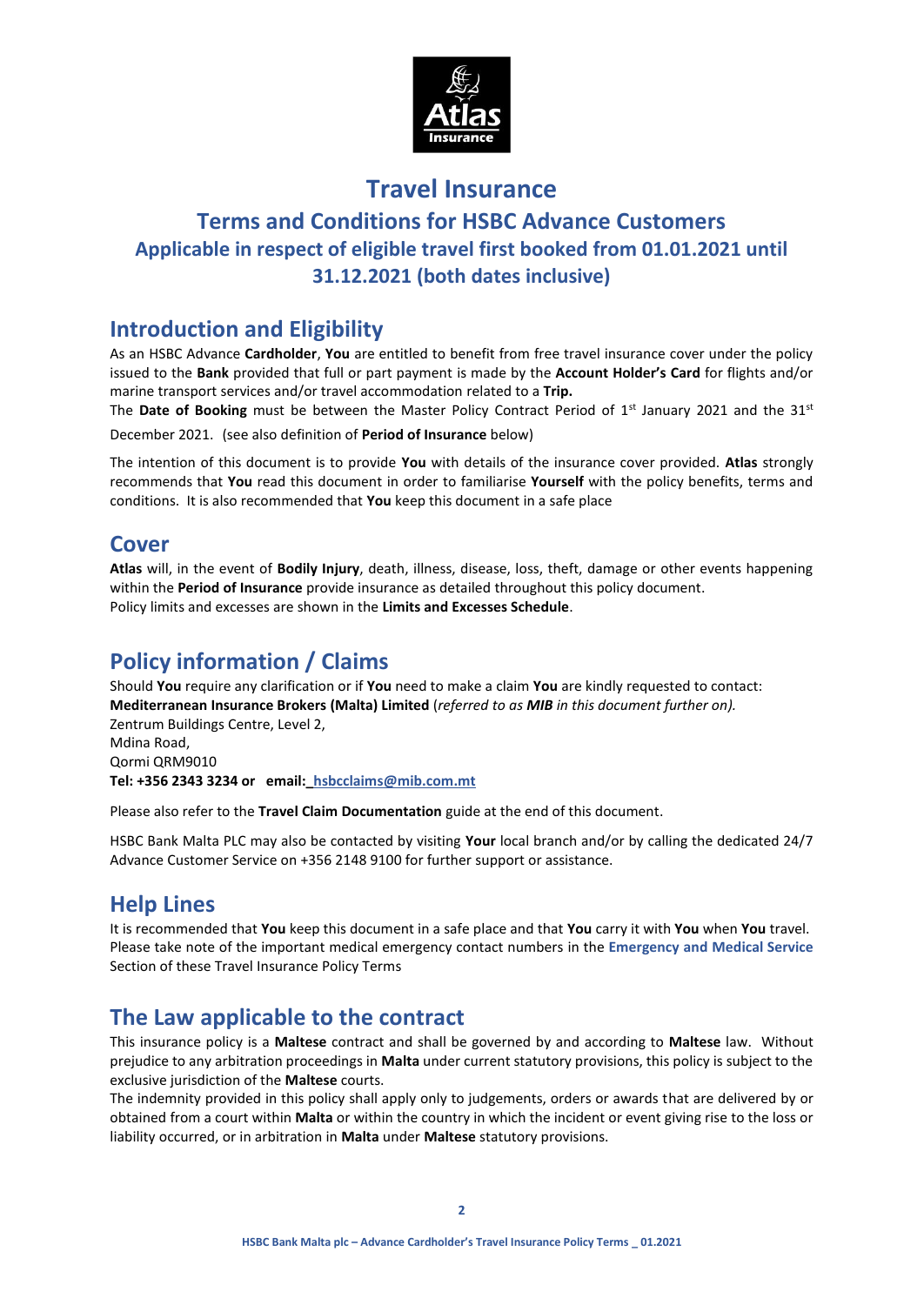

# **Table of Contents**

| <b>Introduction and Eligibility</b><br>Page 2<br><b>Definitions</b><br>Page 4<br><b>Limits and Excesses applicable</b><br>Page 8<br><b>General Conditions applicable to the Whole Policy</b><br>Page 9<br><b>Claim Conditions</b><br>Page 9<br><b>Important Conditions relating to Health</b><br>Page 11<br>General Exclusions applicable to all Sections of the Policy<br>Page 12<br><b>Emergency and Medical Service</b><br>Page 14<br>Section A - Cancellation or Abandonment Charges<br>Page 15<br>Section B - Emergency Medical and Other Expenses<br>Page 17<br>Section C - Hospital Benefit<br>Page 19<br>Section D - Personal Accident<br>Page 20<br>Section E – Baggage and Passport<br>Page 21<br>Section F - Personal Money<br>Page 23<br>Section G – Personal Liability<br>Page 24<br>Section H - Delayed Departure<br>Page 25<br><b>Section I-Missed Departure</b><br>Page 26<br>Section J – Hijack<br>Page 28<br>Optional Cover (available at premium payable by Insured Persons)<br>Page 29<br>Section K - Hire Vehicle Excess for a specific Trip<br>Page 29<br>Section L – Cancelled Services Extension (adverse weather/natural disasters) for a specific Trip<br>Page 30<br>Section M – Winter Sports Extension on a specific Trip<br>Page 31<br>Section N - Increase in the Maximum Days for a specific Trip<br>Page 32<br>Section O - Increase in Baggage Limit for a specific Trip<br>Page 32<br><b>Protection and Compensation for Policyholders</b><br>Page 33<br><b>Data and Privacy Protection (Atlas)</b><br>Page 33<br>Data and Privacy Protection (MIB)<br>Page 34<br>What You can do if You are not satisfied<br>Page 37<br><b>Travel Claim Documentation</b><br>Page 38 |  |
|--------------------------------------------------------------------------------------------------------------------------------------------------------------------------------------------------------------------------------------------------------------------------------------------------------------------------------------------------------------------------------------------------------------------------------------------------------------------------------------------------------------------------------------------------------------------------------------------------------------------------------------------------------------------------------------------------------------------------------------------------------------------------------------------------------------------------------------------------------------------------------------------------------------------------------------------------------------------------------------------------------------------------------------------------------------------------------------------------------------------------------------------------------------------------------------------------------------------------------------------------------------------------------------------------------------------------------------------------------------------------------------------------------------------------------------------------------------------------------------------------------------------------------------------------------------------------------------------------------------------------------------------------------------------------------------------------------|--|
|                                                                                                                                                                                                                                                                                                                                                                                                                                                                                                                                                                                                                                                                                                                                                                                                                                                                                                                                                                                                                                                                                                                                                                                                                                                                                                                                                                                                                                                                                                                                                                                                                                                                                                        |  |
|                                                                                                                                                                                                                                                                                                                                                                                                                                                                                                                                                                                                                                                                                                                                                                                                                                                                                                                                                                                                                                                                                                                                                                                                                                                                                                                                                                                                                                                                                                                                                                                                                                                                                                        |  |
|                                                                                                                                                                                                                                                                                                                                                                                                                                                                                                                                                                                                                                                                                                                                                                                                                                                                                                                                                                                                                                                                                                                                                                                                                                                                                                                                                                                                                                                                                                                                                                                                                                                                                                        |  |
|                                                                                                                                                                                                                                                                                                                                                                                                                                                                                                                                                                                                                                                                                                                                                                                                                                                                                                                                                                                                                                                                                                                                                                                                                                                                                                                                                                                                                                                                                                                                                                                                                                                                                                        |  |
|                                                                                                                                                                                                                                                                                                                                                                                                                                                                                                                                                                                                                                                                                                                                                                                                                                                                                                                                                                                                                                                                                                                                                                                                                                                                                                                                                                                                                                                                                                                                                                                                                                                                                                        |  |
|                                                                                                                                                                                                                                                                                                                                                                                                                                                                                                                                                                                                                                                                                                                                                                                                                                                                                                                                                                                                                                                                                                                                                                                                                                                                                                                                                                                                                                                                                                                                                                                                                                                                                                        |  |
|                                                                                                                                                                                                                                                                                                                                                                                                                                                                                                                                                                                                                                                                                                                                                                                                                                                                                                                                                                                                                                                                                                                                                                                                                                                                                                                                                                                                                                                                                                                                                                                                                                                                                                        |  |
|                                                                                                                                                                                                                                                                                                                                                                                                                                                                                                                                                                                                                                                                                                                                                                                                                                                                                                                                                                                                                                                                                                                                                                                                                                                                                                                                                                                                                                                                                                                                                                                                                                                                                                        |  |
|                                                                                                                                                                                                                                                                                                                                                                                                                                                                                                                                                                                                                                                                                                                                                                                                                                                                                                                                                                                                                                                                                                                                                                                                                                                                                                                                                                                                                                                                                                                                                                                                                                                                                                        |  |
|                                                                                                                                                                                                                                                                                                                                                                                                                                                                                                                                                                                                                                                                                                                                                                                                                                                                                                                                                                                                                                                                                                                                                                                                                                                                                                                                                                                                                                                                                                                                                                                                                                                                                                        |  |
|                                                                                                                                                                                                                                                                                                                                                                                                                                                                                                                                                                                                                                                                                                                                                                                                                                                                                                                                                                                                                                                                                                                                                                                                                                                                                                                                                                                                                                                                                                                                                                                                                                                                                                        |  |
|                                                                                                                                                                                                                                                                                                                                                                                                                                                                                                                                                                                                                                                                                                                                                                                                                                                                                                                                                                                                                                                                                                                                                                                                                                                                                                                                                                                                                                                                                                                                                                                                                                                                                                        |  |
|                                                                                                                                                                                                                                                                                                                                                                                                                                                                                                                                                                                                                                                                                                                                                                                                                                                                                                                                                                                                                                                                                                                                                                                                                                                                                                                                                                                                                                                                                                                                                                                                                                                                                                        |  |
|                                                                                                                                                                                                                                                                                                                                                                                                                                                                                                                                                                                                                                                                                                                                                                                                                                                                                                                                                                                                                                                                                                                                                                                                                                                                                                                                                                                                                                                                                                                                                                                                                                                                                                        |  |
|                                                                                                                                                                                                                                                                                                                                                                                                                                                                                                                                                                                                                                                                                                                                                                                                                                                                                                                                                                                                                                                                                                                                                                                                                                                                                                                                                                                                                                                                                                                                                                                                                                                                                                        |  |
|                                                                                                                                                                                                                                                                                                                                                                                                                                                                                                                                                                                                                                                                                                                                                                                                                                                                                                                                                                                                                                                                                                                                                                                                                                                                                                                                                                                                                                                                                                                                                                                                                                                                                                        |  |
|                                                                                                                                                                                                                                                                                                                                                                                                                                                                                                                                                                                                                                                                                                                                                                                                                                                                                                                                                                                                                                                                                                                                                                                                                                                                                                                                                                                                                                                                                                                                                                                                                                                                                                        |  |
|                                                                                                                                                                                                                                                                                                                                                                                                                                                                                                                                                                                                                                                                                                                                                                                                                                                                                                                                                                                                                                                                                                                                                                                                                                                                                                                                                                                                                                                                                                                                                                                                                                                                                                        |  |
|                                                                                                                                                                                                                                                                                                                                                                                                                                                                                                                                                                                                                                                                                                                                                                                                                                                                                                                                                                                                                                                                                                                                                                                                                                                                                                                                                                                                                                                                                                                                                                                                                                                                                                        |  |
|                                                                                                                                                                                                                                                                                                                                                                                                                                                                                                                                                                                                                                                                                                                                                                                                                                                                                                                                                                                                                                                                                                                                                                                                                                                                                                                                                                                                                                                                                                                                                                                                                                                                                                        |  |
|                                                                                                                                                                                                                                                                                                                                                                                                                                                                                                                                                                                                                                                                                                                                                                                                                                                                                                                                                                                                                                                                                                                                                                                                                                                                                                                                                                                                                                                                                                                                                                                                                                                                                                        |  |
|                                                                                                                                                                                                                                                                                                                                                                                                                                                                                                                                                                                                                                                                                                                                                                                                                                                                                                                                                                                                                                                                                                                                                                                                                                                                                                                                                                                                                                                                                                                                                                                                                                                                                                        |  |
|                                                                                                                                                                                                                                                                                                                                                                                                                                                                                                                                                                                                                                                                                                                                                                                                                                                                                                                                                                                                                                                                                                                                                                                                                                                                                                                                                                                                                                                                                                                                                                                                                                                                                                        |  |
|                                                                                                                                                                                                                                                                                                                                                                                                                                                                                                                                                                                                                                                                                                                                                                                                                                                                                                                                                                                                                                                                                                                                                                                                                                                                                                                                                                                                                                                                                                                                                                                                                                                                                                        |  |
|                                                                                                                                                                                                                                                                                                                                                                                                                                                                                                                                                                                                                                                                                                                                                                                                                                                                                                                                                                                                                                                                                                                                                                                                                                                                                                                                                                                                                                                                                                                                                                                                                                                                                                        |  |
|                                                                                                                                                                                                                                                                                                                                                                                                                                                                                                                                                                                                                                                                                                                                                                                                                                                                                                                                                                                                                                                                                                                                                                                                                                                                                                                                                                                                                                                                                                                                                                                                                                                                                                        |  |
|                                                                                                                                                                                                                                                                                                                                                                                                                                                                                                                                                                                                                                                                                                                                                                                                                                                                                                                                                                                                                                                                                                                                                                                                                                                                                                                                                                                                                                                                                                                                                                                                                                                                                                        |  |
|                                                                                                                                                                                                                                                                                                                                                                                                                                                                                                                                                                                                                                                                                                                                                                                                                                                                                                                                                                                                                                                                                                                                                                                                                                                                                                                                                                                                                                                                                                                                                                                                                                                                                                        |  |
|                                                                                                                                                                                                                                                                                                                                                                                                                                                                                                                                                                                                                                                                                                                                                                                                                                                                                                                                                                                                                                                                                                                                                                                                                                                                                                                                                                                                                                                                                                                                                                                                                                                                                                        |  |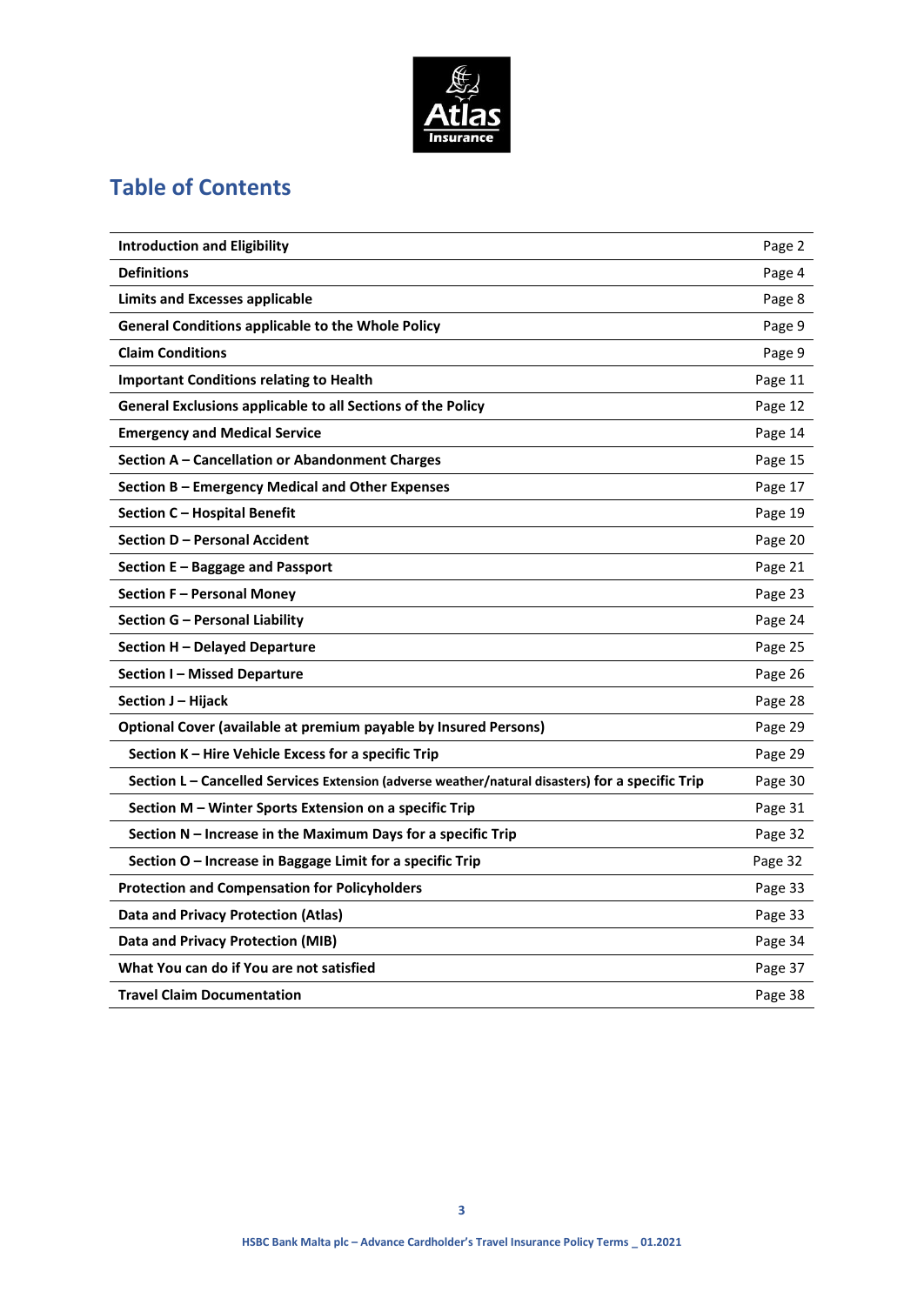

# **Definitions**

Any word or expression to which a specific meaning has been attached will bear the same meaning throughout this document. For ease of reading, the definitions are highlighted by the use of bold print and will start with a capital letter.

### **Account**

means a **Card** account

### **Account Holder**

means a **Cardholder** in whose name the **Bank** maintains an **Account**.

### **Atlas**

means Atlas Insurance PCC Limited 48-50 Ta'Xbiex Seafront, Ta'Xbiex XBX1021 Malta.

### **Abandonment / Abandon**

means either

- **You** cutting short the **Trip** after **You** leave **Your Home** by direct early return to **Your Home**; or
- **You** attending a hospital after **You** leave **Your Home** as an in-patient or being confined to **Your** accommodation due to compulsory quarantine on the orders of a **Medical Practitioner**, in either case for more than 24 hours.

### **Accompanying Person**

means a person with whom **You** are travelling or have arranged to travel with and without whom the **Trip** cannot commence or continue excluding a tour or group leader.

### **Baggage**

means luggage, clothing, personal effects, **Valuables** and other articles which belong to **You** (or for which **You** are legally responsible) worn, used or carried by **You** during the **Trip**. Baggage includes articles purchased during the **Trip** but excludes: **Personal Money**, property carried for trade or commercial purposes including business equipment, business documents and business samples and any hired sports equipment or clothing.

#### **Bank**

means HSBC Bank Malta p.l.c of Registered Address 116 Archbishop Street, Valletta, Malta.

### **Bodily Injury**

means an identifiable accidental Bodily Injury caused solely and directly by sudden, unexpected, violent, external and visible means. This definition includes:

- unavoidable exposure to the elements;
- accidental drowning, gassing, poisoning or electrocution;
- accidental Bodily Injury sustained whilst lawfully arresting, detaining or attempting to arrest or detain a criminal or suspected criminal.

### **Business Trip**

means a **Trip** wholly or in part for business purposes but excluding manual work.

### **Card**

means a valid HSBC Advance Card and/or Debit Card.

#### **Cardholder**

means the natural person who has been issued with a **Card** by the **Bank** including any natural person who is a supplementary cardholder.

#### **Close Business Associate**

means any person whose absence from business for one or more complete days at the same time as **Your** absence prevents the proper continuation of that business. A director or senior manager of **Your** business must agree with this.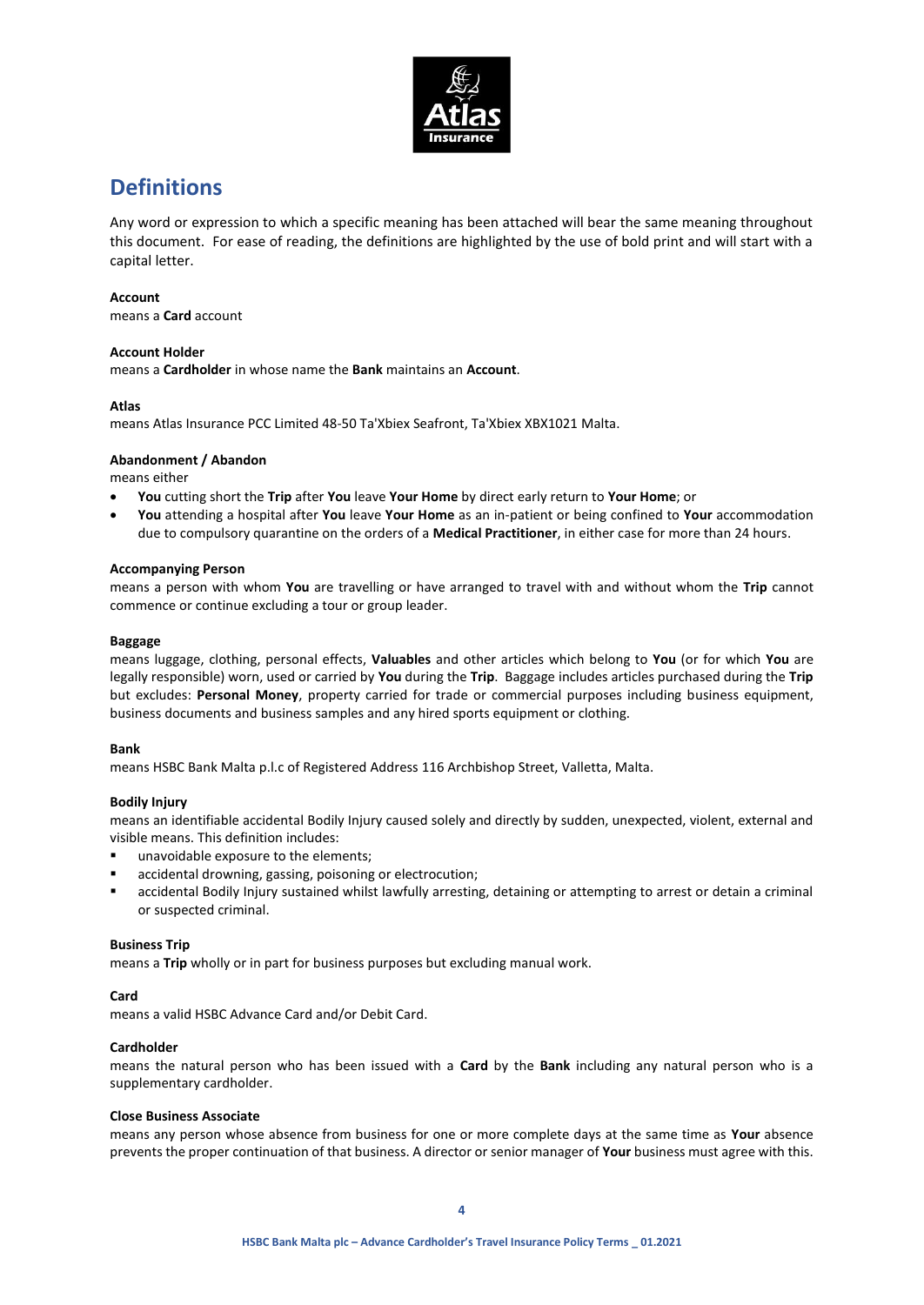

#### **Close Relative**

means mother, father, sister, brother, wife, husband, daughter, son, grandparent, grandchild, parent-in-law, son-inlaw, daughter-in-law, sister-in-law, brother-in-law, step parent, step child, step sister, step brother, foster child, aunt, uncle, cousin, nephew, niece, legal guardian, partner (who lives with **You**) or fiancé/fiancée.

#### **Communicable Disease**

means any disease which can be transmitted by means of any substance or agent from any organism to another organism where:

- the substance or agent includes, but is not limited to, a virus, bacterium, parasite or other organism or any variation thereof, whether deemed living or not, and
- the method of transmission, whether direct or indirect, includes but is not limited to, airborne transmission, bodily fluid transmission, transmission from or to any surface or object, solid, liquid or gas or between organisms, and
- the disease, substance or agent can cause or threaten bodily injury, illness, emotional distress or damage to human health or human welfare or can cause or threaten damage to, deterioration of, loss of value of, marketability of or loss of use of property.

#### **Coronavirus**

means the virus officially known as "severe acute respiratory syndrome coronavirus 2 (SARS-CoV-2) and/or any related illness including "COVID-19" (previously known as "2019 novel coronavirus") disease and/or any mutant derivatives or variations thereof however caused.

#### **Country of Residence**

means **Malta,** but if the **Insured Person's** country of residence is not **Malta** then, in the event of a claim, it is up the **Insured Person** to prove the country of residence**.**

#### **Date of Booking**

means the date when the earliest payment is made (in full or in part) by **Card** for flights and/or marine transport services and/or accommodation related to **Your Trip**.

#### **Direct Journey**

means travel between **Your Country of Residence** and a pre-booked destination overseas and vice versa including scheduled stops for refuelling and change of connection which involves the same mode of transport and when time spent at the stop is less than 12 hours.

#### **Electronics**

means

- cameras, camcorders, photographic, audio, video, computer, television and telecommunications equipment (including CD's, DVD's, tapes, films, cassettes, cartridges, headphones, personal organisers, tablets, laptops and mobile phones and their related accessories);
- computer games and associated equipment.

#### **Entry Date**

means the date from which the **Cardholder** is issued with the relative **Account**.

#### **Excess**

means the amount that **You** will have to pay towards any claim. This applies to each claim per **Insured Person** per section, if applicable.

#### **Full Value**

means the current cost as new less an appropriate deduction for wear, tear and depreciation.

#### **Geographical Area**

means anywhere in the world.

#### **Home**

means **Your** normal place of residence in **Your Country of Residence**.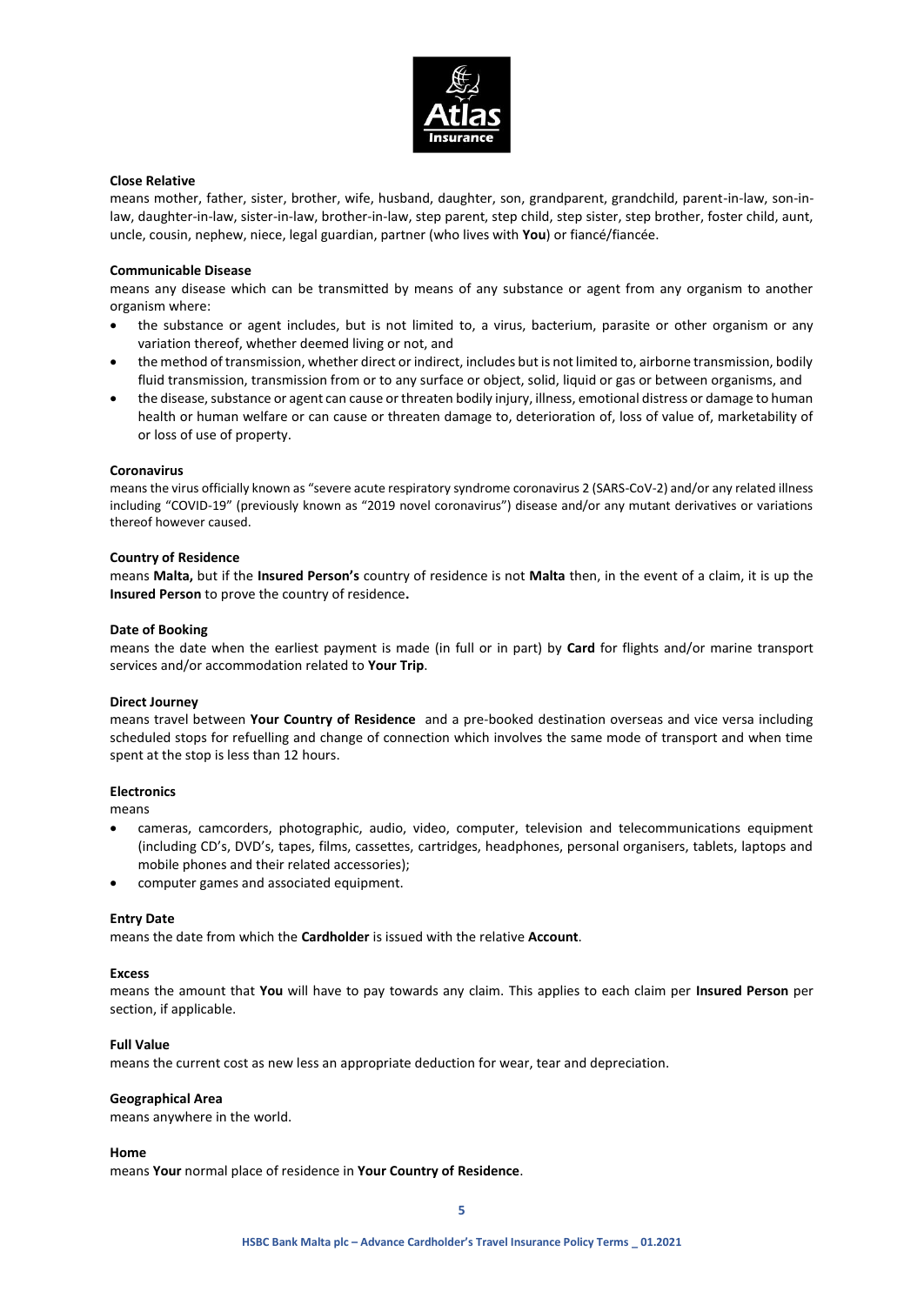

### **Insured Person/You/Your**

- means all **Account Holders** but extends to include the **Account Holder's**
- a) **Spouse**
- b) partner officially living in the same household;
- c) children (including foster children)
	- a. up to 18 years of age; or
		- b. up to the age of 25 and in full-time education
		- c. living in the same household with the **Account Holder** or his/her **Spouse;** or
		- d. up to 25 years of age and in full time education outside **Malta** but who were living in the **Account Holder's** or his/ her **Spouse's** household prior to commencement of studies abroad;

as well as

- d) supplementary cardholders and
- e) only for the purpose of cover under Section A Cancellation and Abandonment, the fiancé or fiancée for the booked honeymoon

For insured persons aged 76 years and over, please see **Important Conditions relating to Health**.

Should the **Account holder** pass away before renewal of the **Account/Card**, cover will automatically be transferred to the **Spouse** or partner or children until next renewal of the **Account/Card**

#### **Loss of limb**

means loss by permanent severance of an entire hand or foot or the total and permanent loss of use of an entire hand or foot.

#### **Loss of sight**

means total and irrecoverable loss of sight.

#### **Malta/Maltese**

means the islands of Malta, Gozo and Comino.

#### **Medical Condition**

means any disease, illness or injury.

#### **Medical Practitioner**

means a registered practising member of the medical profession who is not related to **You** or to any **Accompanying Person**.

#### **Period of Insurance**

Cover is not operative if the period from the **Date of Booking** till the **Trip** starts exceeds 12 calendar months.

In respect of cancellation cover provided by Section A - Cancellation or Abandonment Charges, the period of insurance shall start from the **Date of Booking** or from the **Entry Date** (whichever is later) till when the **Trip** commences. Cover is not operative if the period from the later of the **Date of Booking** or the **Entry Date** till the **Trip** starts exceeds 12 calendar months.

For all other cover under the policy, the period of insurance means the period of the **Trip** but not, in any case, exceeding the Maximum Period shown in the **Limits and Excesses Schedule**. It is understood that the insurance commences when **You** leave **Your Home** or **Your** place of business in **Your Country of Residence** (whichever is the later) to commence the **Trip** and terminates at the time of **Your** return to **Your Home** or place of business in in **Your Country of Residence** (whichever is the earlier) on completion of the **Trip**.

The period of insurance is automatically extended for the period of the delay up to a maximum of thirty days in the event that **Your** return to **Your Country of Residence** is unavoidably delayed due to an event insured by this policy.

#### **Permanent Total Disablement**

means disablement that entirely prevents the **Insured Person** from carrying out his or her usual occupation (or any other suited occupation for which he/she is qualified by knowledge, training, education, ability and experience), continues for 52 weeks and, upon expiry of this period, is beyond hope of improvement.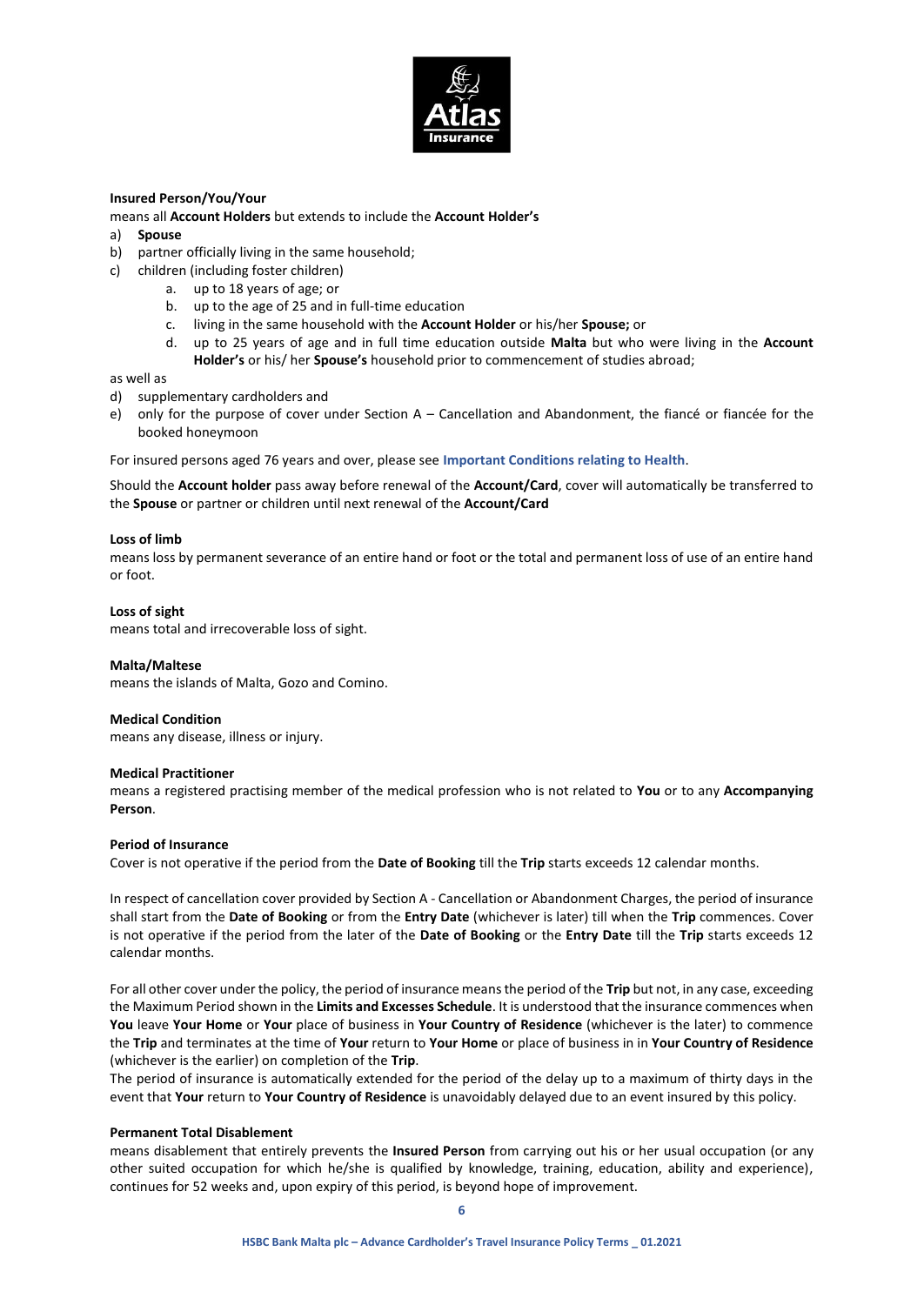

### **Personal Money**

means bank notes, currency notes and coins in current use, travellers' and other cheques, postal or money orders, prepaid coupons or vouchers, travel tickets, passports, event and entertainment tickets, phone cards and credit/debit or charge cards all held for private purposes.

### **Pre-existing Medical Condition**

means any **Medical Condition You** have, or have had, for which **You**

- are awaiting to receive, or have received treatment (including surgery, tests or investigations);
- should be or are taking or have been taking prescribed medication
- within the 12 months prior to the **Date of Booking** or the **Entry Date** (whichever is the later) .

#### **Public Transport**

means any publicly licensed aircraft, sea vessel, train or coach on which **You** are booked to travel.

### **Secure Baggage Area**

means any of the following, as and where appropriate:

- the locked dashboard, boot or luggage compartment of a motor vehicle;
- the locked luggage compartment of a hatchback vehicle fitted with a lid closing off the luggage area, or of an estate car with a fitted and engaged tray or roller blind cover behind the rear seats;
- the fixed storage units of a locked motorised or towed caravan; or
- a locked luggage box, attached to a roof rack which is itself attached to the vehicle roof.

#### **Service Cancellation**

means the cancellation of a marine or flight service which **You** are booked to utilize as a result of adverse weather conditions or other natural disasters.

#### **Spouse**

means the **Account Holder's** legally recognised husband or wife provided the parties are not legally separated or divorced.

#### **Temporary Total Disablement**

means disablement that entirely prevents the **Insured Persons** from carrying out their usual occupation.

### **Trip**

means any conventional pleasure trip or **Business Trip** made by **You** within the **Geographical Area** which begins from and ends **in Your Country of Residence** during the **Period of Insurance** but excluding one way trip or journeys.

#### **Unattended**

means when **You** are not in full view of and not in a position to prevent unauthorised interference with **Your** property or vehicle.

#### **Valuables**

means any of the following items:

- iewellery:
- gold, silver, precious metal or precious or semiprecious stone articles;
- watches;
- furs;
- **Electronics**;
- telescopes and binoculars.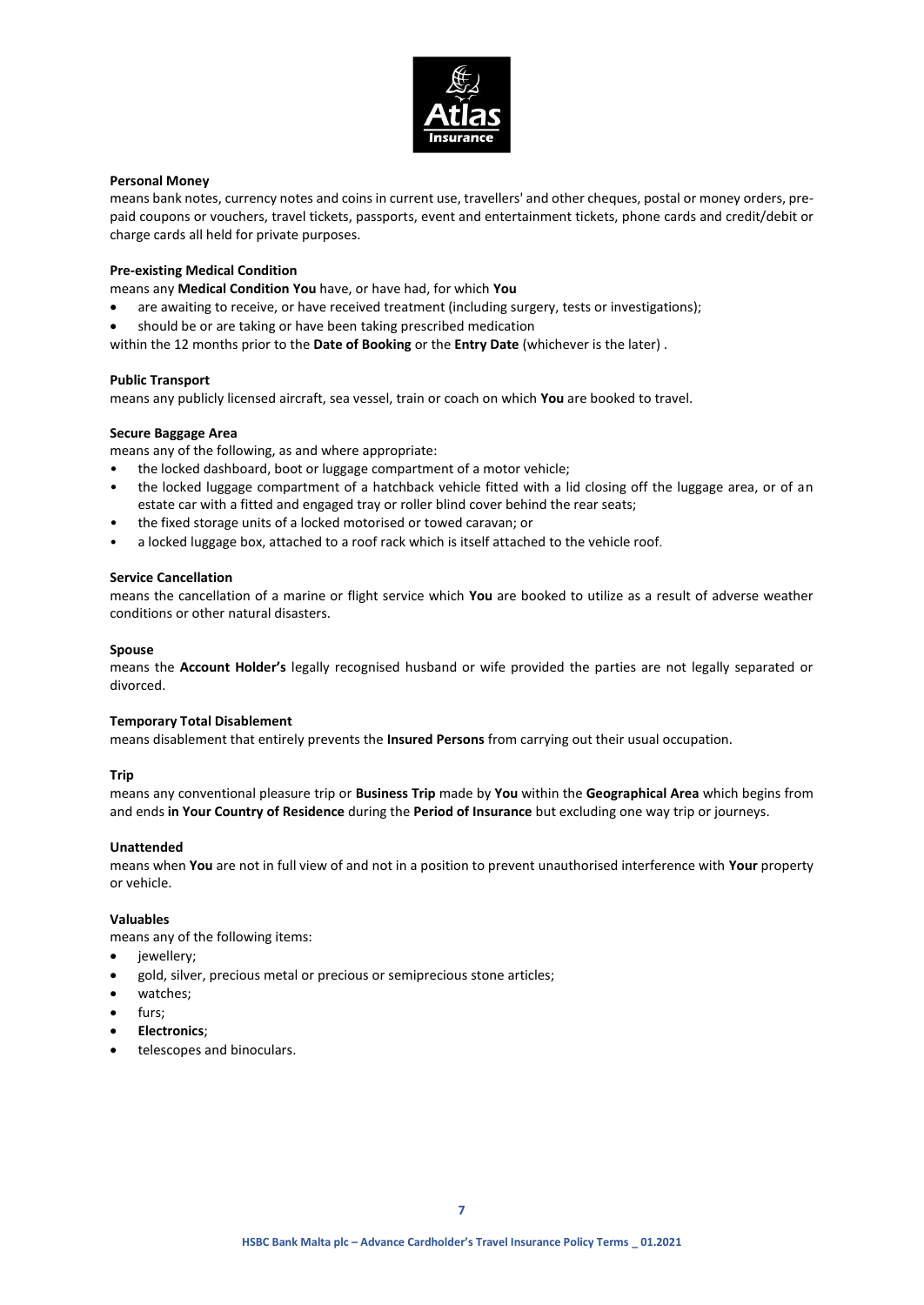

**Limits and Excesses Schedule**

# **for HSBC Advance Customers**

**Atlas** will not pay more than the following sums insured, benefits or limits in the **Period of Insurance** All Limits and **Excesses** are per **Insured Person**

**Maximum period per Trip: 60 days**

| <b>Section</b><br><b>No</b> | <b>Section</b>            | <b>Limits</b>                                                             | <b>Excess</b> |
|-----------------------------|---------------------------|---------------------------------------------------------------------------|---------------|
| A                           | <b>Cancellation or</b>    | Limit: €3,500 and                                                         | €75           |
|                             | Abandonment               | Sub-Limit: $£120$ for the cost of issuing of a visa permit                | €O            |
|                             | <b>Charges</b>            | Sub-Limit: €300 for pre-paid excursions and events (due to medical        | €30           |
|                             |                           | reasons)                                                                  |               |
| B                           | <b>Emergency Medical</b>  | Limit: €165,000 and                                                       | €75           |
|                             | and Other Expenses        | Sub-Limit: €1,165 for continuation of treatment in Your Country of        |               |
|                             |                           | Residence (up to 3 months from the booked return date)                    |               |
| C                           | <b>Hospital Benefit</b>   | €25 for every complete 24 hours, maximum €475 in the aggregate            | <b>Not</b>    |
|                             |                           |                                                                           | applicable    |
| D                           | <b>Personal Accident</b>  | See Benefits Specification below *                                        | Not           |
|                             |                           |                                                                           | applicable    |
| E                           | <b>Baggage and</b>        | Baggage Sum Insured: €2,000 sub-limited as follows                        | €75           |
|                             | Passport                  | Single Article (including Valuables) Sub-Limit: €500                      |               |
|                             |                           | Aggregate Valuables Sub-Limit: €850<br>$\bullet$                          |               |
|                             |                           | Delayed Baggage (after 12 hours) Limit: €350<br>$\bullet$                 |               |
|                             |                           | Loss of Passport Limit: €120 (no Excess)                                  |               |
| F                           | <b>Personal Money</b>     | Personal Money Limit: €800                                                | €75           |
| G                           | <b>Personal Liability</b> | €600,000                                                                  | €75           |
| н                           | <b>Delayed Departure</b>  | €50 for the first completed 12 hours' delay and €50 for each<br>$\bullet$ | <b>Not</b>    |
|                             |                           | full 12 hours' delay thereafter, maximum €200 in the                      | applicable    |
|                             |                           | aggregate;                                                                | €75           |
|                             |                           | €3,500 in respect of non recoverable travel and<br>$\bullet$              |               |
|                             |                           | accommodation costs if after 24 hours delay the Insured                   |               |
|                             |                           | Person chooses to cancel the Trip                                         |               |
| т                           | <b>Missed Departure</b>   | Missed Departure Limit: €700                                              |               |
|                             |                           |                                                                           | applicable    |
| п                           | Hijack                    | €120 for every 24-hour period, maximum €500 in the aggregate              | <b>Not</b>    |
|                             |                           |                                                                           | applicable    |

## **(\*) Personal Accident Benefits – Specification**

For the purpose of this Policy, any person is deemed to be the age he or she is on the **Date of Booking** or the **Entry Date** (whichever is the later).

|         | 75 years inclusive                                                                                                                                 |
|---------|----------------------------------------------------------------------------------------------------------------------------------------------------|
| €1,250  | €60.000                                                                                                                                            |
| €1.250  | €60,000                                                                                                                                            |
| € 1,250 | €60.000                                                                                                                                            |
| N/A     | €250 per week                                                                                                                                      |
|         | 15 years inclusive<br>Loss of one or more Limbs and/or Loss of sight in one or both eyes<br><b>Temporary Total Disablement</b> (maximum 104 weeks) |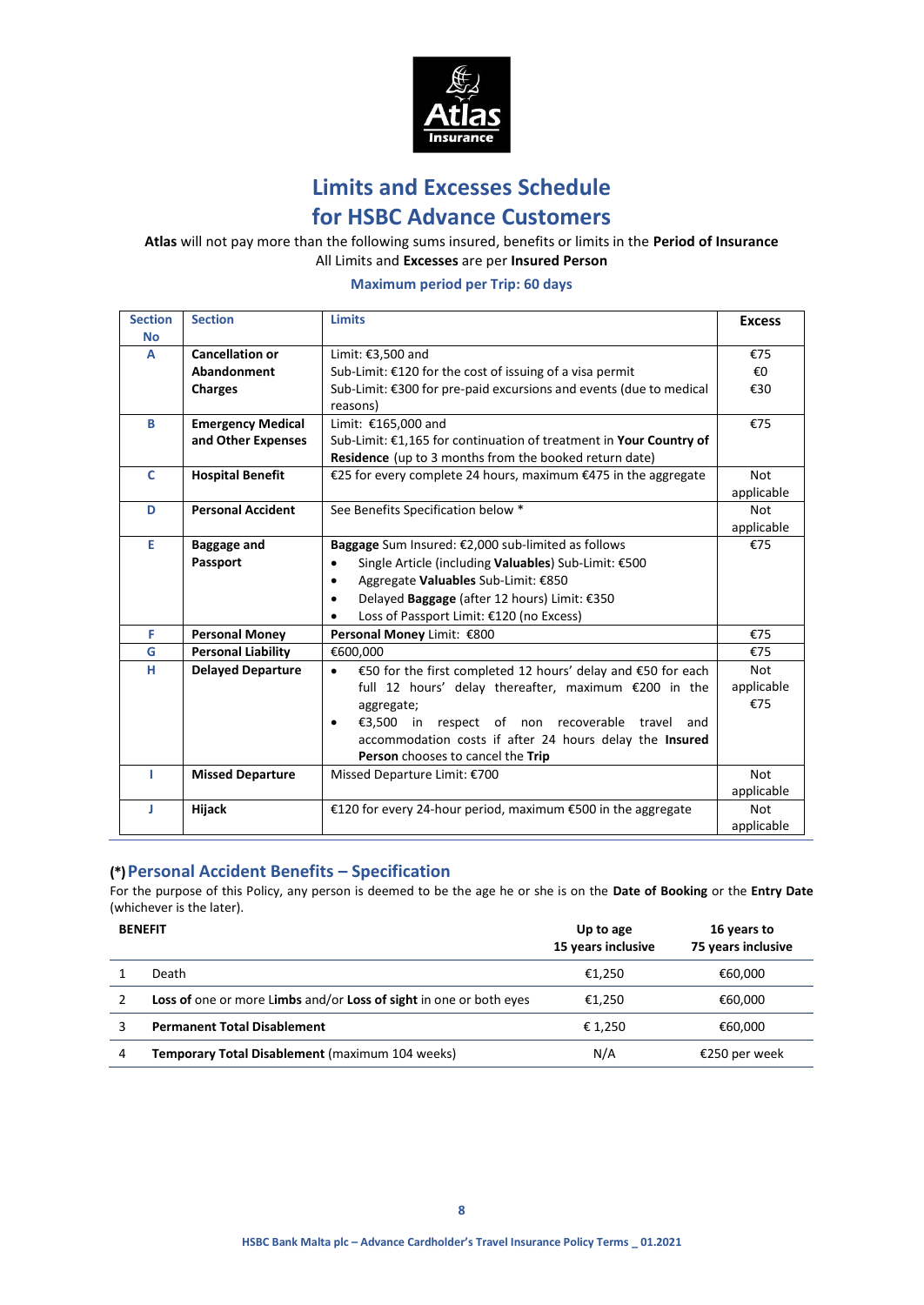

# **General Conditions applicable to the Whole Policy**

**You** must comply with the following conditions to have the full protection of the policy.

If **You** do not comply, **Atlas** may, at **Atlas**' option, cancel the insurance in **Your** respect or refuse to deal with **Your** claim or reduce the amount of any related claim payment.

### 1. **Eligibility of Travel**

For a **Trip** to be eligible for travel insurance the **Account Holder** must use his/her **Card** for all or part of the payment in respect of flight and or marine transport services and/or accommodation related to the **Trip**. See also definition of **Date of Booking** and Introduction and Eligibility above.

### 2. **Multiple Cards**

If at the time of any incident which results in a claim under this policy, an **Insured Person** is eligible for cover under more than one **Card**, only one claim may be made in respect of each incident but the higher/highest benefits under all sections shall prevail.

### 3. **Other insurance**

If at the time of any incident which results in a claim under this policy, there is another insurance (outside this HSBC Travel Insurance Scheme) covering the same loss, damage, expense or liability, **Atlas** will not pay more than **Atlas**' proportional share (not applicable to Section D - Personal accident).

### 4. **Limit payable under this policy for group travel**

If 10 or more persons are travelling together on the same **Trip**, the limit payable under this policy for any claims during this **Trip**, shall be limited to €7,000,000.

### 5. **Reasonable precautions**

**You** must take and cause to be taken all reasonable precautions to avoid illness, injury, disease, loss, theft or damage and take and cause to be taken all practicable steps to safeguard **Your** property from loss or damage and to recover property lost or stolen.

### 6. **Closed or Blocked Accounts**

All cover under this Policy terminates automatically in respect of **Insured Persons** as soon as the respective **Account** is closed;

If an **Account** is blocked in the case of death of the **Account Holder**, cover will be assigned to the **Account Holder**'s **Spouse** or partner and children.

# **Claims Conditions**

**You** must comply with the following conditions to have the full protection of the policy.

If **You** do not comply, **Atlas** may, at **Atlas**' option, refuse to deal with **Your** claim or reduce the amount of any claim payment.

- 1. **Claims**
	- a) **You** must notify **Atlas** with full details in writing as soon as **You** reasonably can, but not later than 30 days following **Your** return to **Your Country of Residence** following any **Bodily Injury**, illness, disease, incident, event, redundancy or the discovery of any loss, theft or damage which may give rise to a claim under this policy.
	- b) **You** must also inform **Atlas** immediately if **You** are aware of any writ, summons or impending prosecution. Every communication relating to a claim must be sent to **Atlas** without delay. **You** or anyone acting on **Your** behalf must not negotiate admit or repudiate any claim without **Atlas**' written consent.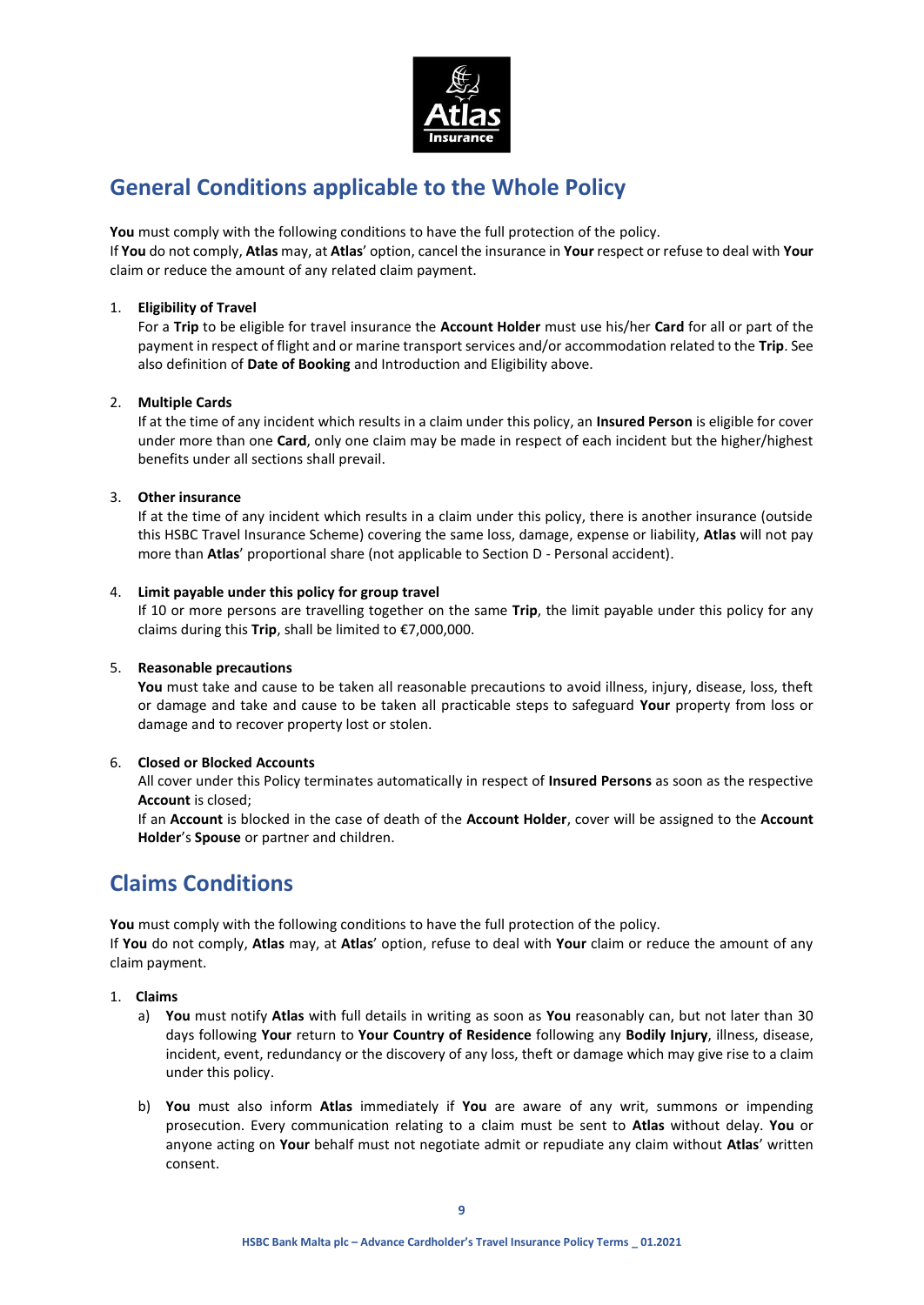

- c) **You** or **Your** legal representatives must supply at **Your** own expense all information, reports, evidence (including receipts), details of household and other insurance and medical certificates as required by **Atlas**. **Atlas** reserve the right to require **You** to undergo an independent medical examination at **Atlas**' expense. **Atlas** may also request and will pay for a post-mortem examination.
- d) **You** must retain any property which is damaged, and, if requested, send it to **Atlas** at **Your** own expense. If **Atlas** pay a claim for the **Full Value** of the property and it is subsequently recovered or there is any salvage then it will become **Atlas**' property.
- e) **Atlas** may refuse to reimburse **You** for any expenses for which **You** cannot provide receipts or bills.
- f) **You** may be asked to present a sworn statement (affidavit) at **Your** expense in support of **Your** claim.

### 2. **Subrogation**

**Atlas** are entitled to take over and conduct in **Your** name the defence and settlement of any legal action. **Atlas** may also take proceedings at **Atlas**' own expense and for **Atlas**' own benefit, but in **Your** name, to recover any payment **Atlas** have made under this policy to anyone else.

### 3. **Fraud**

**You** must not act in a fraudulent manner. If **You** or anyone acting for **You**:

- a) make a claim under the policy knowing the claim to be false or fraudulently exaggerated in any respect or
- b) make a statement in support of a claim knowing the statement to be false in any respect or
- c) submit a document in support of a claim knowing the document to be forged or false in any respect or
- d) make a claim in respect of any loss or damage caused by **Your** wilful act or with **Your** connivance,
- then
- **Atlas** shall not pay the claim;
- **Atlas** shall not pay any other claim which has been or will be made under the policy;
- all cover under this policy will cease immediately in **Your** respect;
- **Atlas** shall be entitled to recover from **You** the amount of any claim already paid under the policy;
- **Atlas** may inform the police of the circumstances.

### 4. **Arbitration**

If **Atlas** have accepted a claim under the policy and there is disagreement over the amount to be paid to **You**, the dispute must be referred to an arbitrator to be appointed by mutual consent between the parties in accordance with the provisions of the Arbitration Act 1996. When this happens the making of an award by the said arbitrator shall be a condition to any right of action against **Atlas**.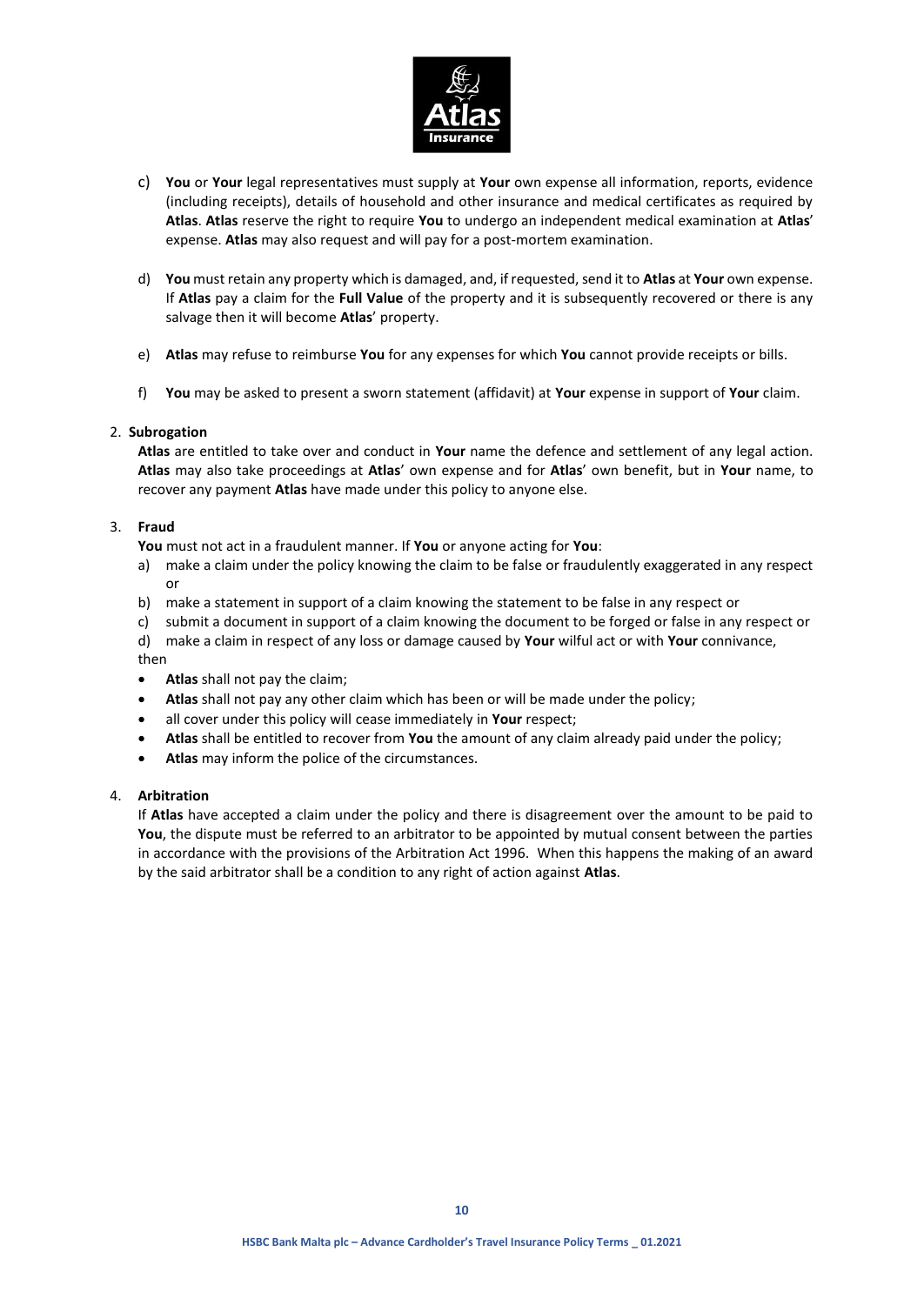

# **Important Conditions relating to Health**

**You** must comply with the following conditions to have the full protection of the policy. If **You** do not comply, **Atlas** may, at **Atlas**' option, refuse to deal with **Your** claim or reduce the amount of any claim payment.

- 1. It is a condition of this policy that **You** will not be covered under:
	- Section A Cancellation or **Abandonment** Charges
	- Section B Emergency Medical and Other Expenses
	- Section C Hospital Benefit
	- Section D Personal Accident
	- a) for any claims if **You** are aged 76 years or over on the **Date of Booking** or the **Entry Date** (whichever is the later)
	- b) for any claims arising directly or indirectly from:
		- i. any **Pre-existing Medical Condition**;
		- ii. any **Medical Condition** for which **You** have received a terminal prognosis;
		- iii. any **Medical Condition** for which **You** are on a waiting list for or have knowledge of the need for surgery, in patient treatment or investigation at a hospital, clinic or nursing home;

which **You** are aware of as at the **Date of Booking** or the **Entry Date** (whichever is the later)

- c) for any claims arising directly or indirectly from any circumstances **You** are aware of as at the **Date of Booking** or the **Entry Date** (whichever is the later) and which could reasonably be expected to give rise to a claim on this policy including, but not limited to:
	- when an **Accompanying Person**, a **Close Relative**, a **Close Business Associate** or a person with whom **You** have arranged to stay is suffering from a **Pre-existing Medical Condition** or a **Medical Condition** as referred to in1 b) ii, and iii above;
	- when **You** have had signs or symptoms for which a **Medical Practitioner** has not yet been consulted or **You** are awaiting day-patient, in-patient or out-patient treatment
- d) for any claims arising directly or indirectly from:
	- i. any **Medical Condition You** have in respect of which a **Medical Practitioner** has advised **You** not to travel or would have done so had **You** sought his/her advice;
	- ii. any **Medical Condition** for which **You** are travelling with the intention of obtaining medical treatment (including surgery or investigation) or advice outside of **Your Country of Residence**;
	- iii. any **Medical Condition** for which **You** are not taking the prescribed medication or recommended treatment as directed by a **Medical Practitioner**;
	- iv. normal pregnancy or childbirth without any accompanying complications.
- 2. If **You** require private in-patient treatment or repatriation **You** must comply with the conditions of the **Emergency and Medical Service** section.

**You** should also refer to the **General Exclusions**.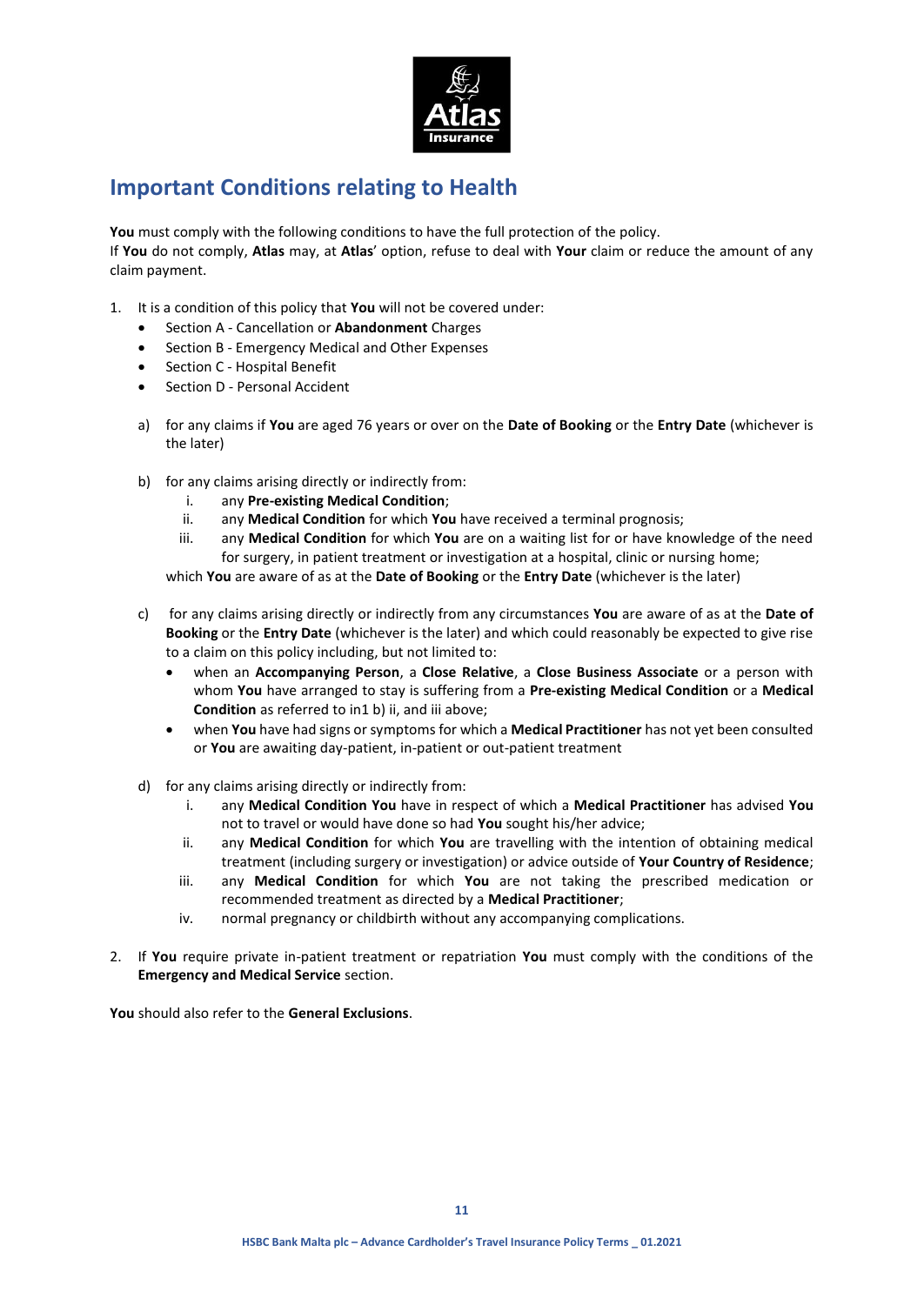

# **General Exclusions applicable to all Sections of the Policy**

(Exclusions 5, 6, 7 and 8 do not apply to claims for cancellation under **Section A - Cancellation and Abandonment Charges**)

**Atlas** will not pay any claim or any benefit under this policy to the extent that the provision of such cover, payment of such claim or provision of such benefit would expose **Us** to any sanction, prohibition or restriction under United Nations resolutions or the trade or economic sanctions, laws or regulations of the European Union, United Kingdom or United States of America, or any of its states.

Furthermore, **Atlas** will not pay for claims arising directly or indirectly from:

1.

- a) war, invasion, acts of foreign enemies, hostilities or warlike operations (whether war be declared or not), civil war, rebellion, revolution, insurrection, civil commotion assuming the proportions of or amounting to an uprising, military or usurped power;
- b) **Terrorism** caused or contributed to by the use of, release or the threat thereof of any nuclear weapon or device or chemical or biological agent (regardless of any other cause or event contributing concurrently or in any other sequence to the loss) and any action taken in controlling, preventing, suppressing or in any way relating to any act of such **Terrorism**;
- 2. ionising radiation or contamination by radioactivity from any nuclear fuel or from any nuclear waste from combustion of nuclear fuel, the radioactive, toxic, explosive or other hazardous properties of any nuclear assembly or nuclear component of such assembly;
- 3. loss, destruction or damage directly occasioned by pressure waves caused by aircraft and other aerial devices travelling at sonic or supersonic speeds;
- 4. the failure or fear of failure or inability of any equipment or any computer programme, whether or not **You** own it, to recognise or to interpret correctly or process any date as its true calendar date, or to continue to function correctly beyond that date;
- 5. **Your** pursuit of winter sports unless **You** contact **Atlas**, **You** pay the necessary additional premium and **Atlas** confirms that Section M is operative. In such case however the following winter sports activities will remain excluded: Off piste skiing without a guide, skiing against local authoritative warning or advice, ski stunting, free-style skiing, Nordic skiing, ice hockey, bobbing, heli skiing, ski acrobatics, ski flying, ski jumping, ski mountaineering, snow cat skiing, snow carting, snow mobiling or the use of bob sleighs, luges or skeletons and tobogganing;
- 6. **Your** engagement in or practice of: manual work in connection with a profession, business or trade, flying except as a fare paying passenger in a fully-licensed passenger-carrying aircraft, professional entertaining, professional sports, racing (other than on foot or while swimming), motor rallies and motor competitions;
- 7. **Your** engagement in or practice of: boxing, bungee jumping, canoeing at grade 4 or above, caving or cave diving, canyoning, crewing of a marine craft from one country to another, extreme sports of any kind, expeditions, gliding, gymnastics, hang gliding, high diving, horse riding in competitions, hot air ballooning (unless as part of an organised trip with a qualified pilot), hunting, jet skiing, karate, kayaking, martial arts, micro lighting, organized team sports, parachuting, paragliding, parapenting, polo, pot holing, quad-biking, rafting, rock climbing or mountaineering requiring the use of guides or ropes, shark diving, sky diving, sky surfing, trekking/hiking in excess of 2500 metres altitude, tubing, underwater activities requiring the use of artificial breathing apparatus or wrestling;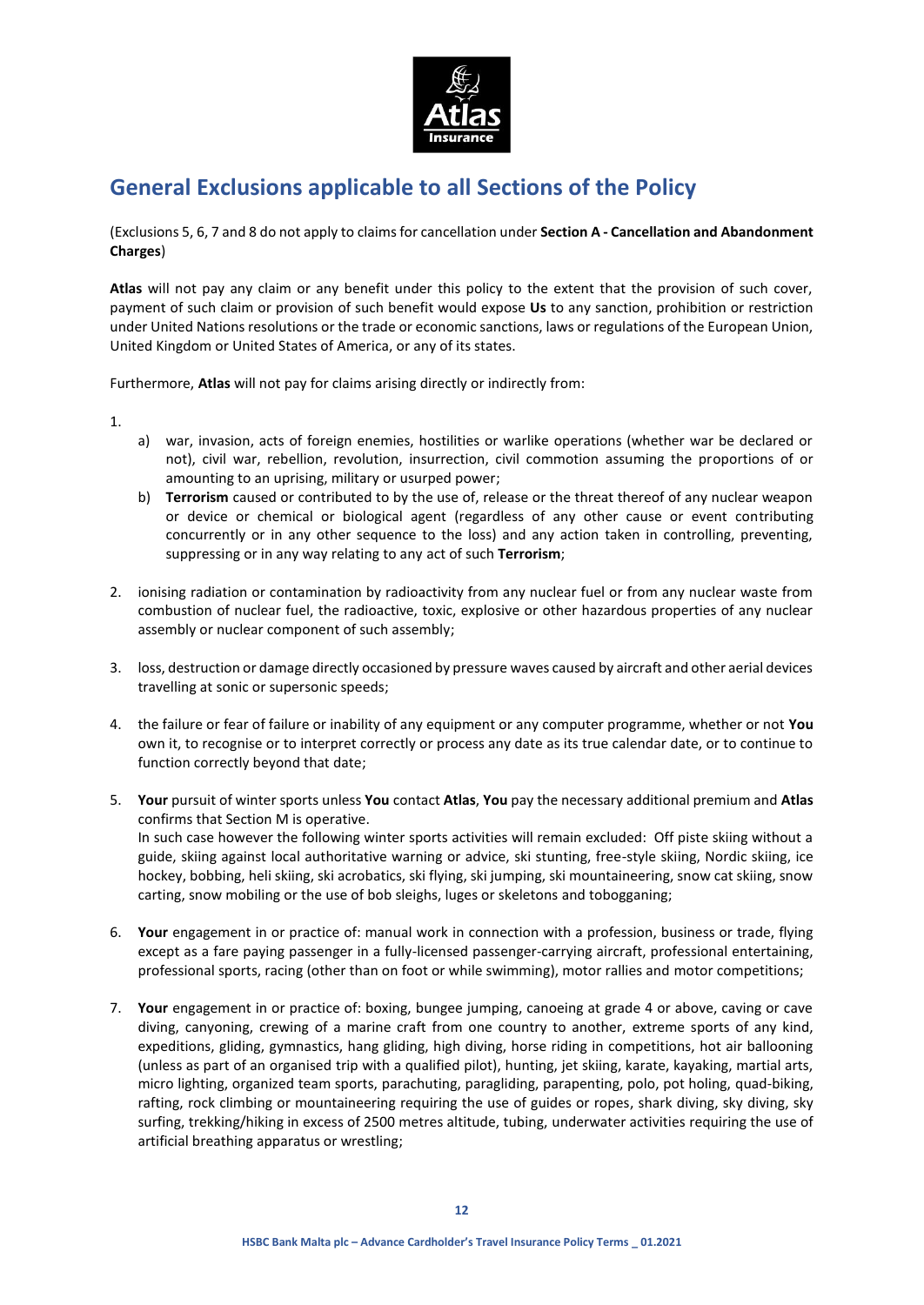

- 8. **Your**use, as a driver or passenger, of a motorised two or three wheeled vehicle unless:
	- the vehicle has an engine size 125cc or lower; and
	- **You** are wearing a crash helmet; and
	- (if **You** are driving) **You** hold a valid driving licence issued in **Your Country of Residence** permitting the use of such vehicle in **Your Country of Residence** as well as within the country where **You** are driving during **Your Trip**.
- 9. **Your** wilfully self-inflicted injury or illness, self-exposure to needless peril (except in an attempt to save human life), suicide or attempted suicide or attempted suicide and sexually transmitted diseases;
- 10. **Your**
	- a) consumption of alcohol, drugs (other than drugs taken in accordance with treatment prescribed and directed by a **Medical Practitioner**, but not for the treatment of drug addiction) and solvents impairing Your physical ability and/or judgement);
	- b) abuse of alcohol, drugs and/or solvents;
	- c) suffering from the symptoms of or illness due to alcohol, drug and/or solvent dependence and/or withdrawal;
- 11. **Your** own unlawful action or any criminal proceedings against **You**;
- 12. HIV (Human Immunodeficiency Virus) and/or any HIV-related illness including AIDS and/or mutant derivatives or variations thereof however caused;
- 13. **Coronavirus**;
- 14. inhalation and/or ingestion of asbestos or exposure to asbestos or the existence of or the harmful nature of asbestos or health hazards associated with asbestos or any allegation or concern in relation thereto. The term asbestos shall include asbestos, asbestos fibres, derivatives of asbestos or any substance or compound containing asbestos or waste comprising of or containing asbestos;
- 15. operational duties of a member of the armed forces;
- 16. emotional disorders anxiety or panic attacks and hysteria unless they result in admission into a hospital;
- 17. consequential loss of any kind (for example the replacement of locks following loss of keys);
- 18. **Your** travel to a country or specific area or event to which the relevant **Maltese** authorities or the World Health Organisation has advised the public not to travel or to which the relevant Maltese authorities have prohibited travel;
- 19. erasure or distortion of data, accidental erasure or mislaying or misfiling of documents or records and computer viruses and similar mechanisms or hacking.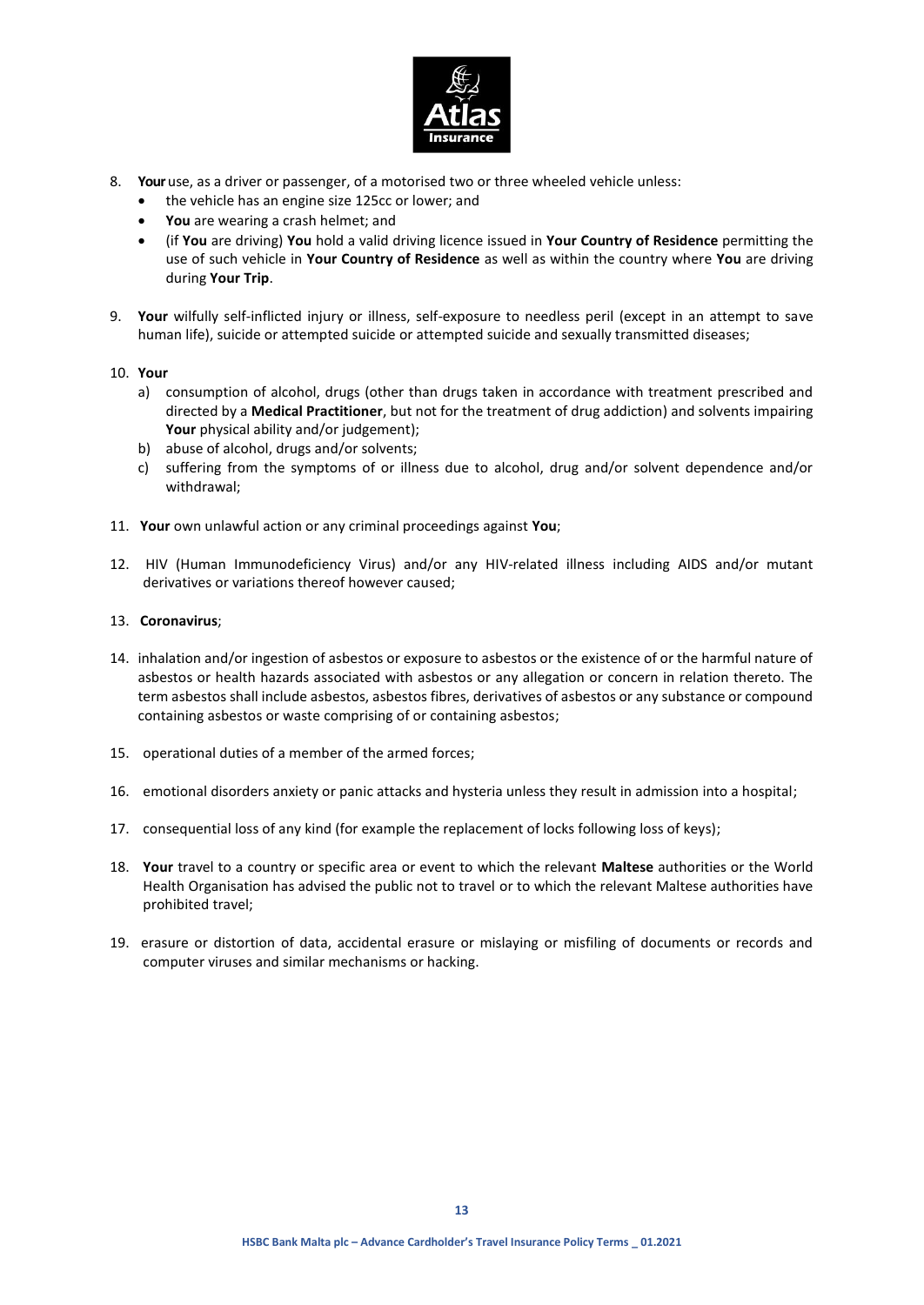

# **Emergency and Medical Service**

In the event of a serious illness or accident in circumstances covered by this policy which may lead to in-patient hospital treatment or before any arrangements are made for repatriation, **You** must contact **Global Response,** a world-wide organisation specialising in emergency assistance services. The service is available to **You** and operates 24 hours a day, 365 days a year for advice and assistance when making arrangements for hospital admission, repatriation and authorisation of medical expenses. If this is not possible because the condition requires immediate emergency treatment **You** must contact **Global Response** as soon as possible. Private medical in-patient treatment and repatriation costs are not covered unless authorised specifically by **Global Response** or by **Atlas**.

### **Medical assistance abroad**

**Global Response** has the medical expertise, contacts and facilities to help should **You**:

- be injured in an accident or
- fall ill
- and require in-patient medical treatment.

**Global Response** will also arrange transport **Home** when this is considered to be medically necessary.

### **Payment for medical treatment abroad**

If **You** are admitted to a hospital/clinic while abroad, **Global Response** will arrange for medical expenses covered by the policy to be paid direct to the hospital/clinic. To take advantage of this benefit someone must contact **Global Response** for **You** as soon as possible.

For simple outpatient treatment, **You** should pay the hospital/clinic **Yourself** and claim back medical expenses from **Atlas** on **Your** return to **Your Country of Residence**;

## **Contact Global Response on telephone number: (24 Hour Operations)**

- **Tel: +44 (0) 2920 46850**
- **Email:** o**perations@global-response.co.uk**

**Quote policy number 167064 299 001 and advise them that You are insured with Atlas Insurance PCC Limited.** *Please refer to the Introduction and Eligibility Section of this policy.*

### **Reciprocal Health Agreements**

### **European Union, European Economic Area or Switzerland**

If **You** are traveling to countries within the European Union (EU), European Economic Area (EEA), the United Kingdom or Switzerland, **You** are strongly advised to obtain a European Health Insurance Card from the **Maltese** Government Health Department.

This will entitle **You** to benefit from the reciprocal health arrangements which exist between countries within the EU, EEA, the United Kingdom or Switzerland. In the event of liability being accepted for a medical expense which has been reduced by the use of a European Health Insurance Card or private health insurance, **Atlas** will not apply the deduction of **Excess** under Section B - Emergency Medical and other Expenses.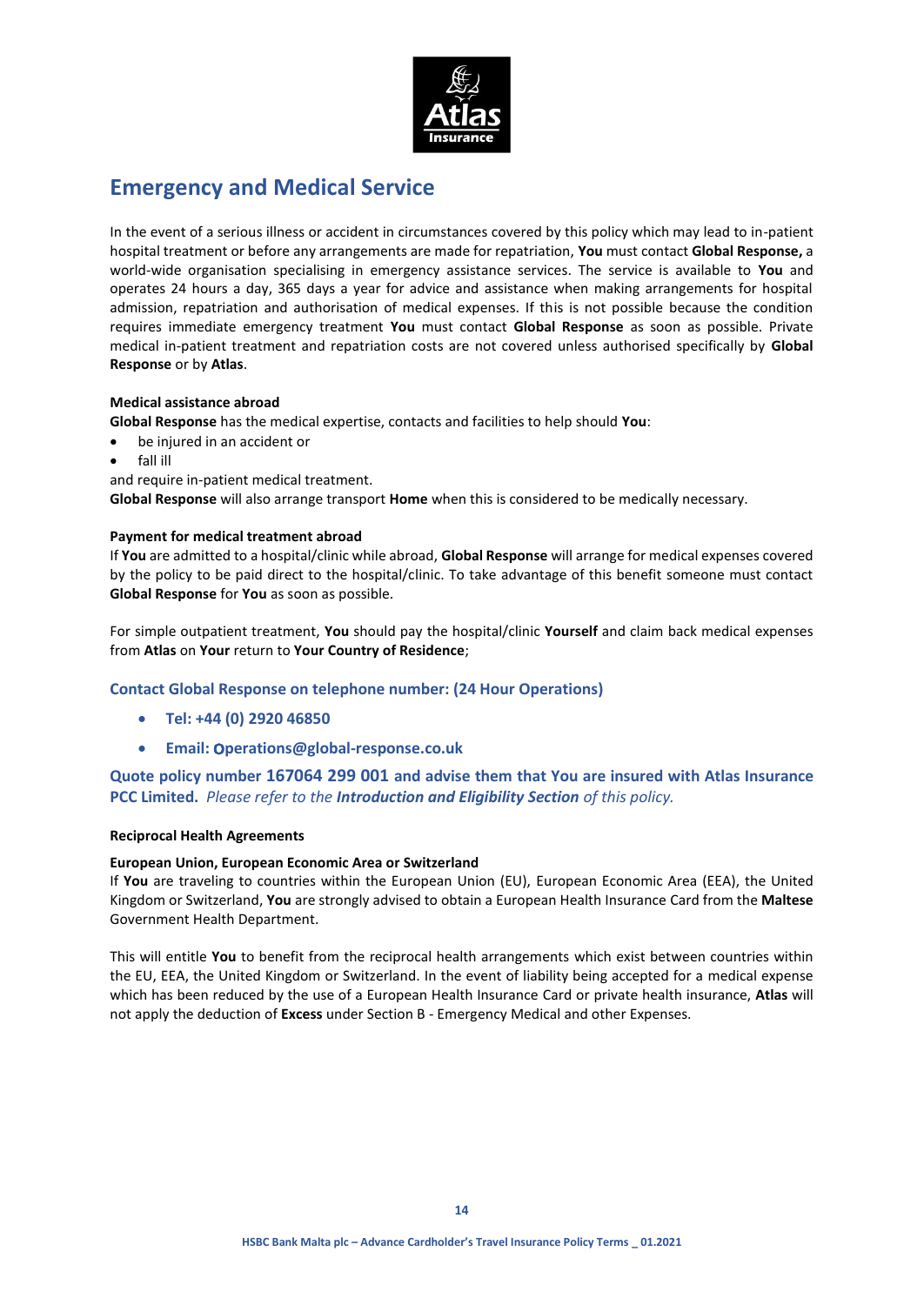

# **Section A - Cancellation or Abandonment charges**

## **What is covered**

**Atlas** will pay **You,** up to the Cancellation or Abandonment Charges Limit noted in the **Limits and Excesses Schedule**, for

- any irrecoverable unused travel and accommodation costs which **You** have paid or are contracted to pay;
- non-refundable costs in respect of unused excursions, holiday tours, cultural and sports events booked before the occurrence which leads to a claim, up to the sub-limit shown in the **Limits and Excesses Schedule**;
- the cost of a travel visa permit up to the sub-limit shown in the **Limits and Excesses Schedule;**
- any reasonable additional travel expenses incurred (when **You** cannot use **Your** return ticket and unless such expenses are claimed under any other section);

*NOTE the above includes irrecoverable deposits but it excludes pre-paid hire of ski equipment, pre-paid ski passes and ski tuition*

if:

- a) cancellation of the **Trip** is necessary and unavoidable; or
- b) the **Trip** is **Abandoned** before completion

as a result of any of the following events occurring:

- 1. **Your** death, **Bodily Injury** or illness or that of:
	- a) any **Accompanying Person;**
	- b) any person with whom **You** have arranged to reside temporarily;
- 2. The death, serious **Bodily Injury** or serious illness of:
	- a) **Your Close Relative** or the **Close Relative** of an **Accompanying Person**;
	- b) **Your Close Business Associate** or the **Close Business Associate** of an **Accompanying Perso;**.
- 3. **Your** or an **Accompanying Person**'s compulsory quarantine, jury service attendance or being called as a witness at a Court of Law during the **Trip**;
- 4. **Your** or **Your Spouse**'s redundancy (which qualifies for payment under current **Maltese** redundancy payment legislation) provided that, at the **Date of Booking** or the **Entry Date** (whichever is the later), there was no reason to believe anyone would be made redundant;
- 5. The withdrawal of leave for members of the Armed Forces, Police, Fire, Nursing or Ambulance Services or employees of a Government Department, provided that such cancellation or **Abandonment** could not reasonably have been expected at the **Date of Booking** or the **Entry Date** (whichever is the later);
- 6. The Police requesting **You** to remain at or return to **Your Home** or place of business following theft at **Your Home** or place of business;
- 7. **Your Home** becoming uninhabitable following serious damage caused by fire, aircraft, explosion, storm, flood, burst pipes, malicious persons or theft occurring during or within 30 days of the start of the **Trip**.

## **Special conditions relating to claims**

- 1. **You** must obtain a medical certificate from a **Medical Practitioner** to confirm:
	- a) the necessity to return **Home** prior to **Abandonment** of the **Trip** due to death, **Bodily Injury** or illness, and
	- b) the need and duration of in-patient hospitalisation or confinement to **Your** accommodation.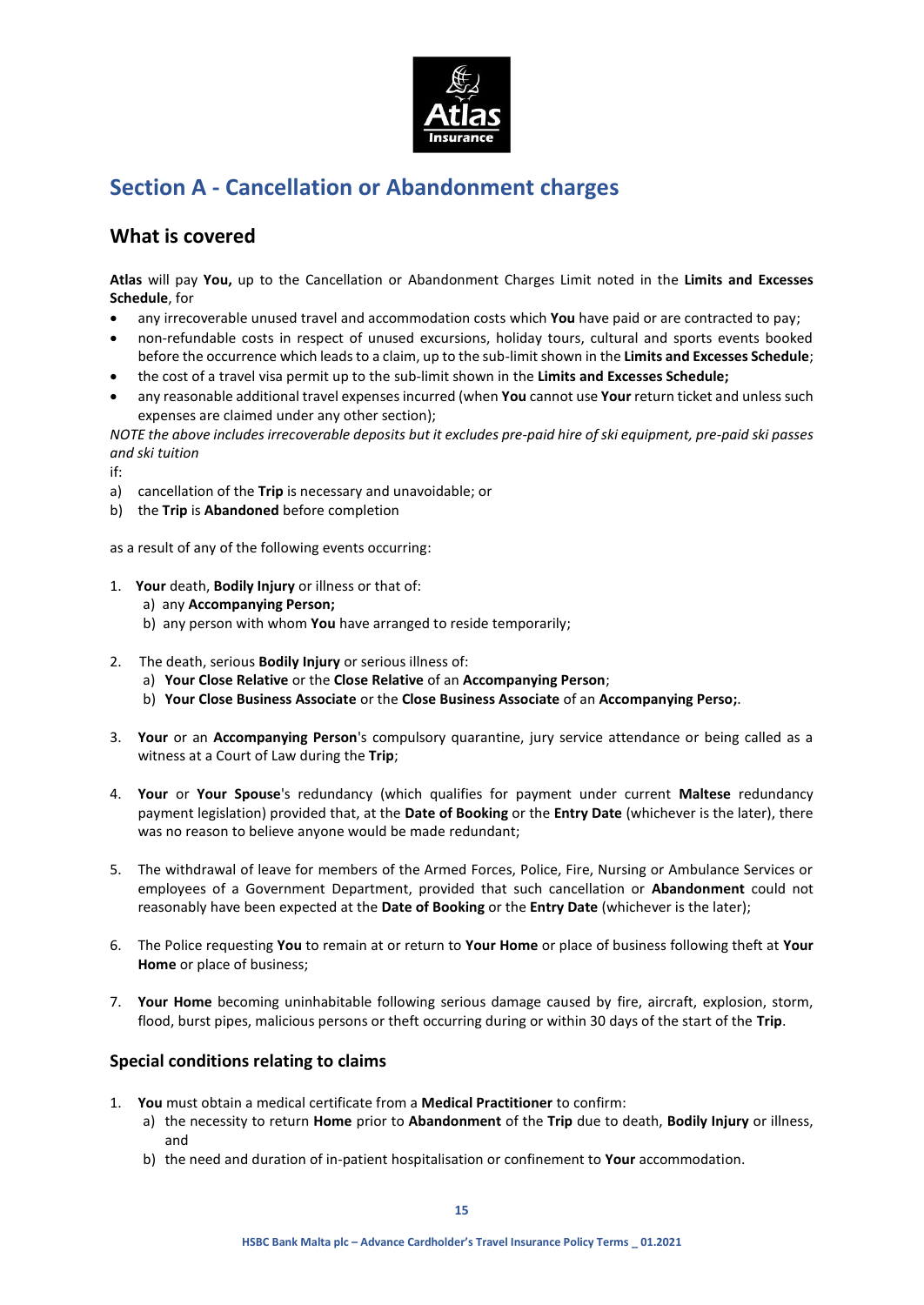

- 2. If **You** fail to notify the travel agent, tour operator or provider of transport/accommodation immediately it is found necessary to cancel or **Abandon** the **Trip**, **Atlas**' liability shall be restricted to the cancellation/**Abandonment** charges that would have applied had failure not occurred.
- 3. If **You** cancel the **Trip** due to **Bodily Injury** or illness **You** must provide a medical certificate from a **Medical Practitioner** stating that this necessarily and reasonably prevented **You** from travelling.

## **What is not covered**

- 1. The **Excess** shown in the **Limits and Excesses Schedule**;
- 2. Any claims arising directly or indirectly from:
	- a) redundancy:
		- caused by or resulting from misconduct leading to dismissal or from resignation or voluntary redundancy, or
		- where a warning or notification of redundancy was given prior to the **Date of Booking** or the **Entry Date** (whichever is the later), or
		- where **You** or **Your Spouse** have been employed for less than 12 months as at the **Date of Booking** or the **Entry Date** (whichever is the later), or
		- where **You** or **Your Spouse** are self-employed;
	- b) circumstances known to **You** prior to the **Date of Booking** or the **Entry Date** (whichever is the later) which could reasonably have been expected to give rise to cancellation or **Abandonment** of the **Trip.**
- 3. Compensation for frequent flyer points or similar schemes.
- 4. Any claim for unused travel or accommodation arranged by using Air Miles or similar travel loyalty schemes.
- 5. Any claim for management fees, maintenance costs or exchange fees associated with timeshare and similar arrangements.
- 6. **Abandonment** arising as a result of a tropical disease where **You** have not had the recommended inoculations and/or taken the recommended medication.
- 7. Anything mentioned in the **General Exclusions**.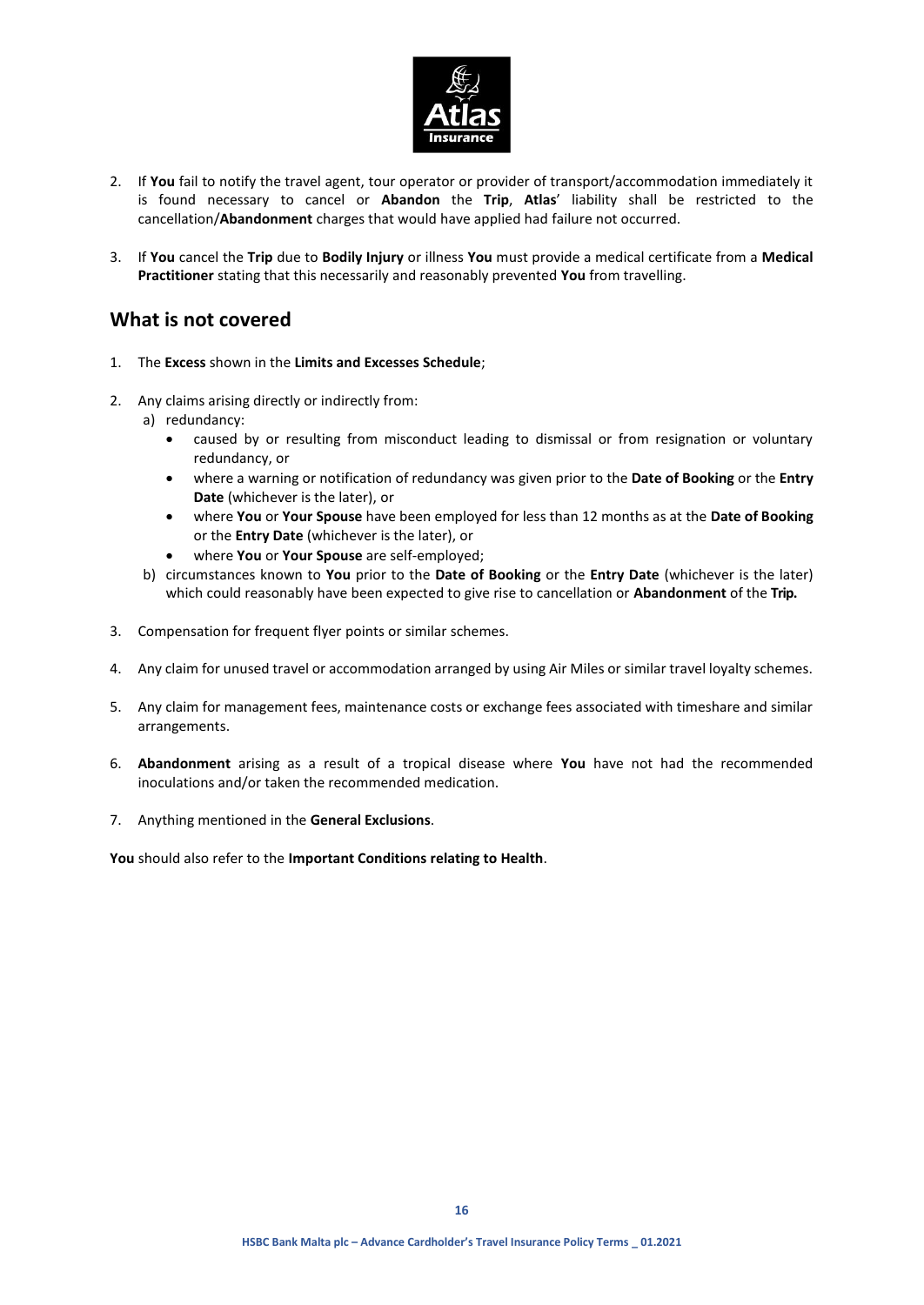

# **Section B - Emergency Medical and Other Expenses**

## **What is covered**

**Atlas** will pay **You** up to the Emergency Medical and Other Expenses Limit shown in the **Limits and Excesses Schedule** for the following expenses which are necessarily incurred within 12 months of the incident as a result of **Your** suffering death, **Bodily Injury** or illness and/or compulsory quarantine:

- 1. Emergency medical, surgical, hospital, ambulance (including rescue services to take **You** to hospital) and nursing fees and charges incurred outside **Your Country of Residence**; (and in **Your Country of Residence**; up to the limit shown in the **Limits and Excesses Schedule** for any treatment required within a maximum period of three months after **Your** booked return date);
- 2. In the event of **Your** death outside **Your Country of Residence**, the reasonable additional cost of funeral expenses abroad plus the reasonable cost of conveying **Your** ashes to **Your Home**, or the additional costs of returning **Your** body to **Your Home**;
- 3. Emergency dental treatment for the immediate relief of pain to natural teeth incurred outside **Your Home**;
- 4. Reasonable additional transport (economy class) and half board accommodation expenses incurred, up to the standard of **Your** original booking, if it is medically necessary for **You** to stay beyond **Your** scheduled return date;
- 5. This includes, with **Atlas**' prior authorisation or that of **Global Response**, reasonable additional transport and accommodation expenses for a friend or **Close Relative** to remain with **You** or travel to **You** from **Your Country of Residence** or escort **You** and reasonable additional travel expenses (economy class) to return **You** to **Your Home** if **You** are unable to use the return ticket;
- 6. With the prior authorisation of **Global Response**, the additional costs incurred in the use of air transport or other suitable means, including qualified attendants, to repatriate **You** to **Your Home** if it is medically necessary. Repatriation expenses will be in respect only of the identical class of travel utilised on the outward journey unless **Global Response** agree otherwise.

# **Special conditions relating to claims**

- 1. **You** must give notice as soon as possible to **Global Response** or **Atlas** of any **Bodily Injury** or illness which necessitates **Your** admittance to hospital as an in-patient or before any arrangements are made for **Your** repatriation.
- 2. In the event of **Your Bodily Injury** or illness **Atlas** reserve the right to relocate **You** from one hospital to another and arrange for **Your** repatriation to **Your Country of Residence** at any time during the **Trip**. **Atlas** will do this if in the opinion of the **Medical Practitioner** in attendance or **Global Response**, **You** can be moved safely and/or travel safely to **Your Country of Residence** to continue treatment.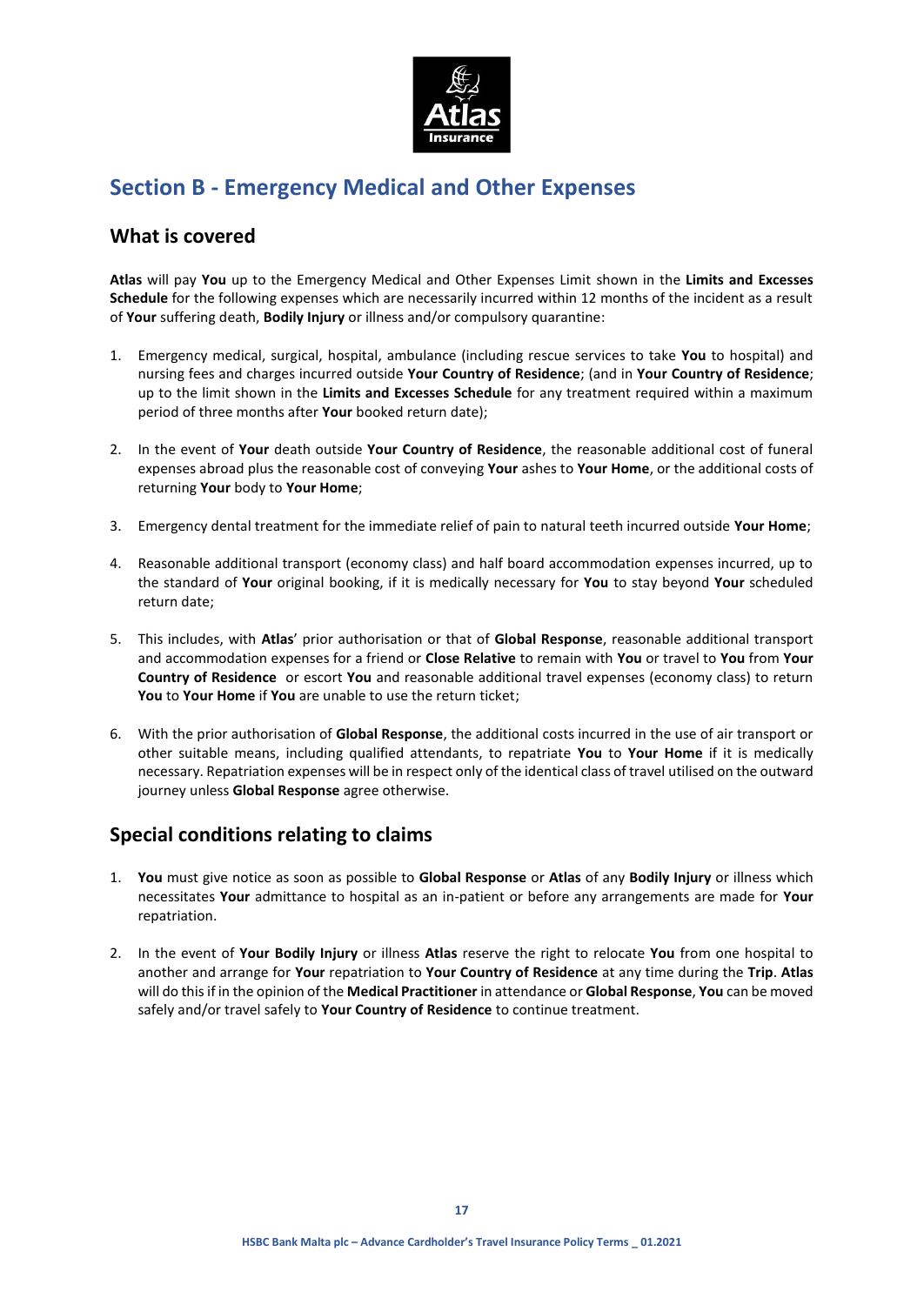

## **What is not covered**

- 1. The **Excess** shown in the **Limits and Excesses Schedule**;
- 2. Any claims arising directly or indirectly in respect of:
	- a) costs of telephone calls, other than calls to **Global Response** notifying them of the problem for which **You** are able to provide a receipt or other evidence to show the cost of the call and the number telephoned;
	- b) the cost of treatment or surgery, including exploratory tests, which are not directly related to the **Bodily Injury** or illness which necessitated **Your** admittance into hospital;
	- c) any expenses which are not usual, reasonable or customary to treat **Your Bodily Injury** or illness;
	- d) any form of treatment or surgery which in the opinion of the **Medical Practitioner** in attendance and that of **Global Response**, can be delayed reasonably until **Your** return to **Your Country of Residence**;
	- e) expenses incurred in obtaining or replacing medication, which at the time of departure is known to be required or to be continued outside **Your Country of Residence**;
	- f) additional costs arising from single or private room accommodation;
	- g) treatment or services provided by a health spa, convalescent or nursing home or any rehabilitation centre;
	- h) any expenses incurred after **You** have returned to **Your Country of Residence** except up to the limit noted under (1) above;
	- i) expenses incurred as a result of a tropical disease where **You** have not had the recommended inoculations and/or taken the recommended medication;
	- j) **Your** decision not to be repatriated after the date when in the opinion of **Global Response** it is safe to do so.
- 3. Anything mentioned in the **General Exclusions**.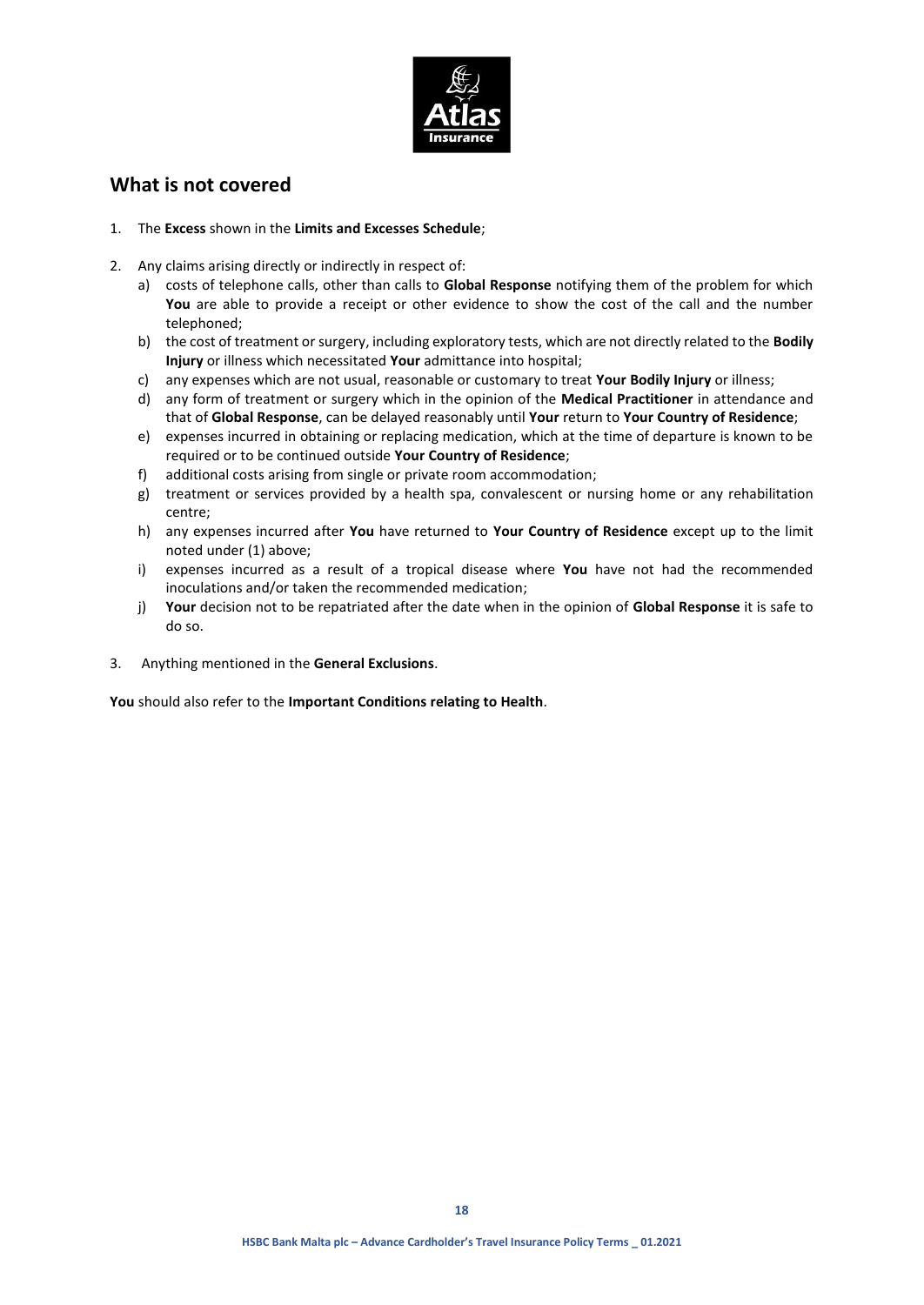

# **Section C - Hospital Benefit**

## **What is covered**

**Atlas** will pay **You** the limit shown in the **Limits and Excesses Schedule** for every complete 24 hours **You** have to stay in hospital as an in-patient outside **Your Country of Residence** up to a maximum limit in the aggregate as a result of **Bodily Injury** or illness **You** sustain. **Atlas** will pay the amount above in addition to any amount payable under Section B - Emergency Medical and Other Expenses.

# **Special condition relating to claims**

**You** must give notice as soon as possible to **Global Response** or **Atlas** of any **Bodily Injury** or illness which necessitates **Your** admittance to hospital as an inpatient.

# **What is not covered**

- 1. Any claims arising directly or indirectly from:
	- a) any additional period of hospitalisation relating to treatment or surgery, including exploratory tests, which are not directly related to the **Bodily Injury** or illness which necessitated **Your** admittance into hospital;
	- b) hospitalisation relating to any form of treatment or surgery which in the opinion of the **Medical Practitioner** in attendance and **Global Response** can be delayed reasonably until **Your** return to **Your Country of Residence;**
	- c) any additional period of hospitalisation relating to treatment or services provided by a health spa convalescent or nursing home or any rehabilitation centre;
	- d) hospitalisation as a result of a tropical disease where **You** have not had the recommended inoculations and/or taken the recommended medication;
	- e) any additional period of hospitalisation following **Your** decision not to be repatriated after the date when in the opinion of **Global Response** it is safe to do so.
- 2. Anything mentioned in the **General Exclusions**.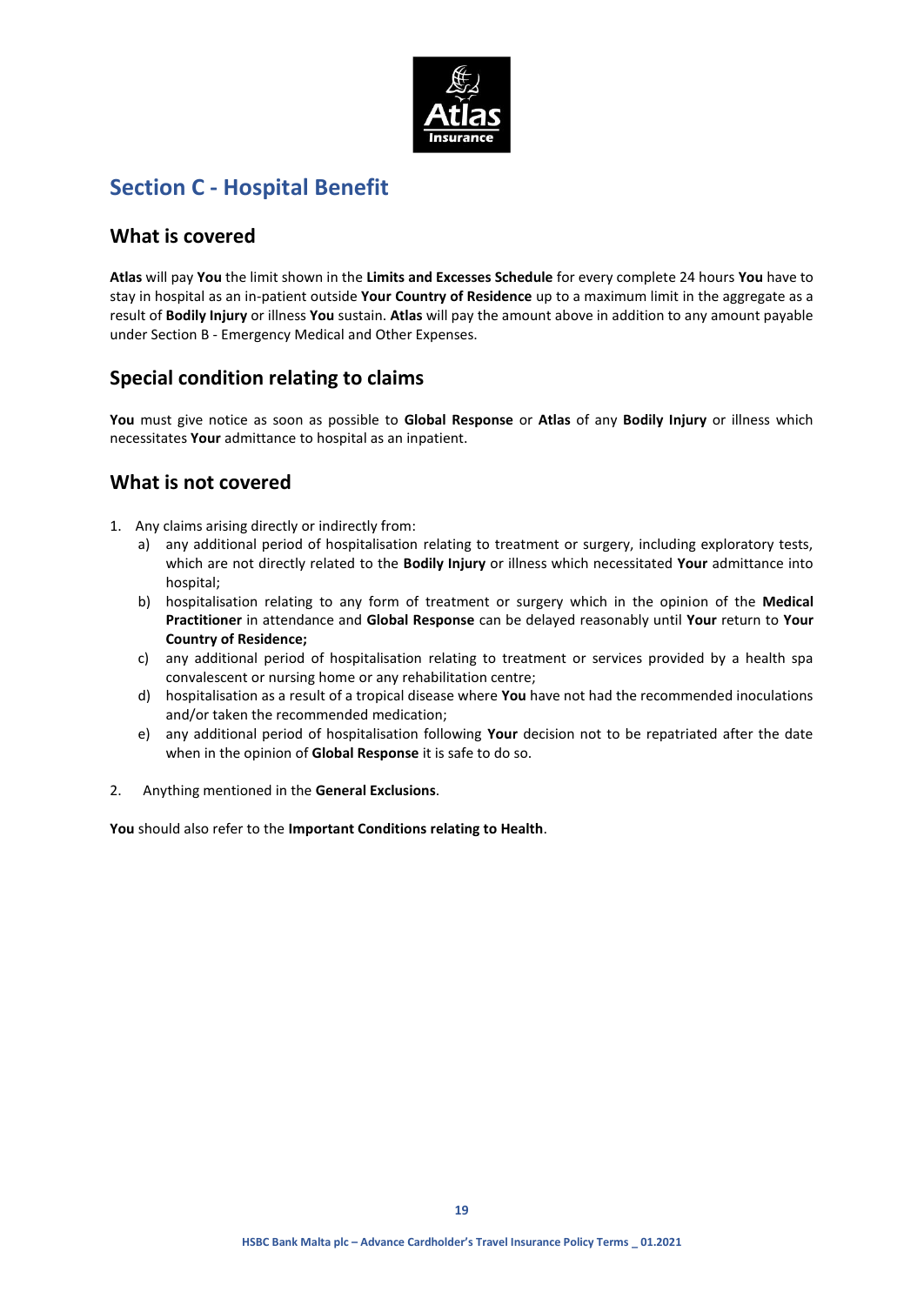

# **Section D - Personal Accident**

## **What is covered**

**Atlas** will pay one of the Personal Accident Benefits shown in the **Limits and Excesses Schedule** if **You** sustain **Bodily Injury** which shall solely and independently of any other cause, result within two years in **Your**:

- 1. death,
- 2. **Loss of limb**, **Loss of sight**, or
- 3. **Permanent Total Disablement**, or
- 4. **Temporary Total Disablement**.

## **Special condition relating to claims**

- 1. **Atlas**' **Medical Practitioner** may examine **You** as often as he/she deems necessary in the event of a claim.
- 2. A person is deemed to be the age which applies on the **Date of Booking** or the **Entry Date** (whichever is the later).

## **Provisions**

- 1. Benefit is not payable to **You**:
	- a) under more than one of items 1 to 4 of the Personal Accident Benefits Specification shown in the **Limits and Excesses Schedule**;
	- b) under item 3 of the Personal Accident Benefits (**Permanent Total Disablement**) until one year after the date **You** sustain **Bodily Injury**;
	- c) under item 4 of the Personal Accident Benefits (**Temporary Total Disablement**) unless **You** are in full time employment at the time of the accident. However, a benefit of up to €25 per week for up to a maximum of 104 weeks is payable in respect of an **Insured Person** who is not gainfully employed in order to cover medical, surgical and out of-pocket-expenses necessarily incurred and not otherwise covered under this policy.
- 2. Cover under this Section D in respect of any **Insured Person** shall terminate upon payment under any of Items 1-3 of the Personal Accident Benefits Specification shown in the **Limits and Excesses Schedule**.

## **What is not covered**

Anything mentioned in the **General Exclusions**.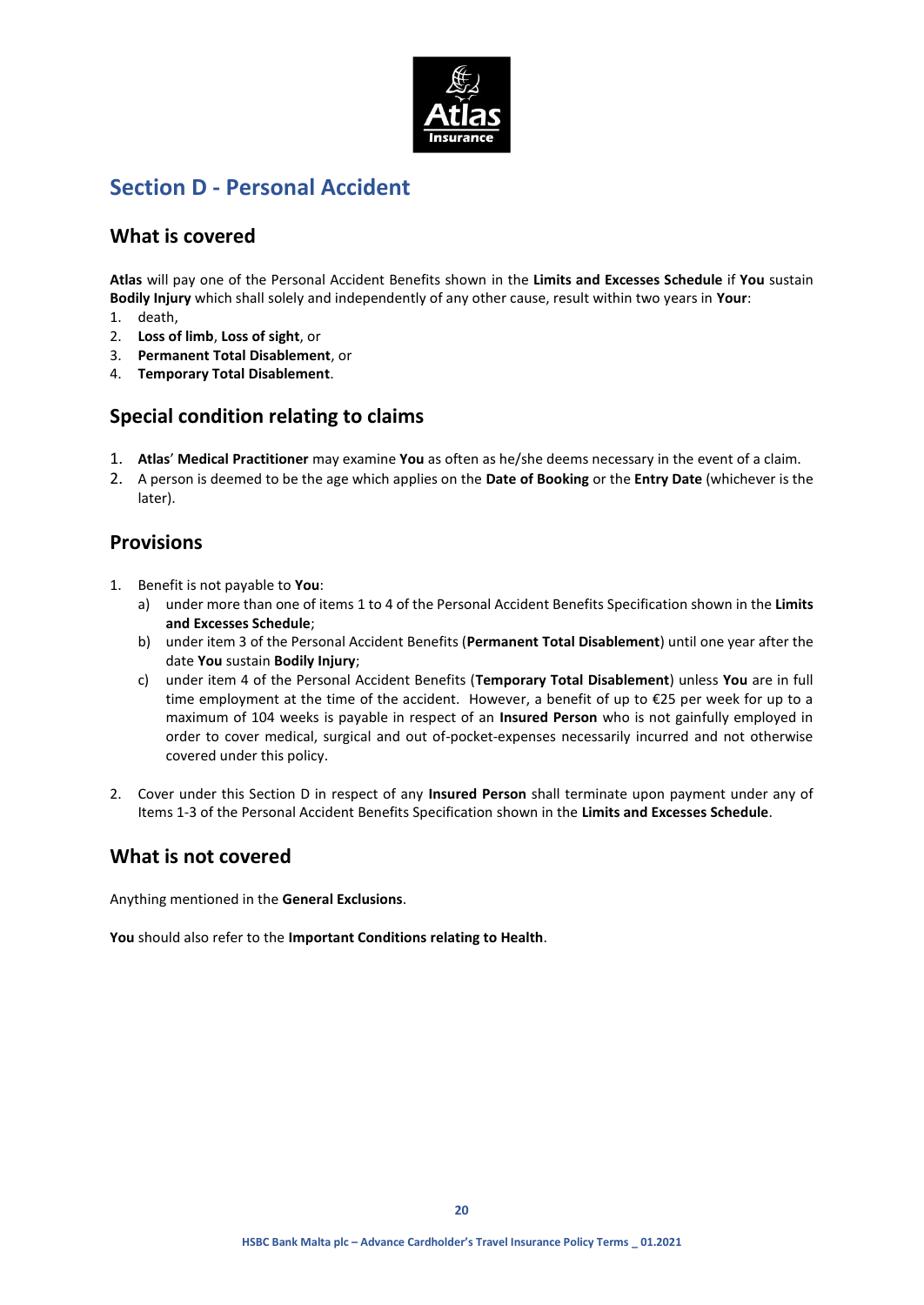

# **Section E - Baggage and Passport**

## **What is covered**

1. **Atlas** will pay **You** up to the amount of the **Baggage** Sum Insured shown in the **Limits and Excesses Schedule** for the accidental loss of, theft of or damage to **Baggage**. The amount payable will be the value at today's prices less a deduction for wear, tear and depreciation.

**Atlas** may at **Atlas**' option replace, reinstate or repair the lost or damaged **Baggage**.

The maximum **Atlas** will pay **You** for any one article is the amount of the Single Article Sub-Limit noted in the **Limits and Excesses Schedule**.

The maximum **Atlas** will pay **You** in total for all **Valuables** is the amount of the relative Sub-Limits noted in the **Limits and Excesses Schedule**.

- 2. **Atlas** will also pay **You**:
	- a) up to the amount of the Delayed Baggage Limit shown in the **Limits and Excesses Schedule** for the emergency replacement of clothing, medication and toiletries if **Your Baggage** is temporarily lost in transit during the outward journey and not returned to **You** within 12 hours, provided written confirmation is obtained and sent to **Atlas**from the carrier, confirming the number of hours the **Baggage** was delayed.

If the loss is permanent the amount paid will be deducted from the final amount to be paid under this section;

b) up to the amount of the Passport Loss Expenses Limit shown in the **Limits and Excesses Schedule** for reasonable additional travel, communication and accommodation expenses incurred necessarily abroad to obtain a replacement of **Your** lost or stolen passport plus the cost of a temporary replacement passport.

## **Special conditions relating to claims under Sections: E - Baggage and Passport and F - Personal Money**

- 1. **You** must report to the local Police within 24 hours of discovery and obtain a written report of the loss, theft or attempted theft of any **Baggage** and/or **Personal Money**.
- 2. If **Baggage** and/or **Personal Money** is lost, stolen or damaged while in the care of a carrier, transport company, authority or holiday accommodation, **You** must report to them, in writing, details of the loss, theft or damage and obtain written confirmation.
- 3. If **Baggage** and/or **Personal Money** is lost, stolen or damaged whilst in the care of an airline **You** must:
	- a) obtain a Property Irregularity Report from the airline;
	- b) give formal written notice of the claim to the airline within the time limit contained in their conditions of carriage (please retain a copy);
	- c) retain all travel tickets and tags for submission if a claim is to be made under this policy.
- 4. Receipts for items lost, stolen or damaged must be retained as these will help **You** to substantiate **Your** claim.
- 5. **Atlas** will pay for individual damaged or lost items forming part of a set or pair but not for companion pieces which are undamaged or not lost.
- 6. If at the time of any loss, theft or damage **Your Baggage** Sum Insured is less than the **Full Value**, the sum paid by **Atlas** will be limited in the same proportion as the above mentioned Sum Insured bears to the **Full Value** of the property at the time of the incident leading to a claim.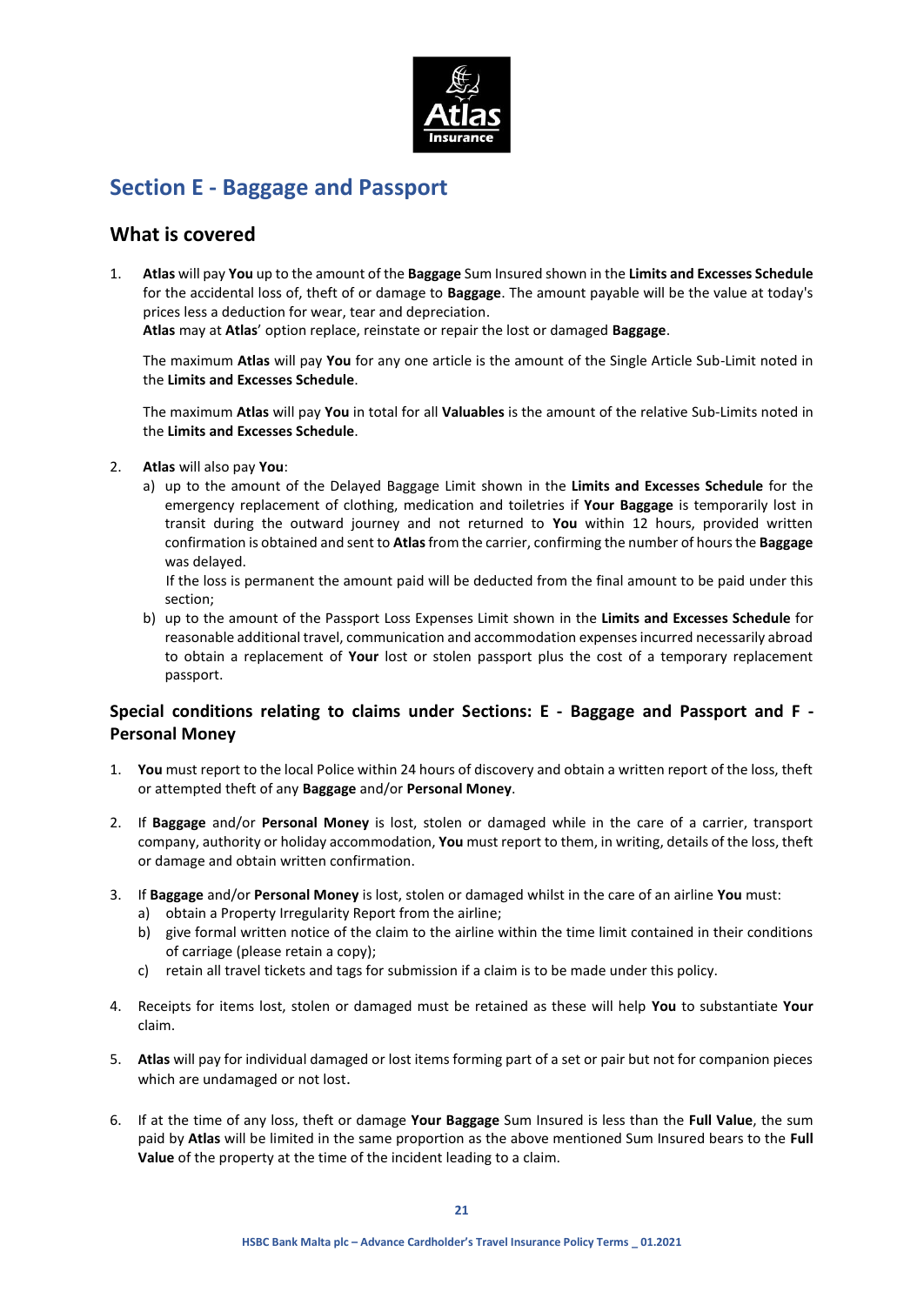

# **What is not covered under Sections E - Baggage and Passport and F - Personal Money**

- 1. The **Excess** shown in the **Limits and Excesses Schedule**;
- 2. Loss, theft of or damage:
	- a) to **Valuables** (other than those included in b) below) and/or **Personal Money** if left **Unattended** at any time (including in a vehicle or in custody or carriers) unless deposited in a locked safe or safety deposit box;
	- b) to **Electronics** telescopes and binoculars if left **Unattended** at any time (including in a vehicle or in the custody of carriers) unless:
		- deposited in a locked safe or safety deposit box; or
		- deposited in the custody of the "left luggage" facility provided by an airport, hotel, sea, train or bus station; or
		- **•** in **Your** locked accommodation;
	- c) to other property contained in an **Unattended** vehicle at any time unless:
		- it is locked out of sight in a **Secure Baggage Area**;
		- and
		- forcible and violent means have been used by an unauthorised person to gain entry to the vehicle and evidence of such entry is available.

### *Note to above - In the context of transit by any means of transport including Public Transport, property is deemed Unattended if it is not in Your personal custody and control e.g. When travelling by aeroplane it must travel as hand luggage.*

- 3. Loss or damage or expense due to delay, confiscation, requisition, seizure, detention or destruction by customs or other authority.
- 4. Damage to suitcases (unless the suitcases are entirely unusable as a result of one single incidence of damage).
- 5. Loss, theft of or damage to:
	- a) unset precious stones;
	- b) contact or corneal lenses;
	- c) hearing aids, dental or medical fittings;
	- d) anything shipped as freight;
	- e) deeds, manuscripts, securities, bonds or documents of any kind;
	- f) bicycles.
- 6. Cracking, scratching, breakage of or damage to:
	- China;
	- glass (other than glass in watch faces, cameras, binoculars or telescopes);
	- porcelain or other brittle or fragile articles;
	- antiques, household goods and perishable goods;

unless caused by fire, theft, or accident to the sea vessel, aircraft, train or vehicle in which they are being carried.

- 7. Breakage of or other damage to:
	- a) sports equipment;
	- b) sports clothing;
	- while in use.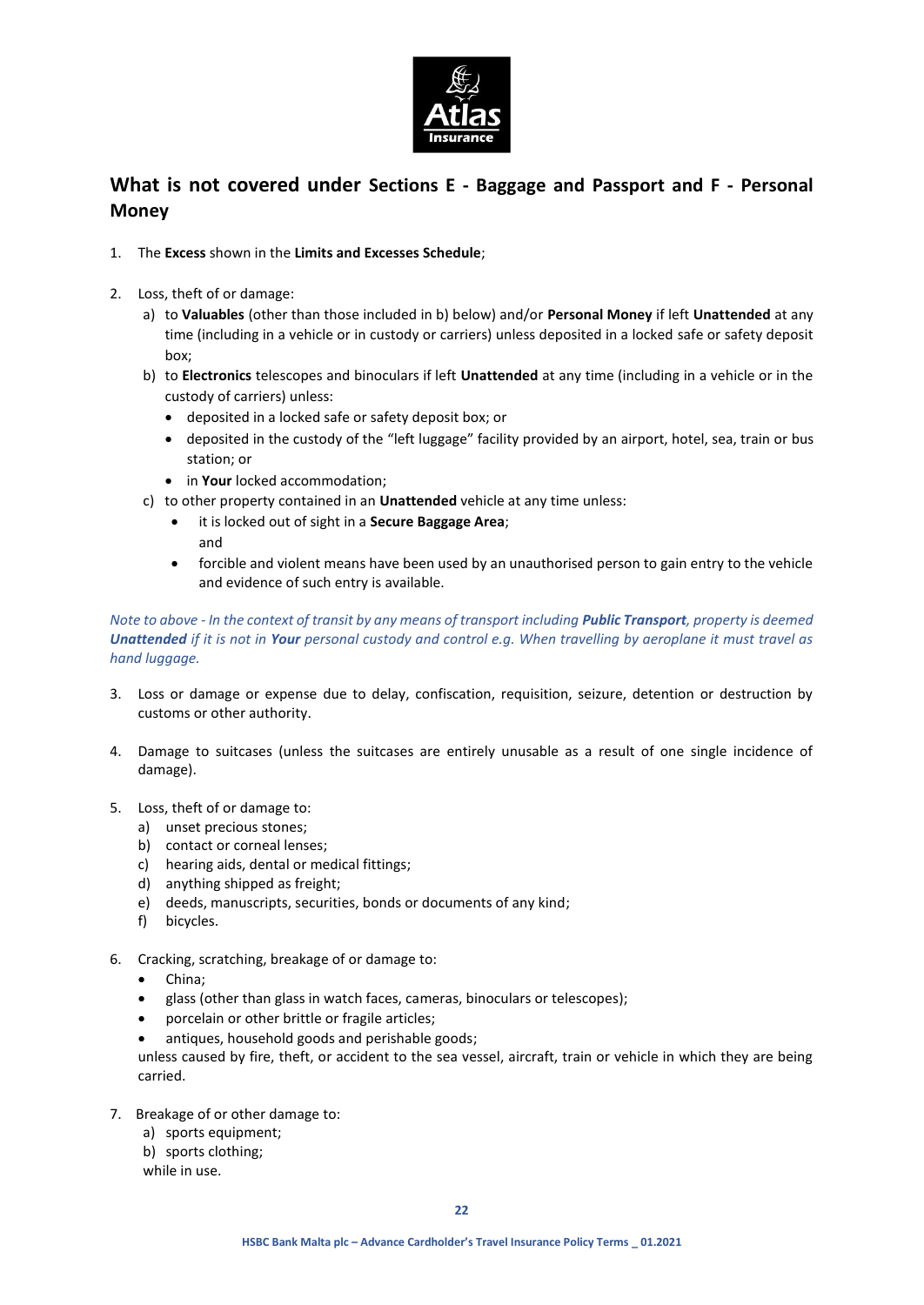

- 8. Musical instruments suffering:
	- scratching, denting or bruising, breakage of strings or loss of tone;
	- other damage unless they are carried in their professional cases.
- 9. Loss, theft of or damage to:
	- motor accessories;
	- business goods, samples, tools of trade, and other items used in connection with **Your** business, trade, profession or occupation.
- 10. Loss or damage caused by wear and tear, depreciation, deterioration, atmospheric or climatic conditions, moth, vermin, any process of cleaning, repairing, altering or restoring, mechanical or electrical breakdown.
- 11. Loss due to depreciation in value of money, variation in exchange rates or shortages due to error or omission.
- 12. Loss, theft of or damage to travellers' cheques if **You** have not complied with the issuer's conditions or where the issuer provides a replacement service.
- 13. **Your** liability under the terms of any credit and/or cash card as a direct result of its loss and subsequent unauthorised use.
- 14. Loss, theft of or damage to films, tapes, cassettes, cartridges or discs other than for their value as unused materials unless purchased prerecorded when **Atlas** will pay up to the makers latest list price.
- 15. Anything mentioned in the **General Exclusions**.

# **Section F - Personal Money**

## **What is covered**

**Atlas** will pay **You** up to the amount of the **Personal Money** Sum Insured shown in the **Limits and Excesses Schedule** for the accidental loss of, theft of or damage to **Personal Money**. In respect of foreign currency cover is also operative during the 72 hours immediately preceding **Your** departure on the outward journey.

## **Special conditions relating to claims**

- 1. If **Personal Money** is lost, stolen or damaged, **You** will need to produce proof of cash (exchange/cash withdrawal chits).
- 2. See also Special Conditions relating to claims in Section E Baggage and Passport.

## **What is not covered**

See What is not covered in Section E - Baggage and Passport.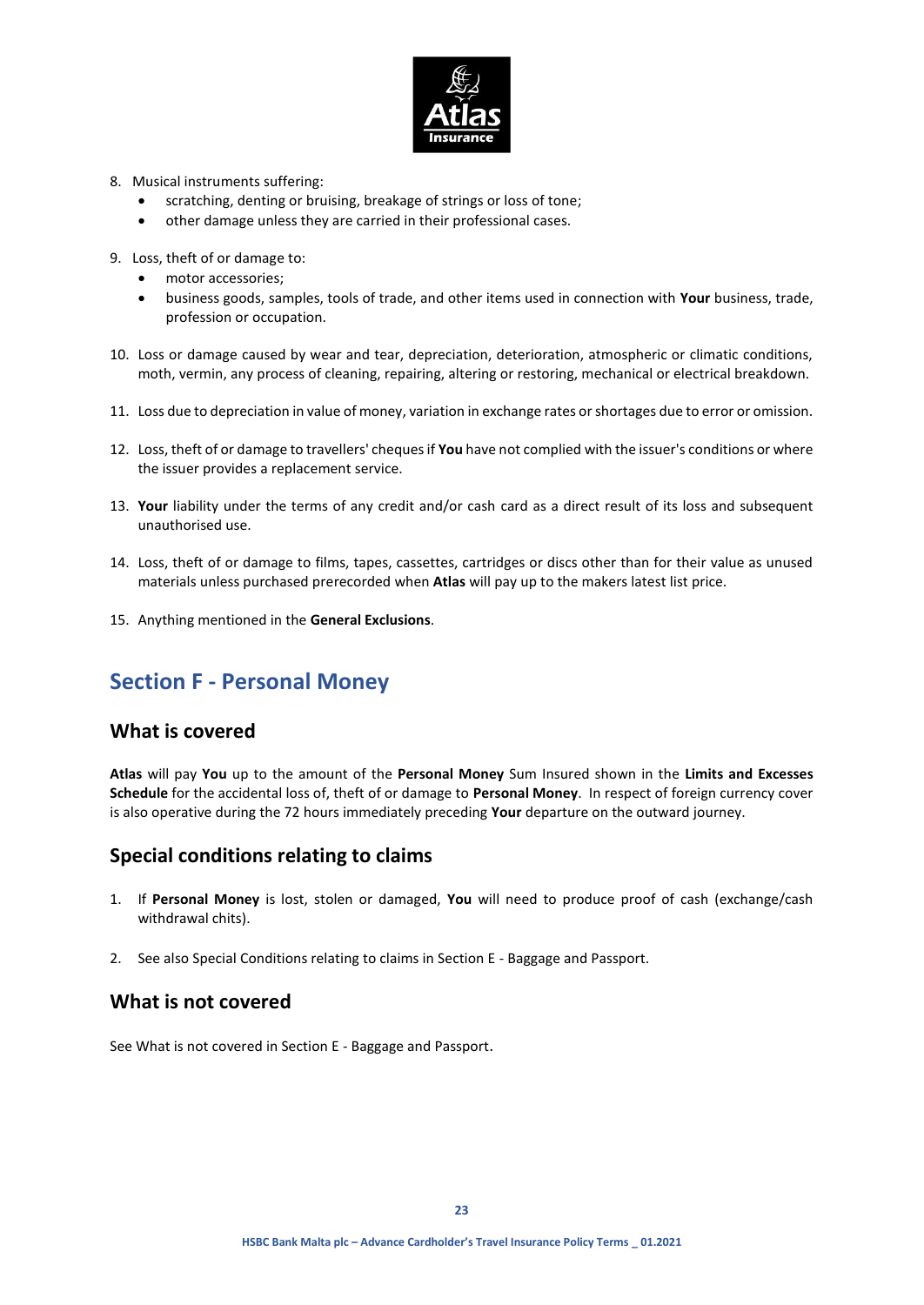

# **Section G - Personal Liability**

## **What is covered**

**Atlas** will pay up to the limit shown in the **Limits and Excesses Schedule** (inclusive of legal costs and expenses awarded against **You** or incurred by **You** with **Atlas**' written permission) against any amount **You** become legally liable to pay as compensation for any claim or series of claims arising from any one event or source of original cause in respect of accidental:

- 1. **Bodily Injury**, death, illness or disease to any person who is not in **Your** employment or who is not a member of **Your** household.
- 2. Loss of or damage to property that does not belong to and is neither in the charge of nor under the control of:
	- **You**; or
	- anyone in **Your** employment; or
	- any member of **Your** household

other than any temporary holiday accommodation occupied (but not owned) by **You**.

# **Special conditions relating to claims**

- 1. **You** must give **Atlas** written notice as soon as possible of any incident, which may give rise to a claim.
- 2. **You** must forward every letter, writ, summons and process to **Atlas** as soon as **You** receive it.
- 3. **You** must not admit any liability or pay, offer to pay, promise to pay or negotiate any claim without **Atlas**' written consent.
- 4. **Atlas** will be entitled if **Atlas** so desire to take over and conduct in **Your** name the defence of any claims for indemnity or damages or otherwise against any third party. **Atlas** shall have full discretion in the conduct of any negotiation or proceedings or in the settlement of any claim and **You** shall give **Atlas** all necessary information and assistance which **Atlas** may require.
- 5. In the event of **Your** death, **Your** legal representative(s) will have the protection of this cover provided that such representative(s) comply(ies) with the terms and conditions outlined in this policy.

# **What is not covered**

- 1. The **Excess** shown in the **Limits and Excesses Schedule**.
- 2. Compensation or legal costs arising directly or indirectly from:
	- a) liability which has been assumed by **You** under agreement unless the liability would have attached in the absence of such agreement,
	- b) the pursuit of any trade, business, profession or occupation or the supply of goods or services,
	- c) the ownership, possession or use of:
		- firearms;
		- animals (other than dogs and cats and horses used for private hacking);
		- electrically and mechanically propelled vehicles;
		- aircraft and watercraft (other than manually propelled rowboats, punts or canoes),
	- d) the transmission of any **Communicable Disease**;
	- e) ownership or occupation of land or buildings (other than occupation only of any temporary holiday accommodation).
- 3. Punitive, aggravated, non-compensatory or exemplary damages.
- 4. Anything mentioned in the **General Exclusions**.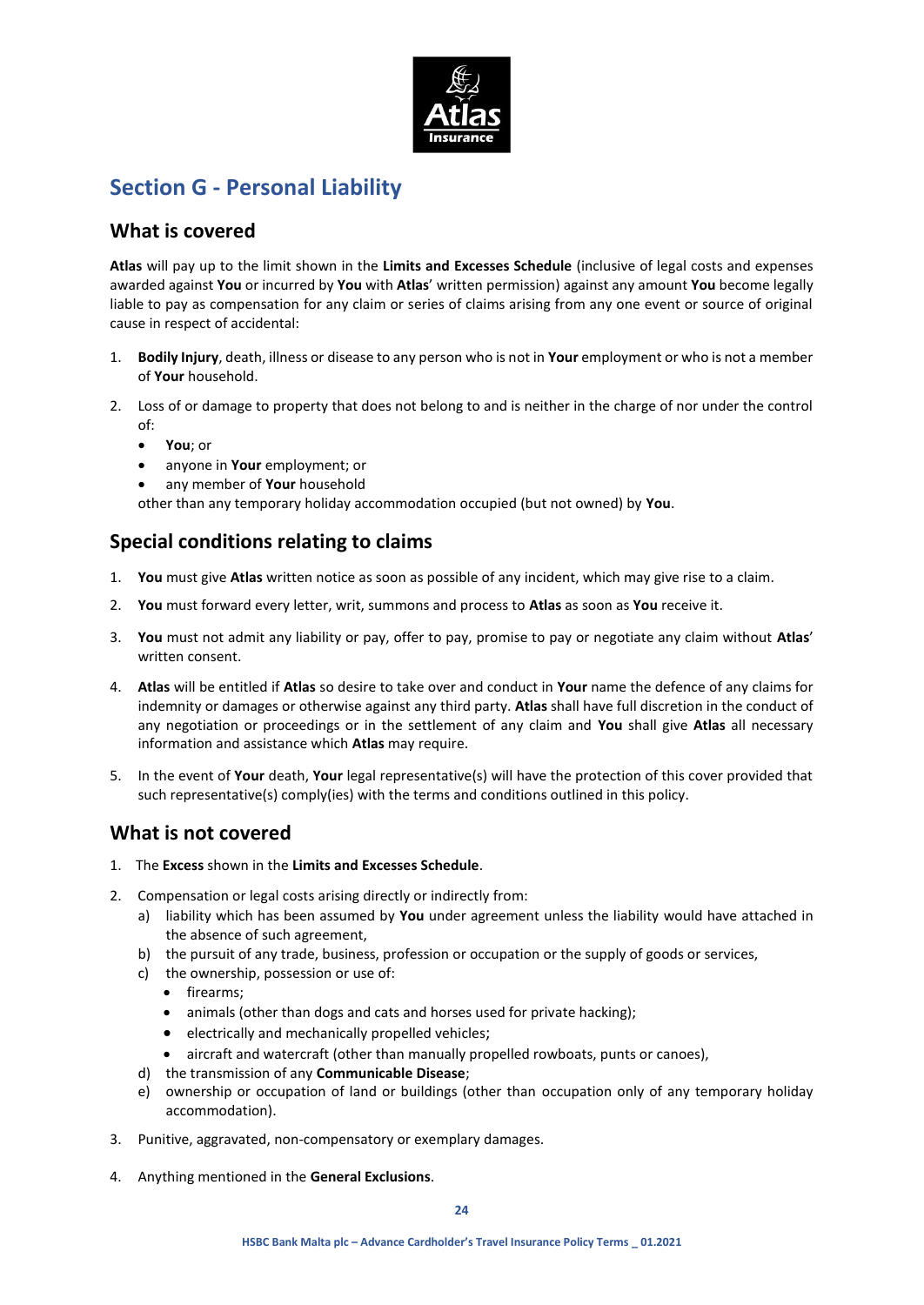

# **Section H - Delayed Departure**

## **What is covered**

If the **Public Transport** on which **You** are booked to travel is delayed on a **Direct Journey** to or from **Your Country of Residence** resulting in **You** arriving at **Your** final destination at least 12 hours after **Your** original scheduled arrival time

### **Atlas** will pay **You**:

- 1. up to the Delayed Departure Limit shown in the **Limits and Excesses Schedule**; or
- 2. up to the Cancellation and **Abandonment** Charges Limit shown in the **Limits and Excesses Schedule** for any irrecoverable unused travel and accommodation costs and other pre-paid charges which **You** have paid or are contracted to pay if after a minimum 24 hours has elapsed from the scheduled time of departure from **Your Country of Residence**, **You** choose to cancel **Your Trip**.

**You** may claim only under Sub-section 1 or 2 above, for the same event, not both.

*You may claim only under Section H - Delayed Departure or Section I - Missed Departure or Section J – Hijack for the same event.*

Cover ceases under this section after the first leg of a **Trip** when an overnight stop is included in **Your** itinerary see also definition of **Direct Journey**.

# **Special conditions relating to claims**

- 1. **You** must check in according to the itinerary supplied to **You**.
- 2. **Atlas** will work out the length of the delay from the date and time the **Public Transport** should have left. **You** must obtain confirmation from the carriers (or their handling agents) in writing of the number of hours of delay and the reason for the delay.
- 3. **You** must comply with the terms of contract of the travel agent, tour operator or provider of transport.

## **What is not covered**

- 1. Claims arising directly or indirectly from:
	- a) strike or industrial action or air traffic control delay existing or publicly declared by the **Date of Booking** or the **Entry Date** (whichever is the later);
	- b) withdrawal from service (temporary or otherwise) of an aircraft or sea vessel on the recommendation of the Civil Aviation Authority or a Port Authority or any similar body in any country;
	- c) **Service Cancellation.**
- 2. Compensation for frequent flyer points or similar schemes.
- 3. Any claim for unused travel or accommodation arranged by using Air Miles or similar travel loyalty schemes.
- 4. Any claim for management fees, maintenance costs or exchange fees associated with timeshare and similar arrangements.
- 5. Anything mentioned in the **General Exclusions**.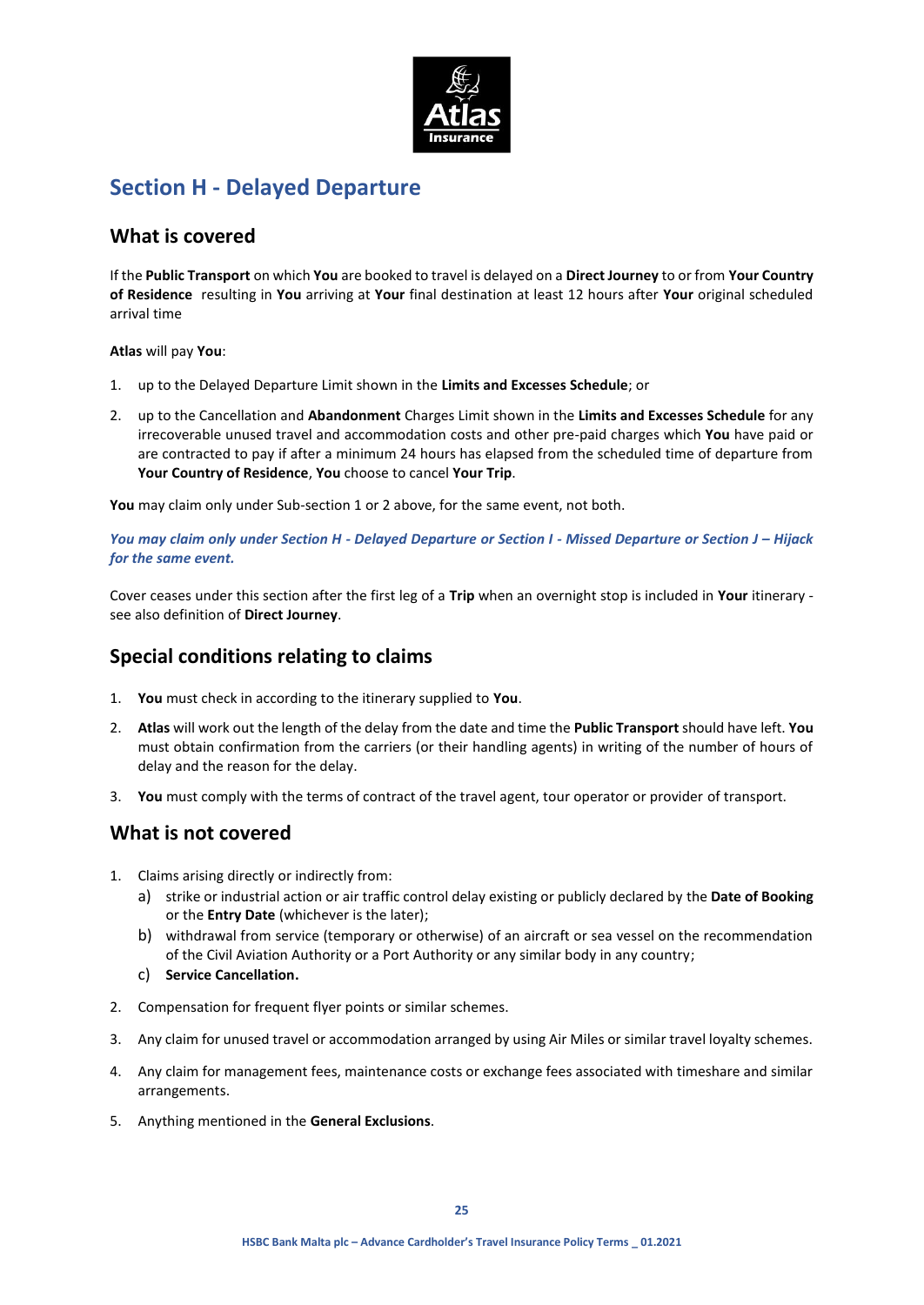

# **Section I - Missed Departure**

## **What is covered**

**Atlas** will pay **You** up to the Missed Departure Limit shown in the **Limits and Excesses Schedule** for reasonable additional accommodation (room only) and travel expenses necessarily incurred in returning to **Your Country of Residence** if **You** fail to arrive at the final international departure point in time to board the **Public Transport** on which **You** are booked to travel back to **Your Country of Residence** as a result of:

- 1. the failure of other scheduled **Public Transport**, or
- 2. delay to a connecting scheduled flight, or
- 3. an accident to or breakdown of the vehicle in which **You** are travelling, or
- 4. an accident or breakdown occurring ahead of **You** on a motorway or dual carriageway which causes an unexpected delay to the vehicle in which **You** are travelling, or
- 5. strike, industrial action or adverse weather conditions.

*You may claim only under Section I - Missed Departure or Section H - Delayed Departure or Section J – Hijack for the same event.*

# **Special conditions relating to claims**

- 1. In the event of a claim arising from any delay occurring on a motorway or dual carriage way **You** must obtain written confirmation from the Police or emergency breakdown services of the location, reason for and duration of the delay.
- 2. **You** must allow sufficient time for the **Public Transport** or other transport to arrive on schedule and to deliver **You** to the departure point.
- 3. In respect of claims under What is covered number 1 above, **You** must obtain written confirmation of the failure from the **Public Transport** operator/s.
- 4. In respect of claims under What is covered number 2 above, **You** must obtain written confirmation from the carriers (or their handling agents) of the number of hours of delay.
- 5. In respect of claims under What is covered number 3 above, if the vehicle belongs to a transport operator then **You** must obtain written confirmation from the carriers of the accident or breakdown and the number of hours of delay.
- 6. In respect of claims under What is covered number 5 above, **You** must obtain written confirmation of the missed departure from the **Public Transport** operator/s explaining that it was due to strike, industrial action or adverse weather conditions.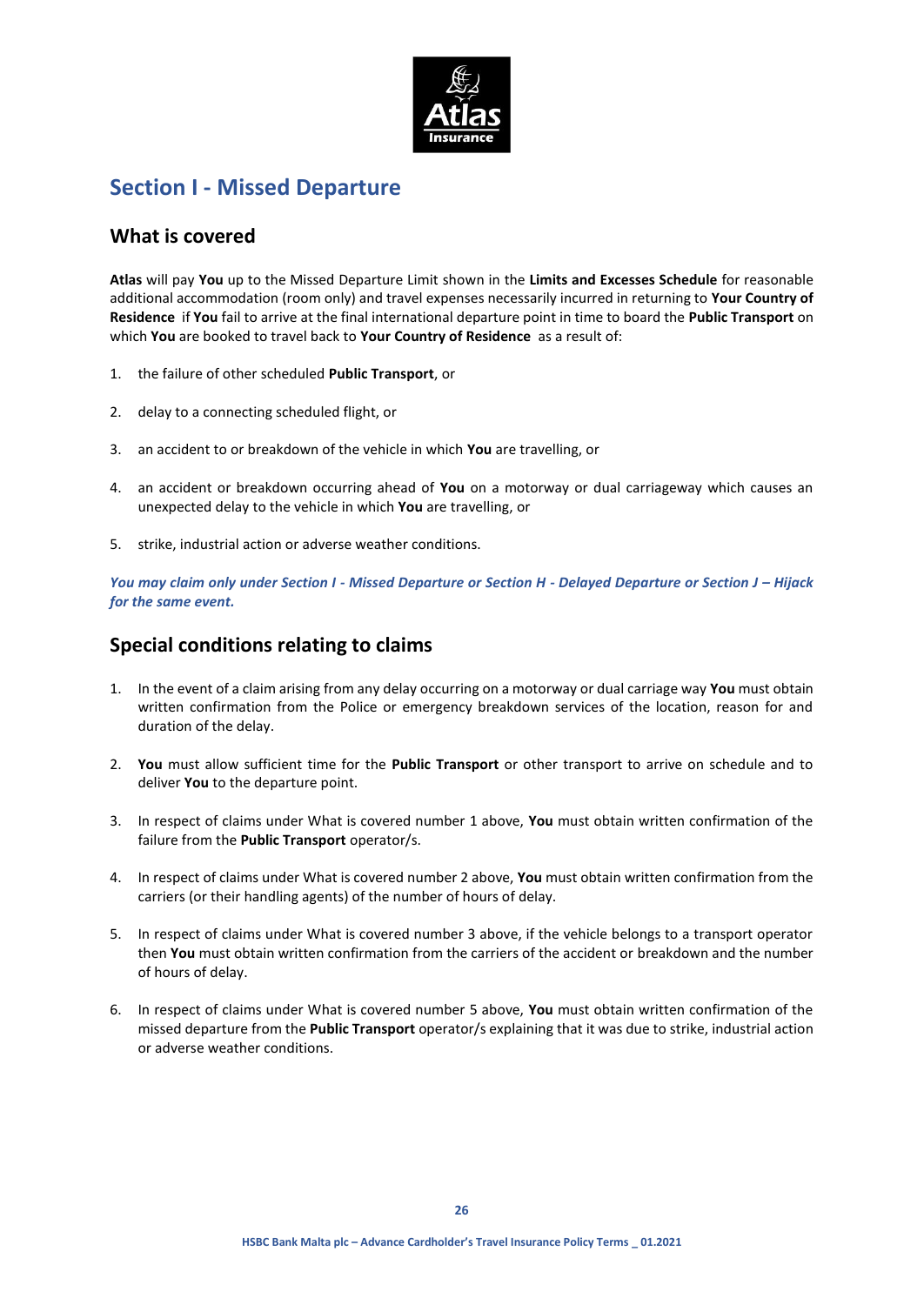

## **What is not covered**

- 1. Claims arising directly or indirectly from:
	- a) strike or industrial action or air traffic control delay existing or declared publicly by the **Date of Booking** or the **Entry Date** (whichever is the later);
	- b) an accident to or breakdown of the vehicle in which **You** are travelling for which a professional repairers report is not provided;
	- c) breakdown of the vehicle in which **You** are travelling if the vehicle is owned by **You** and has not been serviced properly and maintained in accordance with manufacturer's instructions;
	- d) withdrawal from service (temporary or otherwise) of an aircraft or sea vessel on the recommendation of the Civil Aviation Authority or a Port Authority or any similar body in any country;
	- e) **Service Cancellation.**
- 2. Additional costs where the scheduled **Public Transport** operator has offered reasonable alternative travel arrangements.
- 3. Any claim where **You** have not done all **You** can to reach **Your** departure point in time.
- 4. Anything mentioned in the **General Exclusions**.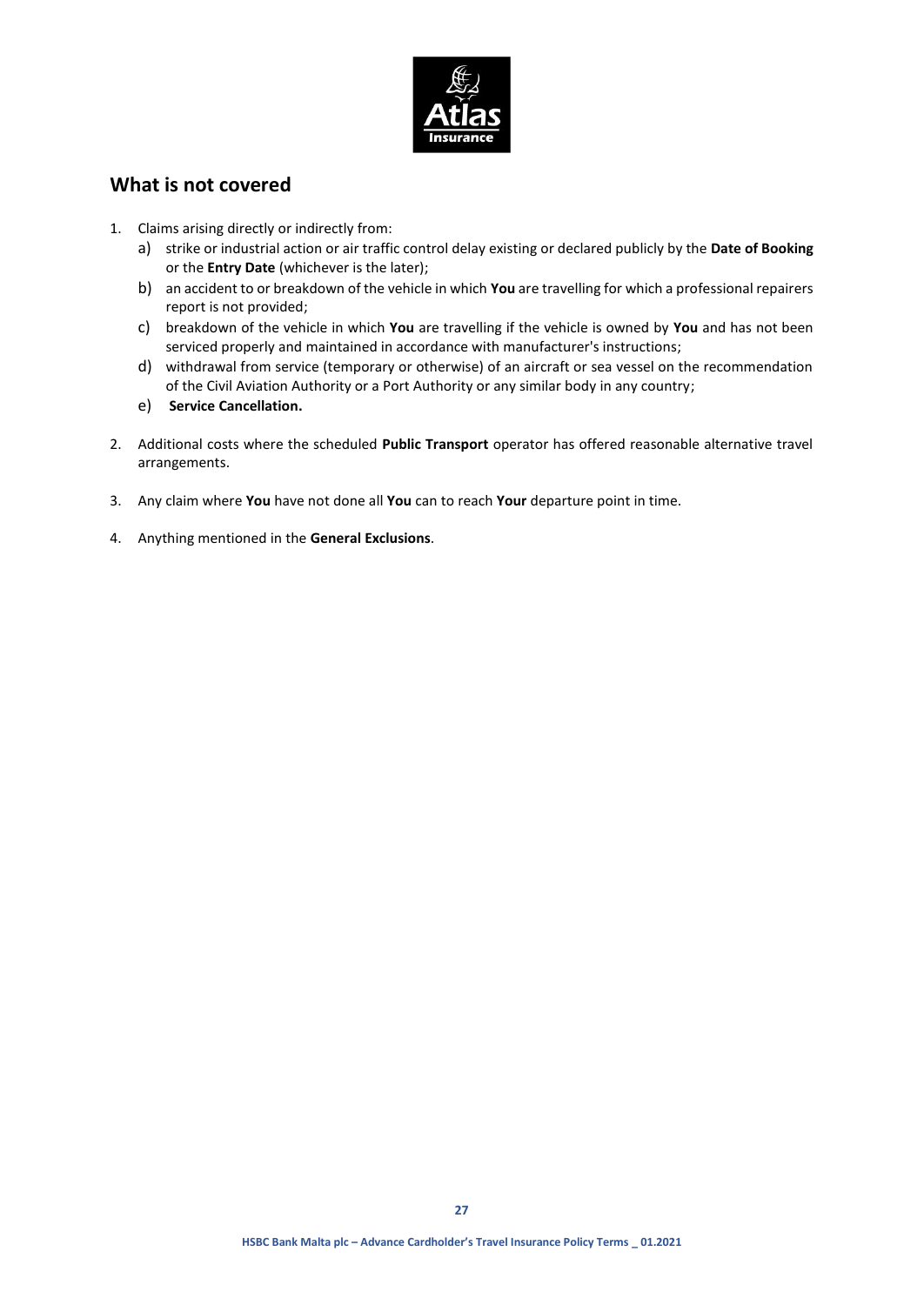

# **Section J - Hijack**

## **What is covered**

If the **Public Transport** on which **You** are booked to travel is hijacked on a **Direct Journey** to or from **Your Country of Residence**, **Atlas** will pay **You** for every completed 24 hours of restraint from travel as shown in the **Limits and Excesses Schedule** up to the Hijack Limit therein.

*You may claim only under Section J – Hijack or Section H - Delayed Departure or Section I - Missed Departure for the same event.*

# **Special conditions relating to claims**

- 1. **You** must check-in according to the itinerary supplied to **You**.
- 2. **You** must obtain confirmation from the carriers (or their handling agents) in writing of the number of hours of restraint from travel and the reason for this restraint.
- 3. **You** must comply with the terms of contract of the travel agent, tour operator or provider of transport.

## **What is not covered**

Anything mentioned in the **General Exclusions**, however, for the purpose of this Section, General Exclusion 1(b) is not applicable.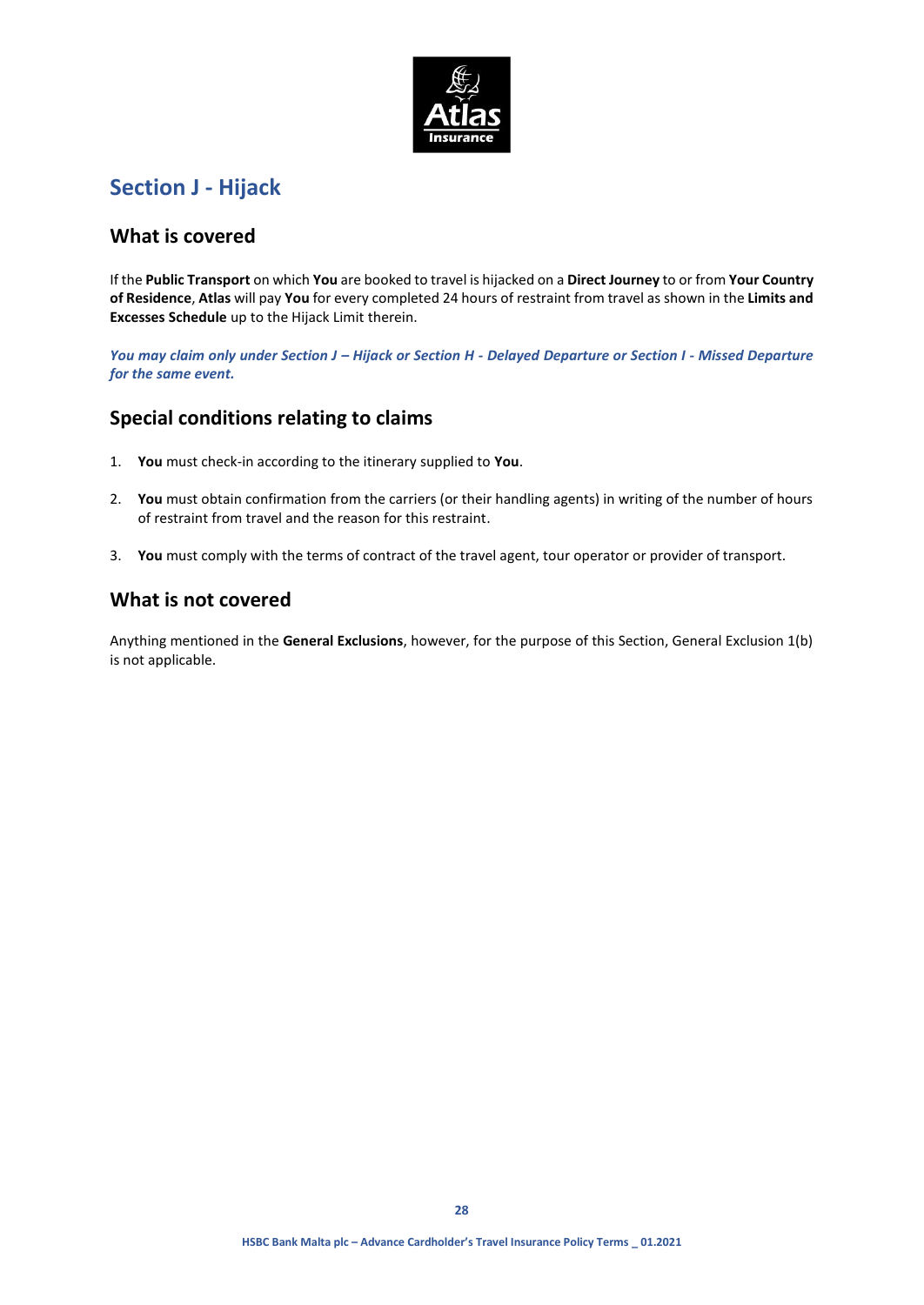

# **Optional Cover**

- **The following Sections/Extensions are optional and subject to a premium payable by each Insured Person for specific Trips.**
- **Any premium shown in the following sections is net of duty and fees chargeable over and above the amounts shown. Kindly contact MIB insurance Brokers Limited for more information about the total premium and charges applicable.**
- **Documentation for any of the Optional Sections will be issued to You once you have opted for this cover and paid the applicable premium.**

# **Section K – Hire Vehicle Excess Extension for a specific Trip**

- *Only operative if a Hire Vehicle Excess Limit\* is chosen, the applicable additional premium is paid, and the relevant amendment in cover is issued*;
- *Cover is not available to drivers below the age of 25 and over the age of 75.*

## **What is covered**

**Atlas** will reimburse **You** for the standard rental vehicle excess **You** have paid or for the cost of repairing the vehicle, whichever is the lower, if **You** rent a vehicle from a licenced rental company and it is involved in an accident and **You** are the driver or it is stolen during the **Trip**. This cover does not replace the motor vehicle insurance. **Atlas** will pay no more than the *Hire Vehicle Excess Limit\** chosen, which limit is applicable during the **Trip** regardless of the number of vehicles hired and the number of occurrences.

# **Special condition relating to claims**

You must provide a copy of the repair account and/or estimate of repairs and documentary evidence of the excess payable.

# **What is not covered**

- 1. Claims arising directly or indirectly from the use of the rental vehicle:
	- a) other than on a dedicated public highway;
	- b) by persons who do not have a valid driving licence;
	- c) by persons below the age of 25 and over the age of 75;
	- c) for racing competitions, trials, rallies or speed testing; or
	- d) in any other way outside the terms of the rental agreement.
- 2. Anything mentioned in the **General Exclusions**.

## **(\*) Hire Vehicle Excess options and premium payable**

- 
- €350 Hire Vehicle Excess Limit Premium of €10.00 for 7 days cover or €15.00 for 15 days;
- 
- 
- $€500$  Hire Vehicle Excess Limit Premium of  $€15.00$  for 7 days cover or  $€20.00$  for 15 days;
- €750 Hire Vehicle Excess Limit Premium of €20.00 for 7 days cover or €25.00 for 15 days;
- 
- €1,000 Hire Vehicle Excess Limit Premium of €25.00 for 7 days cover or €35.00 for 15 days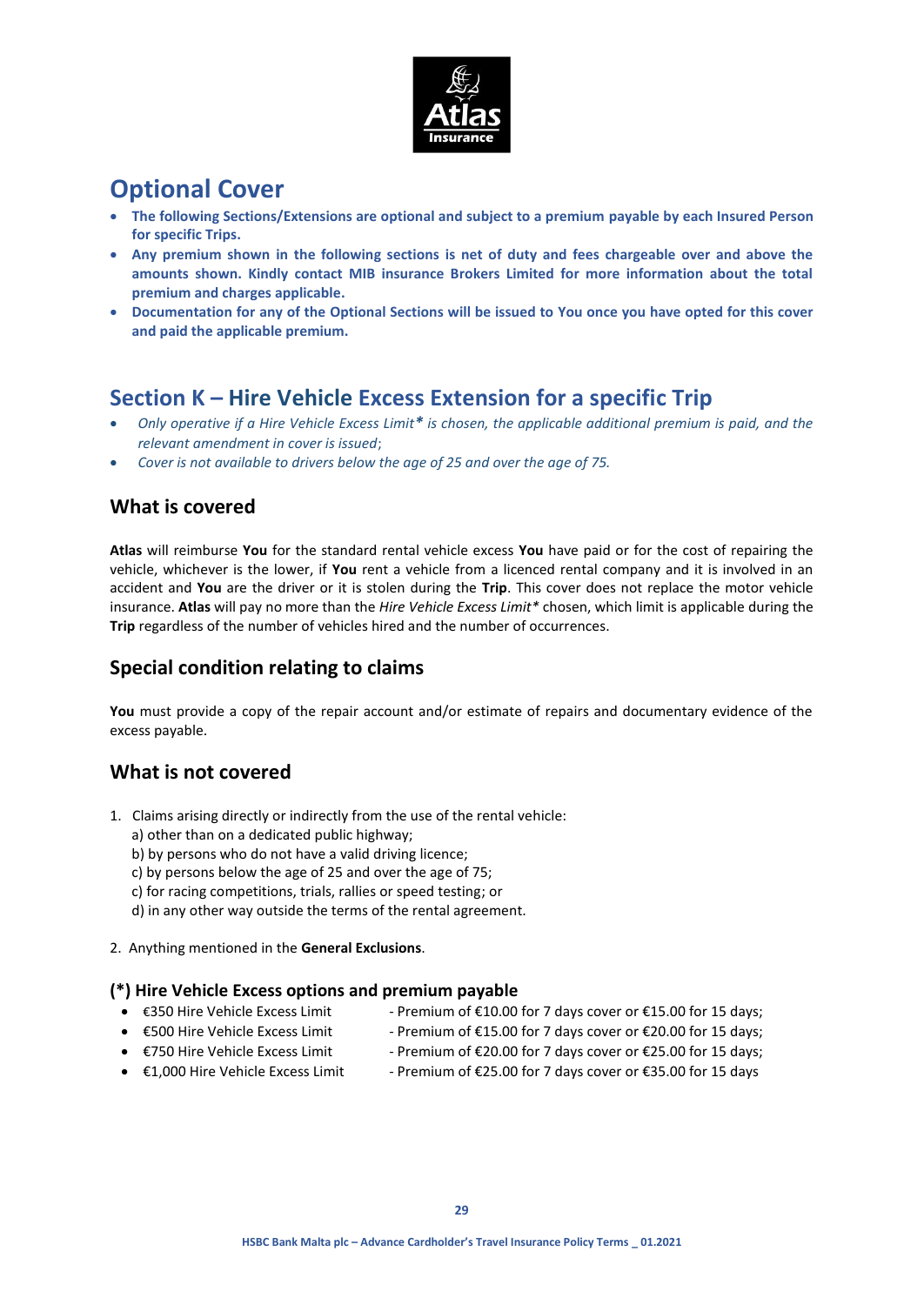

# **Section L – Cancelled Services Extension (adverse weather/natural disasters) for a specific Trip**

- *Only operative if an additional premium is paid per Insured Person and the relevant amendment in cover is issued*;
- *This extension cannot be purchased in the 14 days before commencement of the Trip.*

## **What is covered**

- 1. In the event of a **Service Cancellation** from **Your Country of Residence**, **Atlas** will pay for any irrecoverable unused travel and accommodation costs and other pre-paid charges which **You** have paid or are contracted to pay if **You** choose to cancel **Your Trip**.
- 2. In the event of any other **Service Cancellation**, **Atlas** will pay for reasonable additional travel and accommodation expenses inevitably incurred due to **Your Trip** being extended.

**Atlas** will pay up to €2,500 per **Insured Person**.

## **Special conditions relating to claims**

- 1. **You** must obtain written confirmation of the **Service Cancellation** from the carriers (or their handling agents).
- 2. **You** must provide written proof of all the additional expenses incurred.

## **What is not covered**

- 1. The **Excess** of €75 per **Insured Person**.
- 2. Claims arising directly and indirectly from:
	- withdrawal from service (temporary or otherwise) of an aircraft or sea vessel on the recommendation of the Civil Aviation Authority or a Part Authority or any similar body in any country; or
	- any **Service Cancellation**

for reasons other than adverse weather conditions or other natural disasters.

- 3. Claims arising directly or indirectly from adverse weather conditions and other natural disasters in the fourteen days prior to the commencement of the **Trip**;
- 4. Claims arising directly or indirectly from adverse weather conditions and other natural disasters which already existed at the time this insurance is effected by **You** or prior to the **Date of Booking** of **Your Trip**;
- 5. Compensation for frequent flyer points or similar schemes.
- 6. Any claim for unused travel or accommodation arranged by using Air Miles or similar travel loyalty schemes.
- 7. Any claim for management fees, maintenance costs or exchange fees associated with timeshare and similar arrangements.
- 8. Expenses payable by or recoverable from any tour operator, airline, hotel or any other service provider.
- 9. Anything mentioned in the **General Exclusions**.

## **Premium payable:**

- **Insured Persons** aged 16 and over -€ 8.00 per **Insured person** per **Trip**
	- **Insured Persons** aged 2 to 15 -€ 4.00 per **Insured person** per **Trip**
- 

<sup>•</sup> Infants under 2 - Free cover when all the family has purchased this cover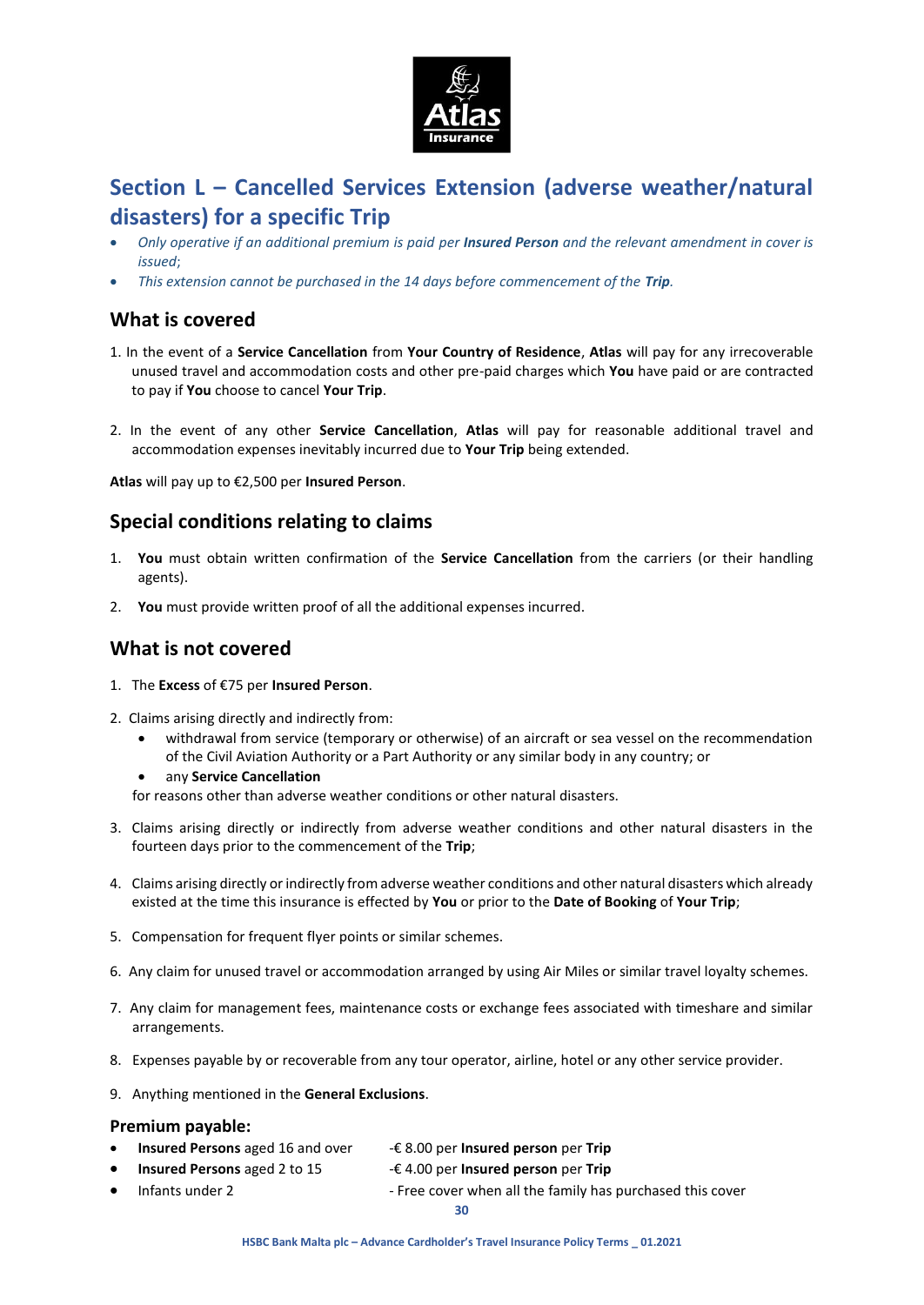

# **Section M – Winter Sports Extension on a specific Trip**

- *Only operative if an additional premium is paid per Insured Person carrying out winter sports and the relevant amendment in cover is issued;*
- *Not available for winter sports Trips exceeding 14 days.*

## **Definitions**

**Ski-Equipment** means skis (including bindings), ski boots, ski poles and snowboards. **Ski pack** means ski school fees, lift passes and the cost of hired **Ski Equipment**

## **What is covered**

*Note - any limits apply per Trip per Insured Person within the period of cover of this extension*

1. **Atlas** will pay **You** up to €1,000 for the accidental loss of, theft of or damage to **Your** own **Ski Equipment** or **Ski Equipment You** hire and may be responsible for. The amount payable will be the value at today's prices less a deduction for wear and tear and depreciation (or **Atlas** may at **Atlas'** option replace, reinstate or repair the lost or damaged **Ski Equipment**).

The maximum **Atlas** will pay for any one article, pair or set of articles is €500.

- 2. **Atlas** will pay **You** up to €50 per day, up to a maximum of €350, for the reasonable cost of hiring replacement **Ski Equipment** as a result of accidental loss of, or theft of or damage to or temporary loss in transit for more than 24 hours of **Your** own **Ski Equipment**.
- 3. **Atlas** will pay **You**:
	- a) up to €500 for the unused portion of **Your Ski Pack** following **Your Bodily Injury** or illness;
	- b) up to €250 for the unused portion of **Your** lift pass if lost.
- 4. Atlas will pay up to €50 per day, up to a maximum of €350 for the cost of transport organised by the tour operator to an alternative site if lack of or excessive snow conditions, dangerous high winds or avalanche results in the closure of all skiing facilities (excluding cross-country skiing) in **Your** resort and it is not possible to ski. The cover only applies:
	- a) to the resort which **You** have pre-booked for a period exceeding 12 hours and for so long as such conditions prevail at the resort, but not exceeding the pre-booked period of **Your Trip** and
	- b) to **Trips** in Europe during the period 15th December to 30th March (both dates inclusive) and to other **Trips** only during the customary period of skiing and boarding in **Your** chosen resort.

If no alternative sites are available **Atlas** will pay **You** compensation of €50 per day up to a maximum of €350.

# **Special conditions relating to claims**

- 1. In respect of What is covered numbers 1 and 2 above, cover will form part of Section E Baggage and Passport and **You** need to refer to Special Conditions relating to Claims in Section E - Baggage and Passport.
- 1. Under What is covered number 3 above **You** must provide written confirmation from a **Medical Practitioner**  that such **Bodily Injury** or illness prevented **You** from using **Your Ski Pack**.
- 3. Under What is covered number 4 above **You** must provide written evidence that confirms the piste closures from resort management.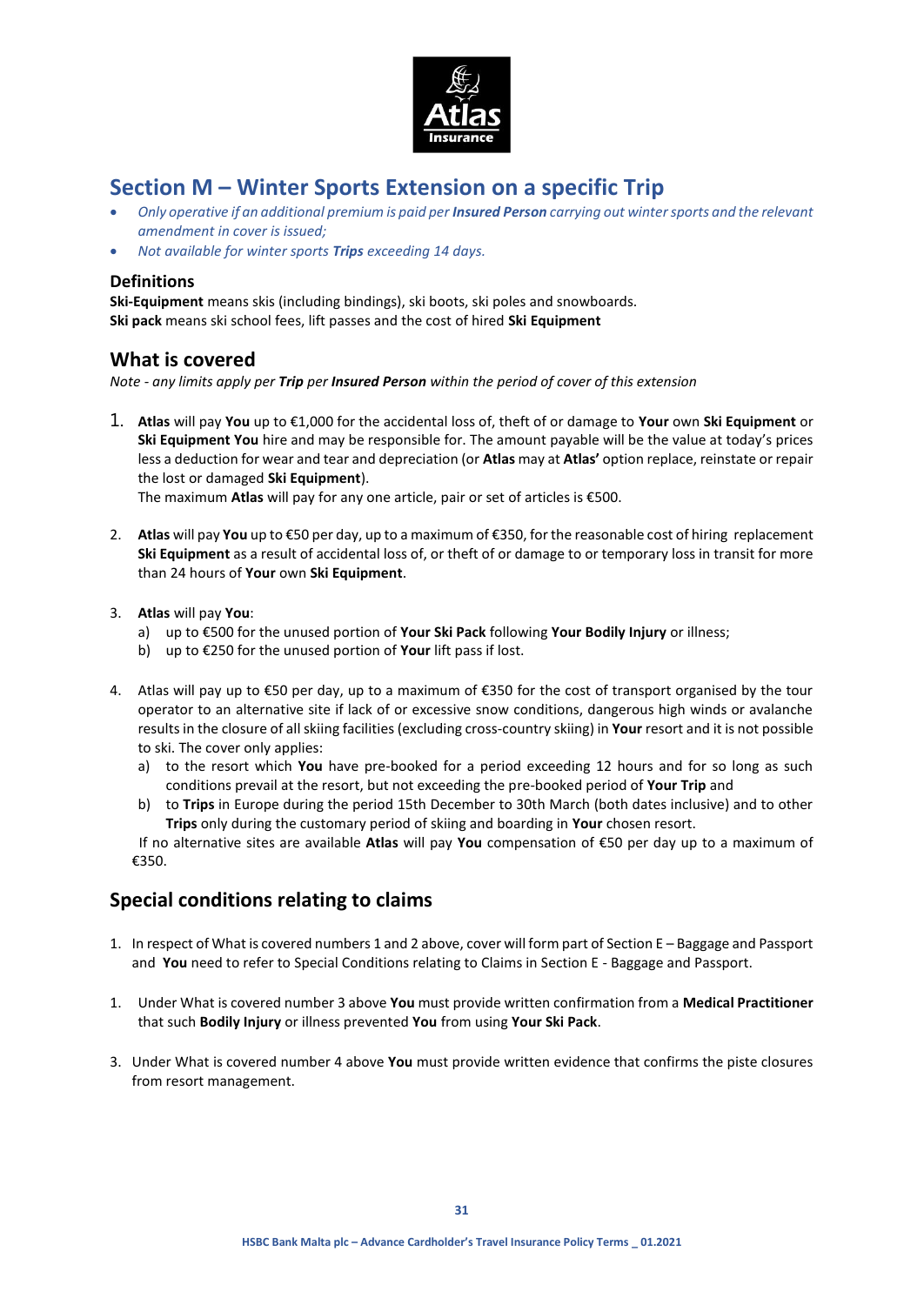

## **What is not covered**

- 1. In respect of What is covered numbers 1 and 2 above, (as cover forms part of Section E Baggage and Passport), What is not covered under Section E - Baggage and Passport also applies to this Section.
- 2. Any expenses under What is covered number 4 above where costs, compensation or alternative skiing facilities are provided to **You**.
- 3. Any claims under What is covered number 4 arising directly or indirectly from circumstances known to **You**  prior to the date this insurance is effected by **You** or at the time of booking any **Trip**, whichever is the later, which could reasonably have been expected to give rise to the impossibility to ski.
- 4. Anything mentioned in the **General Exclusions**.

In respect of What is covered number 3 above **You** should also refer to the **Important Conditions Relating To Health**

### **Premium payable**:

€45 per week per **Insured Person** per **Trip** (€15 per additional week/maximum 2 weeks cover)

# **Section N - Increase in the Maximum Days for a specific Trip**

*Only operative if an additional premium is paid and the relevant amendment in cover is issued.*

It is agreed and understood that maximum period shown as applicable in the **Limits and Excesses Schedule** is extended in duration for a specified **Trip** as shown in the amendment of cover.

### **Premium payable:**

- €12.00 per additional week per **Insured Person** per **Trip** within Europe
- €18.00 per additional week per **Insured Person** per **Trip** for Worldwide Travel Maximum **Period of Insurance** per **Trip**: 120 days

# **Section O – Increase in Baggage Limit for a specific Trip**

*Only operative if an additional premium is paid and the relevant amendment in cover is issued*.

It is agreed and understood that the **Baggage** limit\* shown as applicable in the **Limits and Excesses Schedule**, is increased to the **Baggage** limit option chosen for any one **Trip**.All sub-limits remain unchanged.

## **(\*) Limits and premium payable**

- €3,700 **Baggage** limit Premium of €3.00 per **Insured Person** per **Trip**
- €4,700 **Baggage** limit Premium of €5.00 per **Insured Person** per **Trip**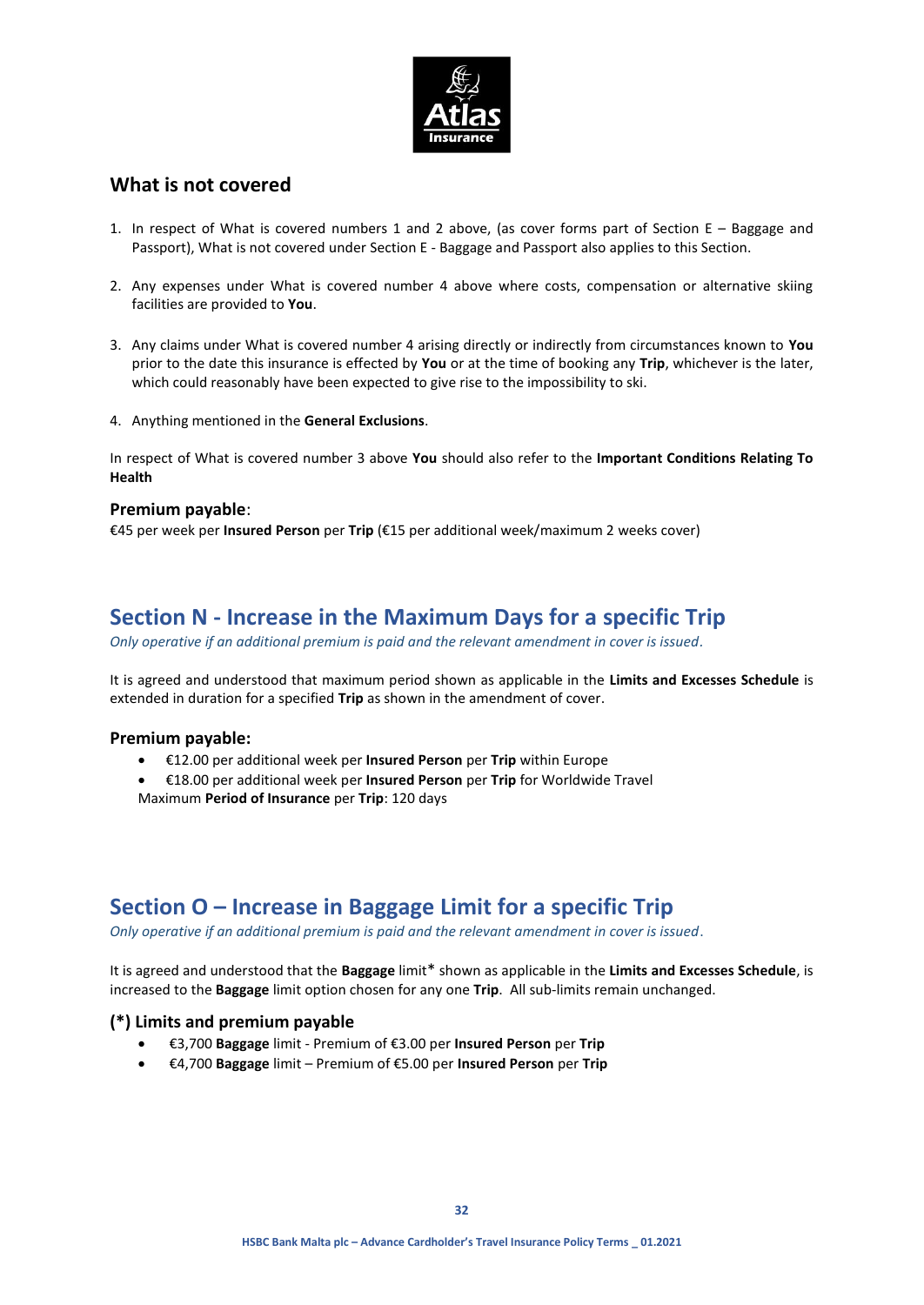

# **Protection and Compensation for Policyholders**

Under the Protection and Compensation Fund Regulations 2003, should Atlas Insurance PCC Limited be unable to meet all its liabilities to policyholders, compensation may be available. Full details are available on the Malta Financial Services Authority website www.mfsa.com.mt

# **Data and Privacy Protection Atlas Insurance PCC Limited**

Atlas Insurance PCC Limited and/or any other subsidiaries of Atlas Holdings Limited or any of its daughter companies (hereinafter '**Atlas**', '**Us**', '**Our**', '**We**') are the data controllers, as defined by relevant data protection laws and regulations, of personal data held about **You** or relating to **You** and/or to any other person/s whom **You** insure with **Atlas** (hereinafter '**Others**').

In completing all the forms related to **Your** policies or claims, **You** confirm **Your** understanding and acceptance of the terms in **Atlas**'s Data Protection and Privacy Statement. **You** hereby warrant that **You** have informed **Others** why **We** asked for this information and what **We** will use it for and have obtained the necessary explicit verbal consent.

**Atlas** collects and processes information about **You** and **Others** for purposes which include preparing requested quotations, underwriting and administering the insurance proposal and policy, carrying out its contractual obligations including handling and settling of claims, and preventing or detecting crime (including fraud). **Atlas** may monitor calls to and from customers for training, quality and regulatory purposes.

**Atlas** may collect and disclose **Your** and **Others**' information from/to other entities in order to conduct **Our** business including

- managing claims, which may require obtaining data including medical information from healthcare providers (including any public or private hospital or clinic) and/or **Your** employers (for company schemes) and which **You** hereby authorise;
- administering policies with insurance brokers or other intermediaries appointed by the policyholder;
- helping **Us** prevent or detect crime by sharing **Your** information with regulatory and public bodies in **Malta** or, if applicable, overseas, including the Police, as well as with other insurance companies (directly or via shared databases such as the Malta Insurance Fraud Platform), or other agencies or appointed experts to undertake credit reference or fraud searches or investigations; and/or
- **Our** third party suppliers or service providers to whom **We** outsource certain business operations.

**We** will retain data for the period necessary to fulfil the above-mentioned purposes unless a longer retention period is required or permitted by law.

**You** have the right to access **Your** personal data and ask **Atlas** to update or correct the information held or delete such personal data from **Our** records if it is no longer needed for the purposes indicated above. **You** may exercise these and other rights held in **Atlas**'s Data Protection and Privacy Statement, by contacting **Our** Data Protection Officer at The Data Protection Officer, Atlas Insurance PCC Limited, 48-50 Ta' Xbiex Seafront, Ta' Xbiex XBX 1021 Malta or email [dpo@atlas.com.mt](mailto:dpo@atlas.com.mt) Please note, however, that certain personal information may be exempt from such access, correction or erasure requests pursuant to applicable data protection laws or other laws and regulations.

If **You** and **Others** consider that the processing of personal data by **Atlas** is not in compliance with data protection laws and regulations, **You** and **Others** may lodge a complaint with **Us** and/or the Office of the Information and Data Protection Commissioner by following this link

<https://idpc.org.mt/en/Pages/contact/complaints.aspx>

If **You** wish to view the full **Atlas**'s Data Protection and Privacy Statement, for a better understanding of how **We** use this data please visi[t https://www.atlas.com.mt/legal/data-protection/.](https://www.atlas.com.mt/legal/data-protection/)

Kindly note that this is subject to occasional changes including to comply with changing data protection laws, regulations and guidance.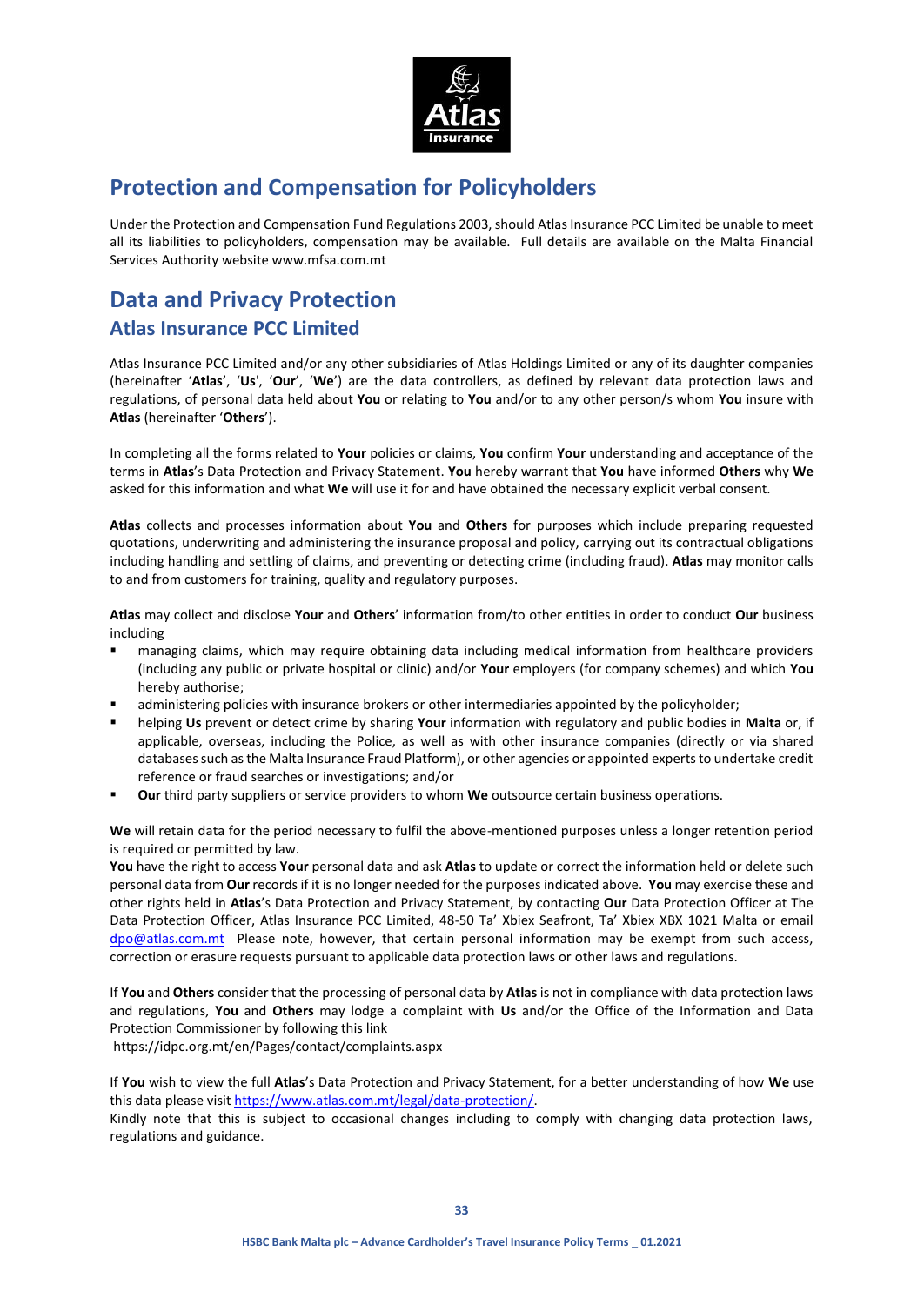

# **Data and Privacy Protection Mediterranean Insurance Brokers (Malta) Limited**

### **Introduction**

For the purpose of this section:

- All companies forming part of the MIB Insurance Group are hereinafter referred to as '**MIB**', '**Us**', '**Our**' or '**We**'; and
- all **Insured Persons** are referred to as '**You**', '**Your**'.

**MIB** recognise that **Your** privacy is important.

It is our objective to protect both the privacy and the confidentiality of **Your** Personal Data that **We** as a company process in connection with the services **We** offer.

**MIB**'s services consist mainly of insurance & reinsurance broking, risk management, risk consultancy & advisory services, insurance underwriting and insurance claims management.

MIB Insurance Group consists of MIB Management Services Limited (C-36808), Mediterranean Insurance Brokers (Malta) Limited (C-3540) and MIB Insurance Agency Limited (C-42111).

Further to this, for **MIB** to arrange insurance cover and handle insurance claims, **We** are required, together with other players in the insurance industry, to use and share Personal Data. Throughout the insurance lifecycle, with respect to prospective or actual policyholders, beneficiaries under a policy, their relatives, claimants and other parties to a claim, **MIB** will receive Personal data. Moreover, references to 'individuals' in this statement includes any living person from the preceding list, whose Personal Data **MIB** receives in connection with the services it provides under its engagements with its clients.

This Privacy Policy lays out **MIB**'s uses of this personal data and the disclosures it makes to other insurance market players and other third parties.

#### **Contact Information**

MIB Insurance Group, 53, MIB House, Abate Rigord Street, Ta' Xbiex, XBX 1122, Malta **We** are the data controllers in respect of the Personal Data **We** receive in connection with the services provided under the relevant engagement with **Our** clients.

#### **Types of Personal Data Processed**

**MIB** collects and processes various Personal Data, of which, such data may fall under one of the following categories: • Individual – Name, address, other contact details (including email and telephone details, amongst others), family details, date & place of birth, gender, marital status, employer, relationship to the policyholder, job title & employment history, claimant, beneficiary or insured.

• Identification – Identification numbers issued by government agencies (including ID number, social security, passport number, driver's license number, amongst others).

• Financial – Bank account details, payment card details, income and other information pertaining to financial personal data.

• Insured Risk (Health Data) – Existing or former physical/ mental medical conditions, medical procedures history, personal habits relevant to insurance (including smoking, consumption of alcohol, amongst others), disability information, prescription information and medical history.

• Insured Risk (Criminal Records) – Criminal proceedings resulting in convictions (including driving offences, amongst others).

• Insurance Contract (Policy) – Details pertaining to quotes individuals receive and policies obtained by said individuals. • Credit & Anti-Fraud – Fraud convictions, crimes and sanctions received from various sources (including regulators, amongst others) and credit history.

• Loss history – Previous claims history (including criminal records information, health data and other special categories).

• Existing claims – Current claims information (including criminal records information, health data and other special categories).

• Marketing – In certain scenarios where consent is required, whether the person has consented to receive marketing

**34**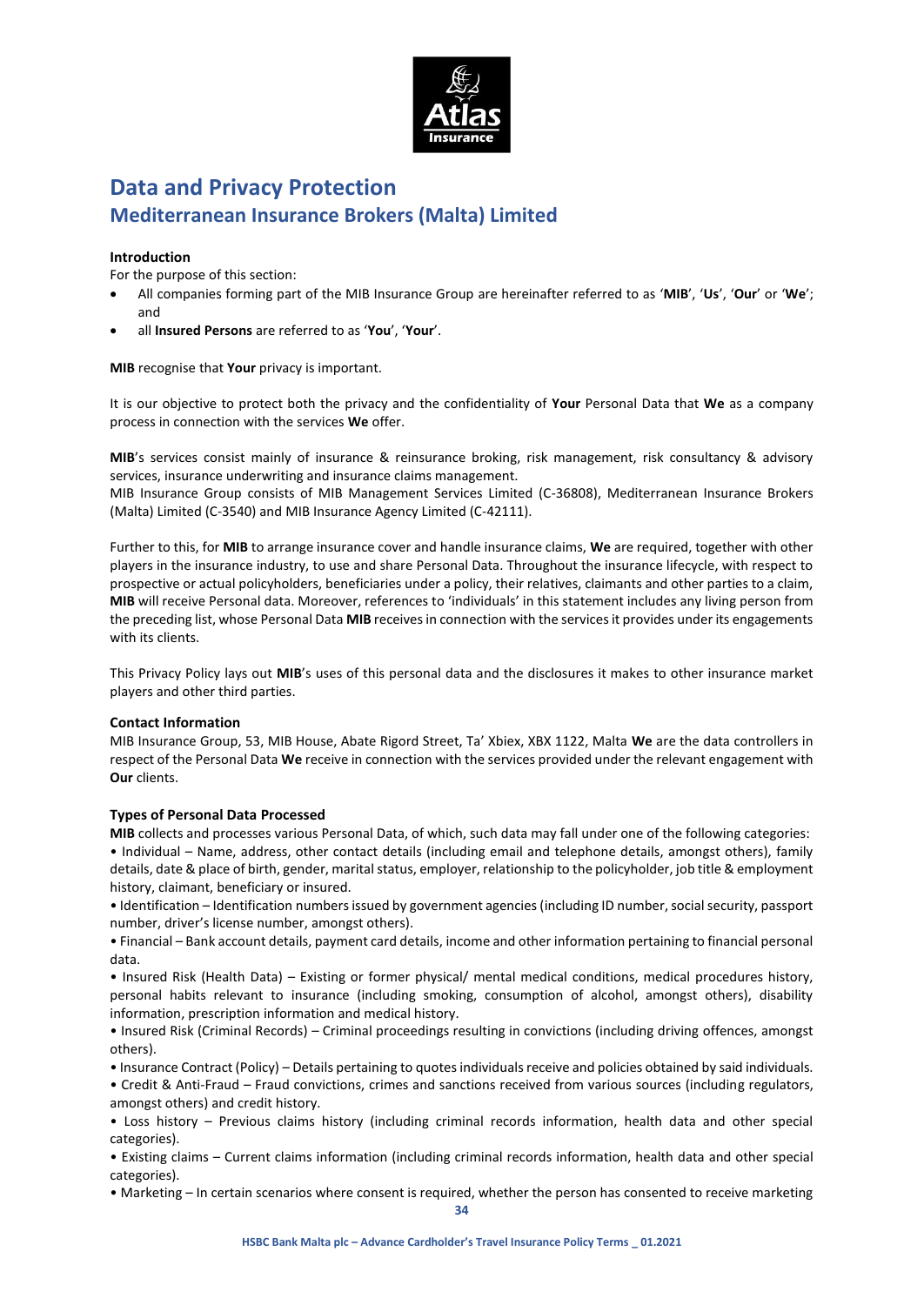

#### from **MIB**.

• Website & communication – Information of **Your** visits to **Our** websites and any information collected using cookies and other tracking technologies (including **Your** IP address & domain name, operating system, traffic data, web logs, amongst others).

### **Personal Data Sources**

**MIB** collects and receives various Personal Data from various sources, such as:

- Individuals and their family relatives via telephone, written communication and/or online.
- Individuals' employers.
- Individuals' trade or professional associations of which they are a member of.

• In the event of a claim, 3rd parties including the other party to the claim (claimant/defendant), witnesses, experts (including medical experts), loss adjusters, lawyers and claims handlers.

- Other insurance market players, such as insurers and reinsurers, amongst others.
- Credit reference agencies (to the extent **MIB** is taking any credit risk).
- Anti-fraud databases and other third-party databases, including sanctions lists.
- Government agencies, such as vehicle registration authorities and tax authorities.
- Claim forms.
- Public accessible information such as open electoral registers.
- Business information & research tools.
- Introducers; and
- Website forms.

#### **Purpose and use of Personal Data**

In accordance with the General Data Protection Regulation, an entity requires certain legal grounds to be legally permitted to process Personal Data. In this section, the purposes for which **MIB** uses Personal Data, how such data is shared, and the legal basis upon which **We** process the information is explained. Kindly note that **MIB** will disclose Personal Data internally (that is, to the extent of the company) and, if necessary, to contractors, service providers and other entities that perform activities on **Our** behalf.

#### **Consent**

In order to facilitate the insurance cover and the processing of insurance losses, unless another legal ground applies, **MIB** relies on the data subject's consent to process. It may be necessary that **We** require consent in order for **Us** to be able to share information with other players of the insurance industry, such as insurers, reinsures and intermediaries, that need to process the information to properly undertake their role. **MIB** relies on **Your** consent, unless another legal basis is satisfied, to process special categories of personal data (including Criminal Records Data) and profiling.

**You** may withdraw **Your** consent to such processing at any time by notifying **Our** Data Protection Officer using the contact details found in the 'Contact' section below. Please understand that such withdrawal is unconditional, and therefore concerned insurers or reinsures would be prohibited from continuing to provide **You** with an insurance cover. In the scenario that **You** provide **MIB** with data pertaining to another person other than **Yourself**, **You** agree to inform such other person of **Our** use of their Personal Data and to obtain such consent on our behalf.

#### **Profiling**

Insurance market players calculate premiums by benchmarking client's attributes against other clientele's attributes and propensities for the eventuality of insured events. This provides insurance market participants to analyze and collect data of all concerned insureds, beneficiaries or claimants to model such propensities. Accordingly, such information may be used by **MIB** in order to match and ultimately create the models required, and subsequently used, to formulate the premium pricing. Special Categories of personal data and Criminal Records information may be used by **MIB** in such modeling process.

#### **Safeguards**

**MIB** ascertains that Personal Data is secure by having electronic, physical and procedural safe-guards in place. These safeguards will vary depending on the sensitivity, format, location, amount, distribution and storage of the Personal Data, and include measures designed to keep Personal Data protected from unauthorized access. If appropriate, the safeguards include the encryption of communications via Secure Sockets Layer, encryption of information during storage, firewalls, access controls, separation of duties, and similar security protocols. **We** restrict access to Personal Data to personnel and third parties that require access to such information for legitimate, relevant business purposes.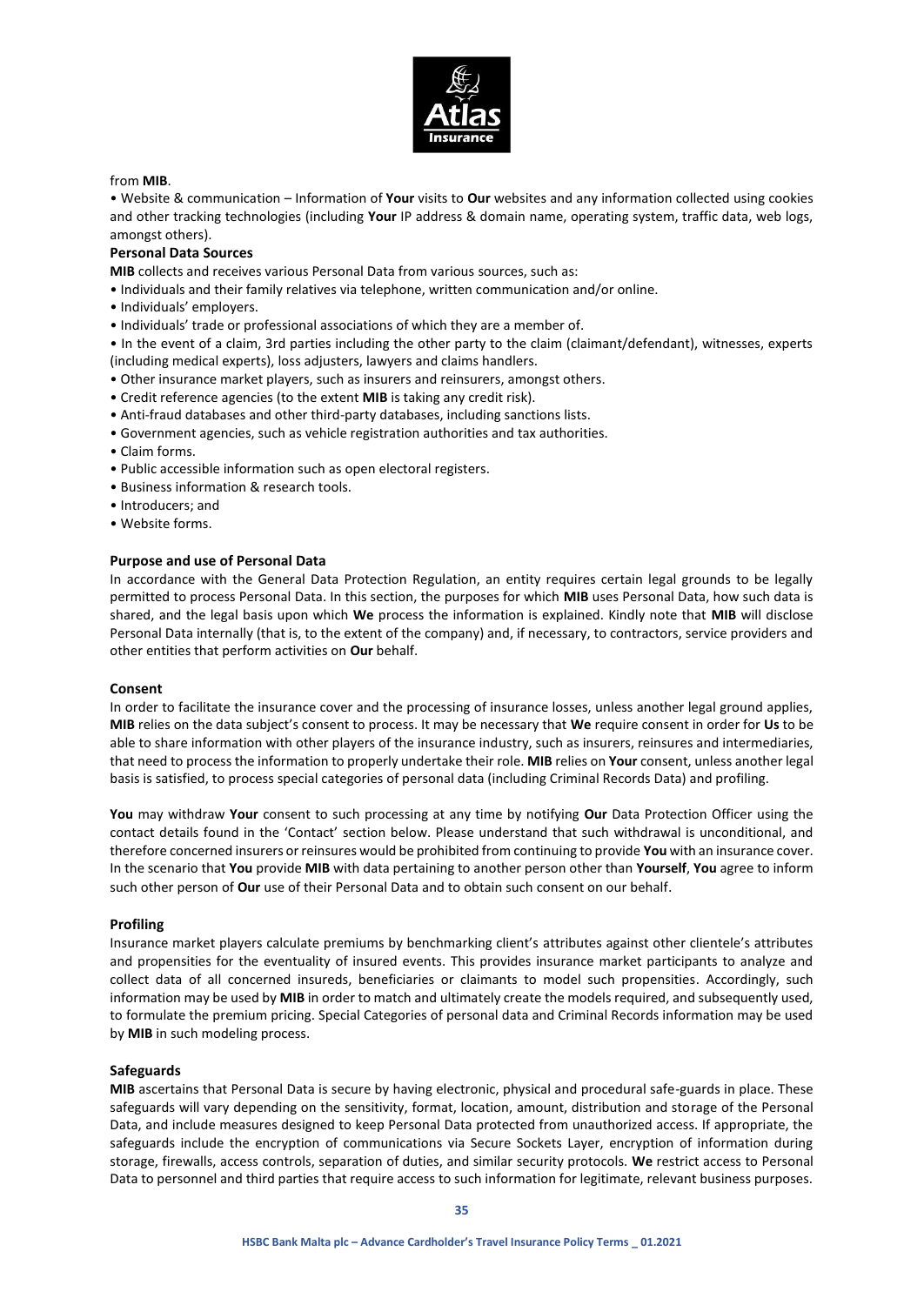

### **Retention Periods**

**Our** retention periods for Personal Data are based on commercial factors and legal requirements and is in normal circumstances that of 10 years. **We** retain Personal Data for as long as is necessary for the processing purpose for which the information was collected, and any other permissible, related purpose including but not restricted to compliance with legal obligations. In the scenario that Personal Data is no longer required, **MIB** either irreversibly anonymizes the data or entirely deletes such data.

### **Personal Data transfers (Cross-Territorial)**

In order to provide the required services **MIB** may transfer Personal Data to, or permits access to Personal Data from, countries outside the European Economic Area (hereinafter referred to as EEA). **MIB** cannot guarantee that these countries' data protection mechanisms and legislation offer the same level of protection for Personal Data as offered in the EEA. **We** have taken all measures possible to safeguard **Your** Personal Data as set out in this Privacy Policy Statement by recipient entities outside the EEA. The European Union allows **Us** to freely transfer Personal Data to certain countries outside the EEA. These countries have been approved by the European Union Commission and classified as providing essentially equal protections as the data protection offered by EEA data protection legislation.

#### **Your Rights**

**MIB** strives to maintain Personal Data that is updated and complete. If **You** need to update **Your** Personal Data, kindly contact **Us** at dataprotection@mibgroup.com.mt to have such information updated. Under certain conditions, individuals have the right to request **MIB** to: 1. Further explain how **MIB** uses and processes their Personal Data; 2. Provide details of the Personal Data **We** possess about the individual; 3. Update Personal Data; 4. Delete Personal Data that is no longer necessary; 5. Restrict manner Personal Data is processed whilst an individual's enquiry is being handled; 6. Withdraw consent, where such consent is the basis upon which processing is carried out; 7. Object to direct marketing 8. Object to the processing of Personal Data that **MIB** carries out on the basis of having a legitimate interest (subject to the exception that reasons for the processing out-weighs the individuals' fundamental rights). These rights are subject to certain exemptions to safeguard the **MIB**'s interest and the public interest. **We** will respond to most requests within 30 days.

In the scenario that **We** are unable to resolve an enquiry or a complaint, individuals have the right to contact Malta's Data Protection Regulator, the Office of Information and Data Protection Commissioner.

#### **Third Party Websites**

As **You** are aware, **MIB** websites may provide links to other third party websites. Kindly note that **MIB** cannot be held liable for third party policies or processing of personal information. In light of this, **We** suggest that any third-party policies are checked prior to submitting any requested personal information.

#### **Contact**

**MIB** understands that an individual may have questions, requests or complaints regarding **Our** Privacy Policy Statement (or any **MIB** privacy procedures). In such case, kindly write to our Data Protection Officer at the following address: The Data Protection Officer MIB Insurance Group, Zentrum Business Centre, Level 2, Mdina Road Qormi QRM9010 Malta or communicate **Your** query/concerns on; Tel: +(356) 234 33 234 Email[: dataprotection@mibgroup.com.mt](mailto:dataprotection@mibgroup.com.mt)

#### **Privacy Notice Updates**

This Privacy Notice is subject to change at any time. If **We** modify **Our** privacy policy, **We** will post the updated information here, with a revised date. In the scenario that such changes are material to this privacy statement, **We** may notify **You** by posting a notice online and/or by sending an email. Whilst protecting **Your** personal data is a main concern, **We** encourage **You** to periodically review this privacy policy statement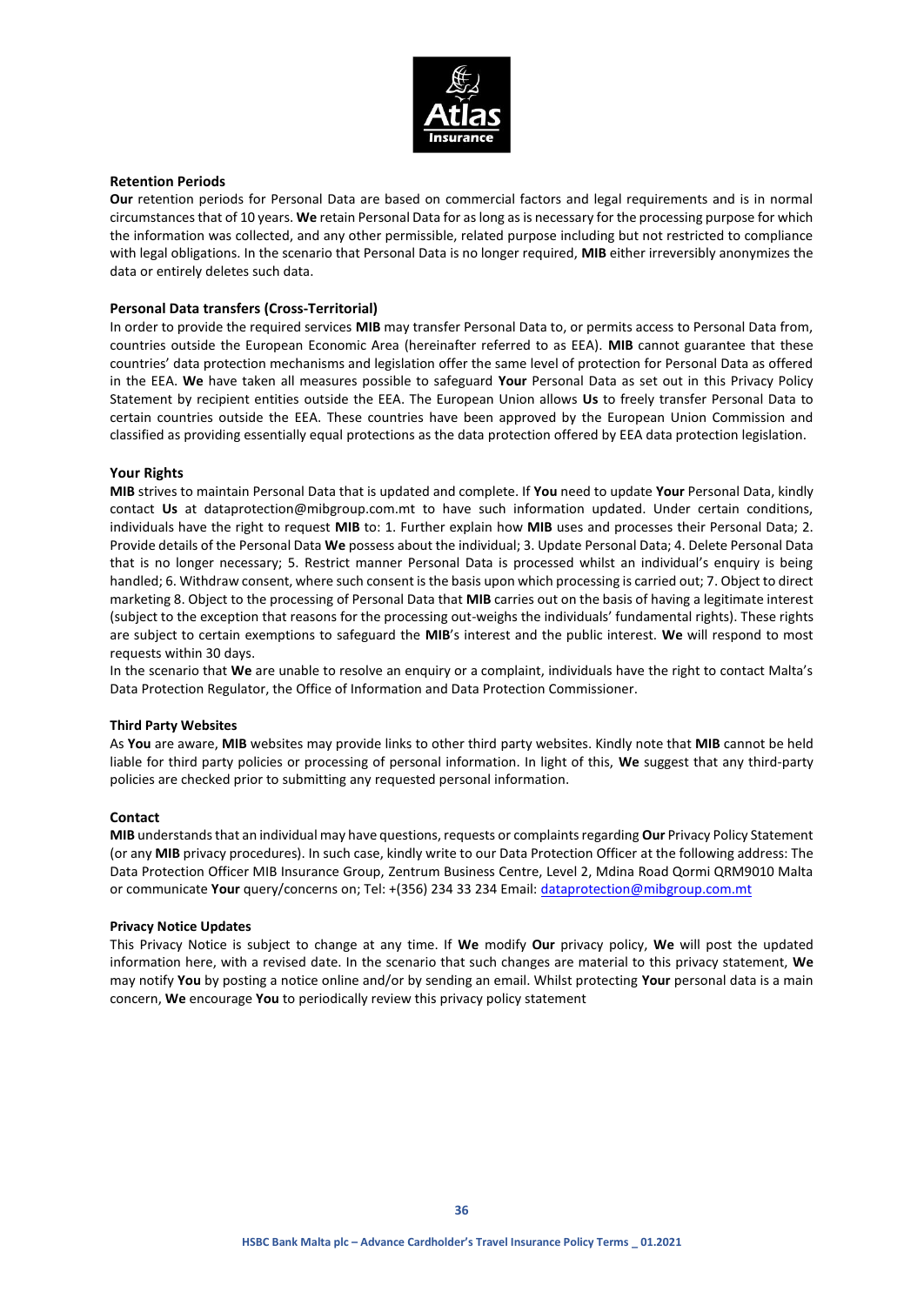

# **What You can do if You are not satisfied**

For the purpose of this section, Atlas Insurance PCC Limited is hereinafter referred to as '**Us**' '**We**' '**Our**' and Mediterranean Insurance Brokers (Malta) Limited is referred to as "**MIB**"

With the best will in the world, concerns about some aspects of **Our** or **MIB's** service may arise. Please help resolve Your concerns as quickly as possible by following this process.

Please remember to quote **Your** policy and/or claim number on all correspondence.

### **How We deal with Your concerns**

**You** can communicate about **Your** concerns in writing by any reasonable means and this will always be free of charge. **Your** feedback is always welcome as it enables **Us** and **MIB** to identify ways to improve service, and rest assured that **We** and **MIB** will always treat **You** fairly, equally and promptly. **We** and **MIB** will keep **Your** records in accordance with the Data Protection Act and **You** have the right to request information about the progress of **Your** concerns.

### **What You should do**

1. **MIB** staff have training and authority to settle problems and will do everything they can to help. They should be **Your** first point of contact. In the unlikely event that **Your** complaint is unresolved, please write to:

The Customer Complaints Director Mediterranean Insurance Brokers (Malta) Limited Zentrum Buildings, Level 2 Mdina Road Qormi QRM 9100 Malta Tel: +(356) 2343 3234 Fax: +(356) 2134 1596

2. If for whatever reason your complaint is not resolved, please write to

The Customer Care Manager Atlas Insurance PCC Limited 48-50 Ta' Xbiex Seafront Ta' Xbiex XBX 1021 or email on insure@atlas.com.mt) who will investigate the matter independently. The Customer Care Manager will: acknowledge **Your** concern within 3 working days;

- explain how **Atlas** will handle **Your** complaint and who **Your** contact person will be;
- explain what, if anything, **You** need to do;
- send **You** a copy of the **Atlas** Complaints Procedure if **You** do not already have a copy of it;
- give **You** a final reply to **Your** concern within 15 working days from the date of receipt of **Your** complaint. If the unlikely event that **We** are unable to conclude within this time period, **We** will write to **You** explaining why.

#### **If You are still not satisfied**

If **You** are still not satisfied with **Our** final reply or **We** have failed to give **You** a reply within 15 working days without giving **You** an explanation, **You** (Individuals and micro enterprise)s may refer **Your** issues to the Financial Services Arbiter (Office of the Arbiter for Financial Services, 1st Floor, St Calcedonius Square, Floriana FRN 1530, Malta, telephone 8007 2366 or 21249245 or complaint.info@financialarbiter.org.mt).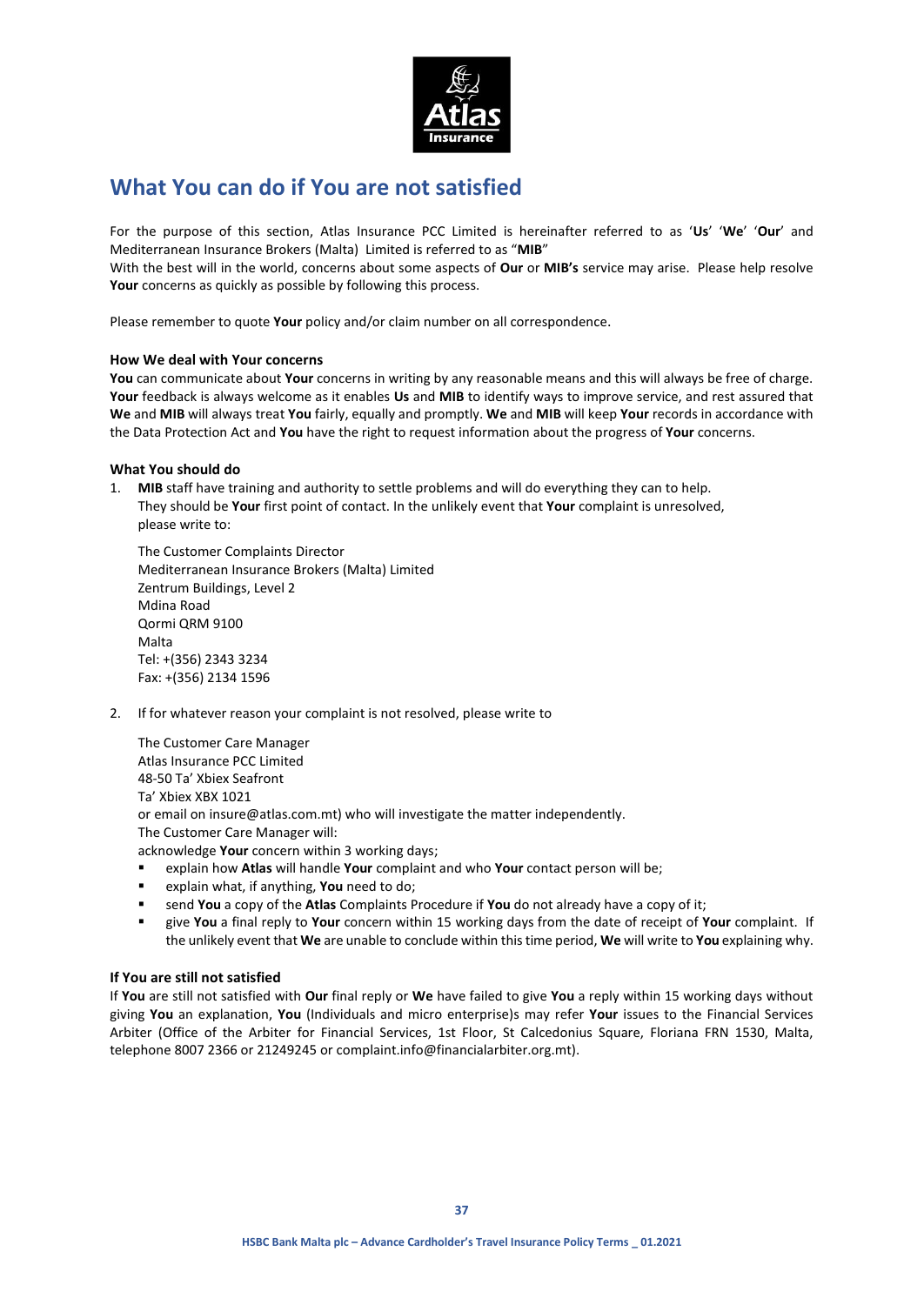

# **Travel Claim Documentation**

The following is a guide on what documentation is required in the event of a claim.

The relevant documentation to the type of claim that you have must be presented along with:

- confirmation (payment documentation or statement) of HSBC Advance card payments related to the **Trip**;
- completed notification and/or claim form as well;
- copies of the airline, ship or cruise tickets; and
- photocopy of the claimant's ID Card or passport.

Other documentation might be requested depending on the claim circumstances. **For any enquiries please call 2343 3234**

| <b>Loss types</b>       | <b>Documentation required</b>                        | <b>Comments</b>                                                                                 |
|-------------------------|------------------------------------------------------|-------------------------------------------------------------------------------------------------|
| Cancellation /          | Travel itinerary<br>a)                               | including tour programme, accommodation<br>a)                                                   |
| Abandonment             |                                                      | details, excursions, etc.                                                                       |
|                         | b)<br>Invoices and/or receipts                       | for pre-paid expenses (including deposits)<br>b)                                                |
|                         |                                                      | for flights, accommodation, excursions,                                                         |
|                         |                                                      | cultural and sports events, etc.                                                                |
|                         | Medical report<br>c)                                 | stating the nature of illness and reason for<br>C)                                              |
|                         |                                                      | cancelling/abandoning trip                                                                      |
|                         | Death certificate (if reason for cancellation)<br>d) | stating cause of death<br>d)                                                                    |
|                         |                                                      |                                                                                                 |
|                         |                                                      | In the event of cancellation, claimants must notify the travel agent and/or airline immediately |
|                         | for refund of taxes and surcharges                   |                                                                                                 |
| <b>Medical Expenses</b> | Medical reports<br>a)                                | issued by the Medical Practitioner (doctor)<br>a)                                               |
|                         |                                                      | who examined the claimant abroad                                                                |
|                         |                                                      | namely the doctors' fees and prescribed<br>b)                                                   |
|                         | b)<br>Receipts for related medical expenses          | medication                                                                                      |
|                         | Medical report<br>a)                                 | issued by the Medical Practitioner (doctor)<br>a)                                               |
| <b>Hospital Benefit</b> |                                                      | who examined the claimant abroad                                                                |
|                         |                                                      |                                                                                                 |
|                         |                                                      | showing date of admission and date of<br>b)                                                     |
|                         | b)<br>Hospital discharge letter                      | discharge from hospital                                                                         |
| <b>Baggage Damage</b>   | Damage Report (property irregularity report)<br>a)   | issued on arrival by the airline<br>a)                                                          |
|                         |                                                      | representatives                                                                                 |
|                         | b)<br>Luggage tags and boarding pass                 | b)<br>of flight during which the damage occurred                                                |
|                         | Photographs of damage luggage<br>c)                  |                                                                                                 |
|                         |                                                      |                                                                                                 |
| <b>Baggage Delay</b>    | Initial report (property irregularity<br>a)          | issued on arrival by the airline<br>a)                                                          |
|                         | report)                                              | representatives                                                                                 |
|                         | b)<br>Delivery report                                | presented by airline representatives on<br>b)                                                   |
|                         |                                                      | baggage delivery                                                                                |
|                         | Original luggage tags and boarding pass<br>C)        | of flight during which the delay occurred<br>c)                                                 |
|                         | d)<br>Purchase receipts                              | d)<br>of first needs purchased during delay                                                     |
|                         |                                                      |                                                                                                 |
| Lost Baggage            | Initial report (property irregularity report)<br>a)  | issued by airline representatives<br>a)                                                         |
|                         | b)<br>Follow-up report - declaring lost baggage      | issued by airline representatives following<br>b)                                               |
|                         |                                                      | 30 days                                                                                         |
|                         | Proof of ownership of missing items<br>c)            | receipts, guarantees, booklets, manuals,<br>c)                                                  |
|                         |                                                      | boxes, chargers, etc.                                                                           |
|                         | d)<br>Luggage tags and boarding pass                 | of flight during which the delay occurred<br>d)                                                 |
| <b>Theft or Loss</b>    | Police report or Security report<br>a)               | issued at location of theft or loss<br>a)                                                       |
|                         | Loss report (property irregularity report)<br>b)     | only if theft/loss occurred from baggage<br>b)                                                  |
|                         |                                                      | during a flight and discovered on arrival                                                       |
|                         |                                                      | substantiated by the following                                                                  |